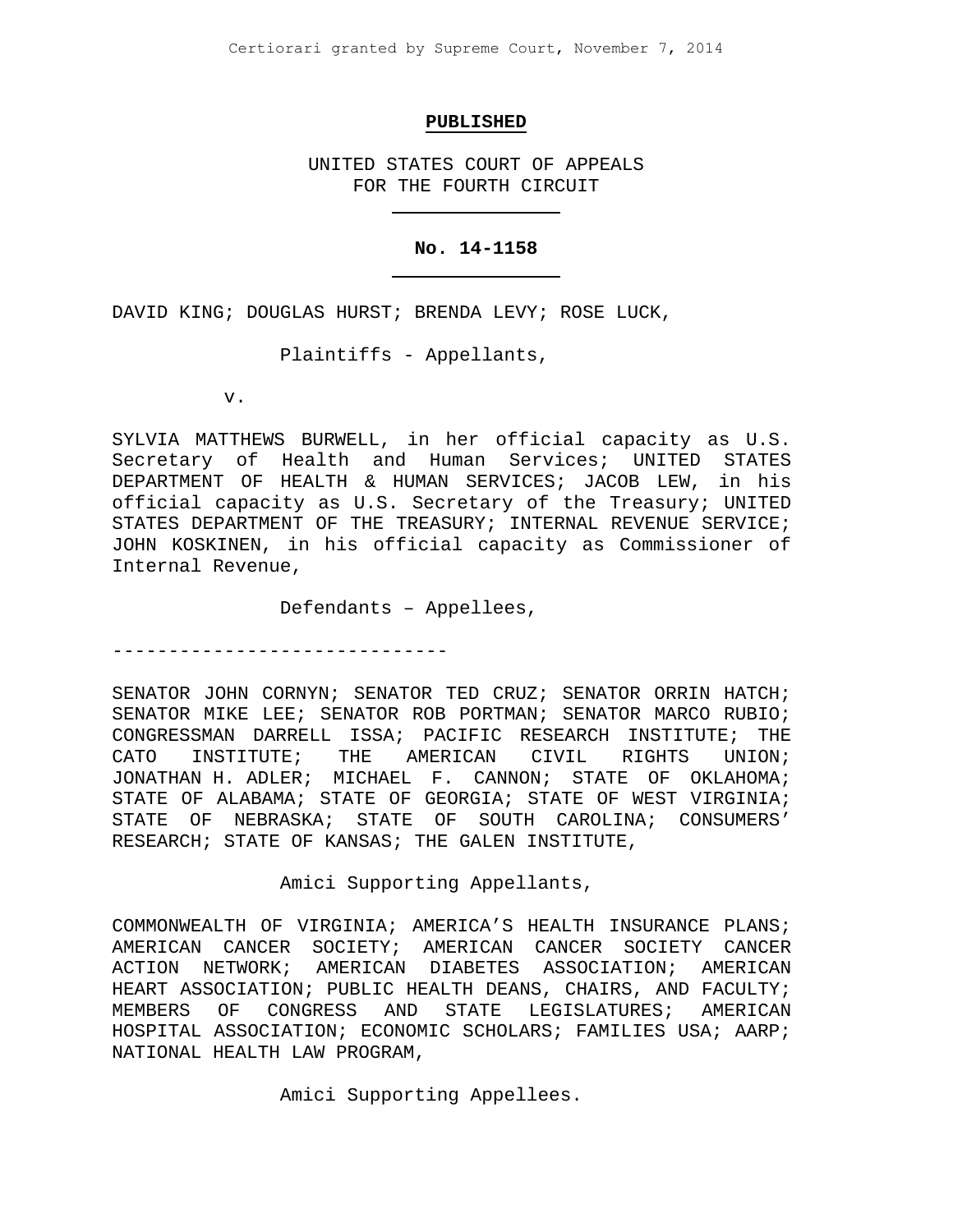Appeal from the United States District Court for the Eastern District of Virginia, at Richmond. James R. Spencer, Senior District Judge. (3:13-cv-00630-JRS)

Argued: May 14, 2014 Decided: July 22, 2014

Before GREGORY and THACKER, Circuit Judges, and DAVIS, Senior Circuit Judge.

Affirmed by published opinion. Judge Gregory wrote the opinion, in which Judge Thacker and Senior Judge Davis joined. Judge Davis wrote a concurring opinion.

**ARGUED:** Michael Anthony Carvin, JONES DAY, Washington, D.C., for Appellants. Stuart F. Delery, UNITED STATES DEPARTMENT OF JUSTICE, Washington, D.C., for Appellees. Stuart Alan Raphael, OFFICE OF THE ATTORNEY GENERAL OF VIRGINIA, Richmond, Virginia, for Amicus Commonwealth of Virginia. **ON BRIEF:** Yaakov M. Roth, Jonathan Berry, JONES DAY, Washington, D.C., for Appellants. Dana J. Boente, United States Attorney, OFFICE OF THE UNITED STATES ATTORNEY, Alexandria, Virginia; Beth S. Brinkmann, Deputy Assistant Attorney General, Mark B. Stern, Alisa B. Klein, Civil Division, UNITED STATES DEPARTMENT OF JUSTICE, Washington, D.C., for Appellees. Michael E. Rosman, CENTER FOR INDIVIDUAL RIGHTS,<br>Washington, D.C.; Carrie Severino, THE JUDICIAL EDUCATION Washington, D.C.; Carrie Severino, PROJECT, Washington, D.C.; Charles J. Cooper, David H. Thompson, Howard C. Nielson, Jr., Brian W. Barnes, COOPER & KIRK, PLLC, for Amici Senator John Cornyn, Senator Ted Cruz, Senator Orrin Hatch, Senator Mike Lee, Senator Rob Portman,<br>Senator Marco Rubio, and Congressman Darrell Issa. Congressman Darrell Issa. C. Dean McGrath, Jr., MCGRATH & ASSOCIATES, Washington, D.C.; Ilya Shapiro, CATO INSTITUTE, Washington, D.C.; Bert W. Rein, William S. Consovoy, J. Michael Connolly, WILEY REIN LLP, Washington, D.C., for Amici Pacific Research Institute, The Cato<br>Institute, and The American Civil Rights Union. Institute, and The American Civil Rights Union. Andrew M. Grossman, BAKER HOSTETLER, Washington, D.C., for Amici<br>Jonathan H. Adler and Michael F. Cannon. E. Scott Pruitt, Jonathan H. Adler and Michael F. Cannon. Attorney General, Patrick R. Wyrick, Solicitor General, OFFICE OF THE ATTORNEY GENERAL OF OKLAHOMA, Oklahoma City, Oklahoma; Luther Strange, Attorney General, OFFICE OF THE ATTORNEY GENERAL OF ALABAMA, Montgomery, Alabama; Sam Olens, Attorney General,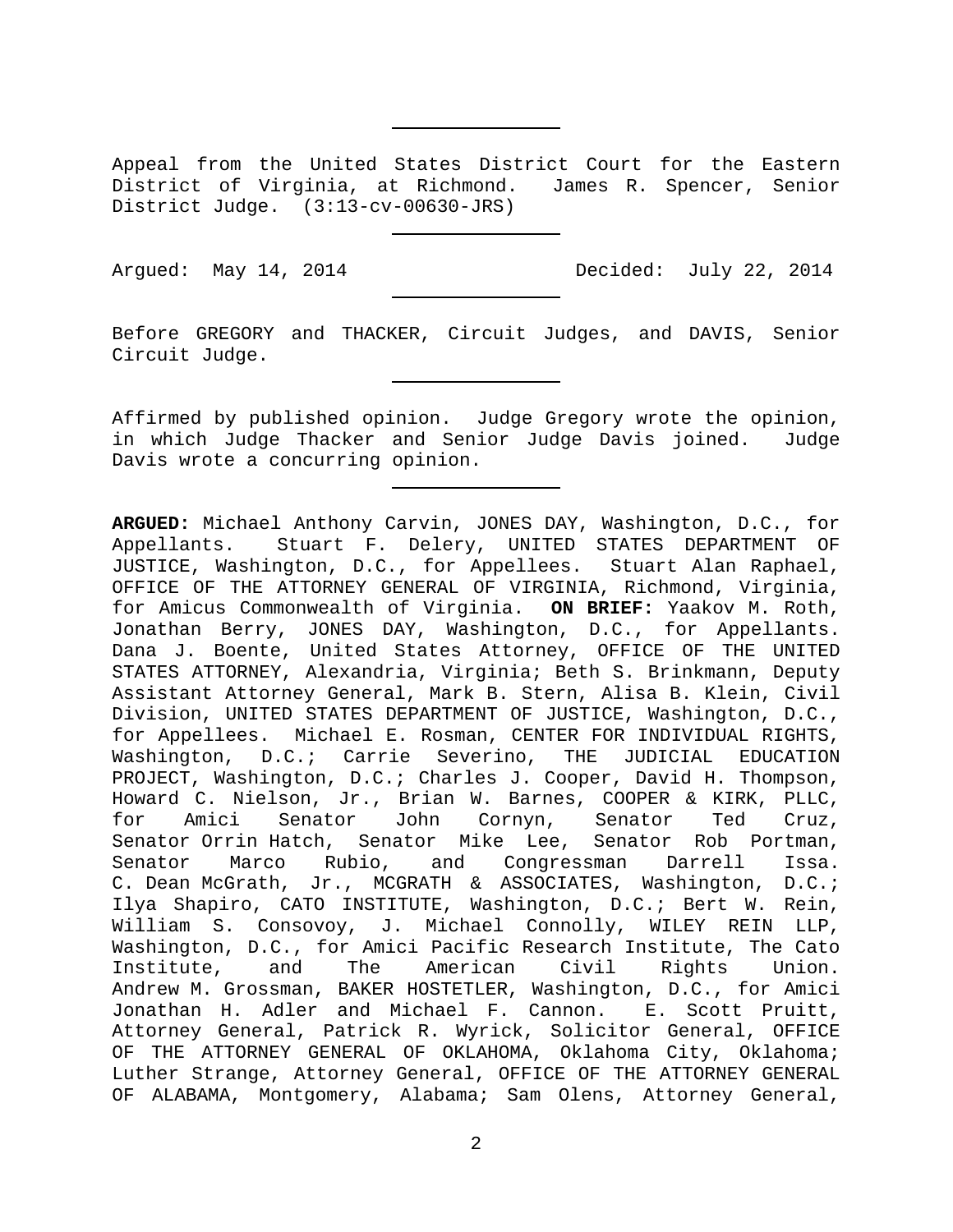OFFICE OF THE ATTORNEY GENERAL OF GEORGIA, Atlanta, Georgia; Patrick Morrisey, Attorney General, OFFICE OF THE ATTORNEY<br>GENERAL OF WEST VIRGINIA, Charleston, West Virginia; Charleston, Jon Bruning, Attorney General, Katie Spohn, Deputy Attorney General, OFFICE OF THE ATTORNEY GENERAL OF NEBRASKA, Lincoln, Nebraska; Alan Wilson, Attorney General, OFFICE OF THE ATTORNEY GENERAL OF SOUTH CAROLINA, Columbia, South Carolina, for Amici State of Oklahoma, State of Alabama, State of Georgia, State of West Virginia, State of Nebraska, and State of South Carolina. Rebecca A. Beynon, KELLOGG, HUBER, HANSEN, TODD, EVANS & FIGEL, P.L.L.C., Washington, D.C., for Amicus Consumers' Research. Derek Schmidt, Attorney General, Jeffrey A. Chanay, Deputy Attorney General, Stephen R. McAllister, Solicitor General, Bryan C. Clark, Assistant Solicitor General, OFFICE OF THE<br>ATTORNEY GENERAL OF KANSAS, Topeka, Kansas; Jon Bruning, ATTORNEY GENERAL OF KANSAS, Topeka, Kansas; Jon Bruning, Attorney General, OFFICE OF THE ATTORNEY GENERAL OF NEBRASKA, Lincoln, Nebraska, for Amici State of Kansas and State of Nebraska. C. Boyden Gray, Adam J. White, Adam R.F. Gustafson, BOYDEN GRAY & ASSOCIATES, Washington, D.C., for Amicus The Galen<br>Institute. Mark R. Herring, Attorney General, Herring, Attorney General, Cynthia E. Hudson, Chief Deputy Attorney General, Trevor S. Cox, Deputy Solicitor General, OFFICE OF THE ATTORNEY GENERAL OF VIRGINIA, Richmond, Virginia, for Amicus Commonwealth of Virginia. Joseph Miller, Julie Simon Miller, AMERICA'S HEALTH INSURANCE PLANS, Washington, D.C.; Andrew J. Pincus, Brian D. Netter, MAYER BROWN LLP, Washington, D.C., for Amicus America's Health Insurance Plans. Mary P. Rouvelas, AMERICAN<br>CANCER SOCIETY CANCER ACTION NETWORK, Washington, D.C.; SOCIETY CANCER ACTION NETWORK, Washington, D.C.; Brian G. Eberle, SHERMAN & HOWARD L.L.C., Denver, Colorado, for Amici American Cancer Society, American Cancer Society Cancer Action Network, American Diabetes Association, and American<br>Heart Association. Clint A. Carpenter, H. Guy Collier, Clint A. Carpenter, H. Guy Collier,<br>7 Z. Scheineson, Lauren A. D'Agostino, Ankur J. Goel, Cathy Z. Scheineson, Lauren A. MCDERMOTT WILL & EMERY LLP, Washington, D.C., for Amicus Public<br>Health Deans, Chairs, and Faculty. Elizabeth B. Wydra, Health Deans, Chairs, and Faculty. Elizabeth B. Wydra, Douglas T. CONSTITUTIONAL ACCOUNTABILITY CENTER, Washington, D.C., for Amicus Members of Congress and State Legislators. Melinda Reid Hatton, Maureen Mudron, AMERICAN HOSPITAL ASSOCIATION, Washington, D.C.; Dominic F. Perella, Sean Marotta, HOGAN LOVELLS US LLP, Washington, D.C., for Amicus American Hospital Association. Matthew S. Hellman, Matthew E. Price,<br>Julie Straus Harris, Previn Warren, JENNER & BLOCK LLP, Julie Straus Harris, Previn Warren, JENNER &<br>Washington, D.C., for Amicus Economic Washington, D.C., for Amicus Economic Scholars. Robert N. Weiner, Michael Tye, ARNOLD & PORTER LLP, Washington,<br>D.C., for Amicus Families USA. Stuart R. Cohen, D.C., for Amicus Families USA.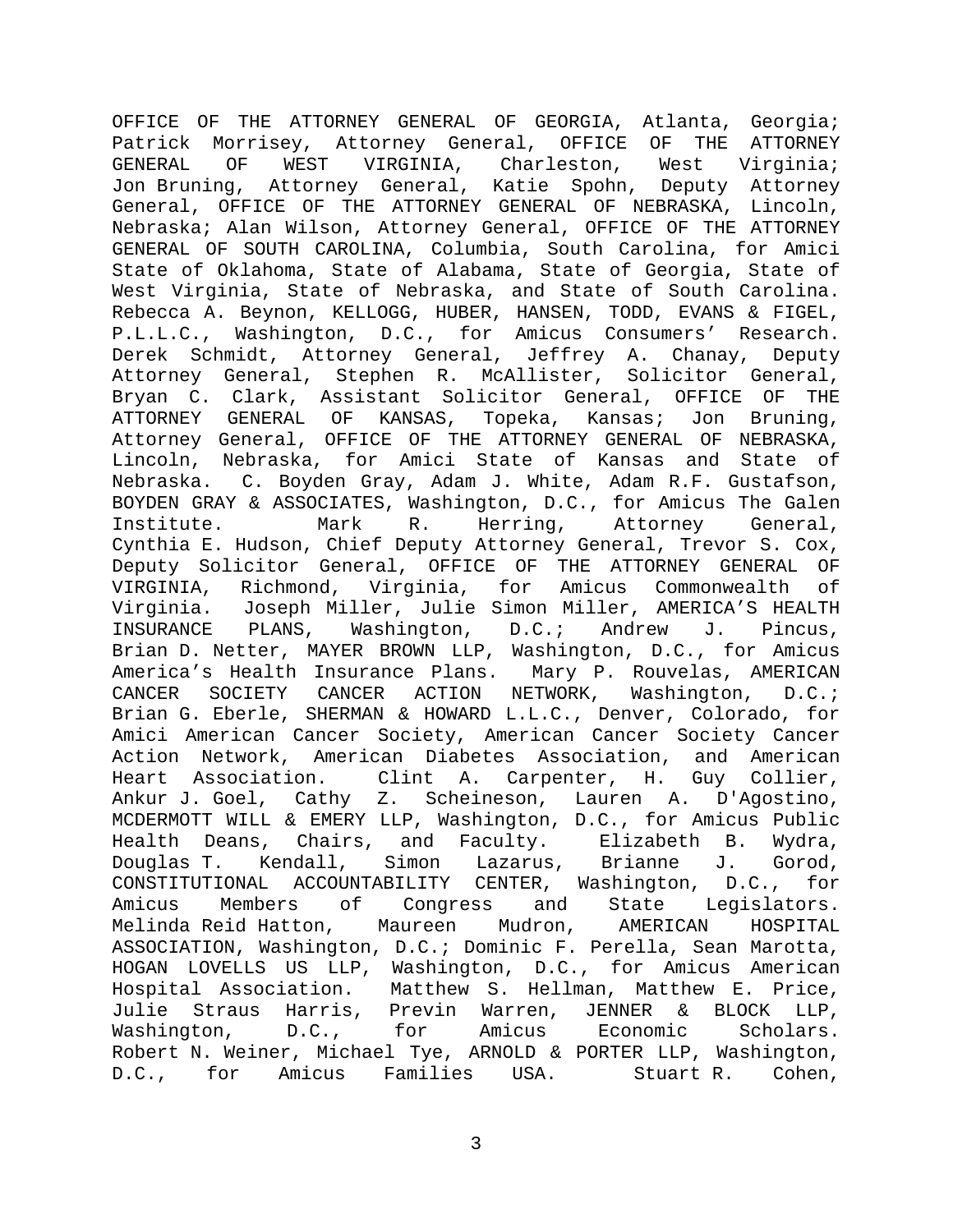Michael Schuster, AARP FOUNDATION LITIGATION, Washington, D.C.; Martha Jane Perkins, NATIONAL HEALTH LAW PROGRAM, Carrboro, North Carolina, for Amici AARP and National Health Law Program.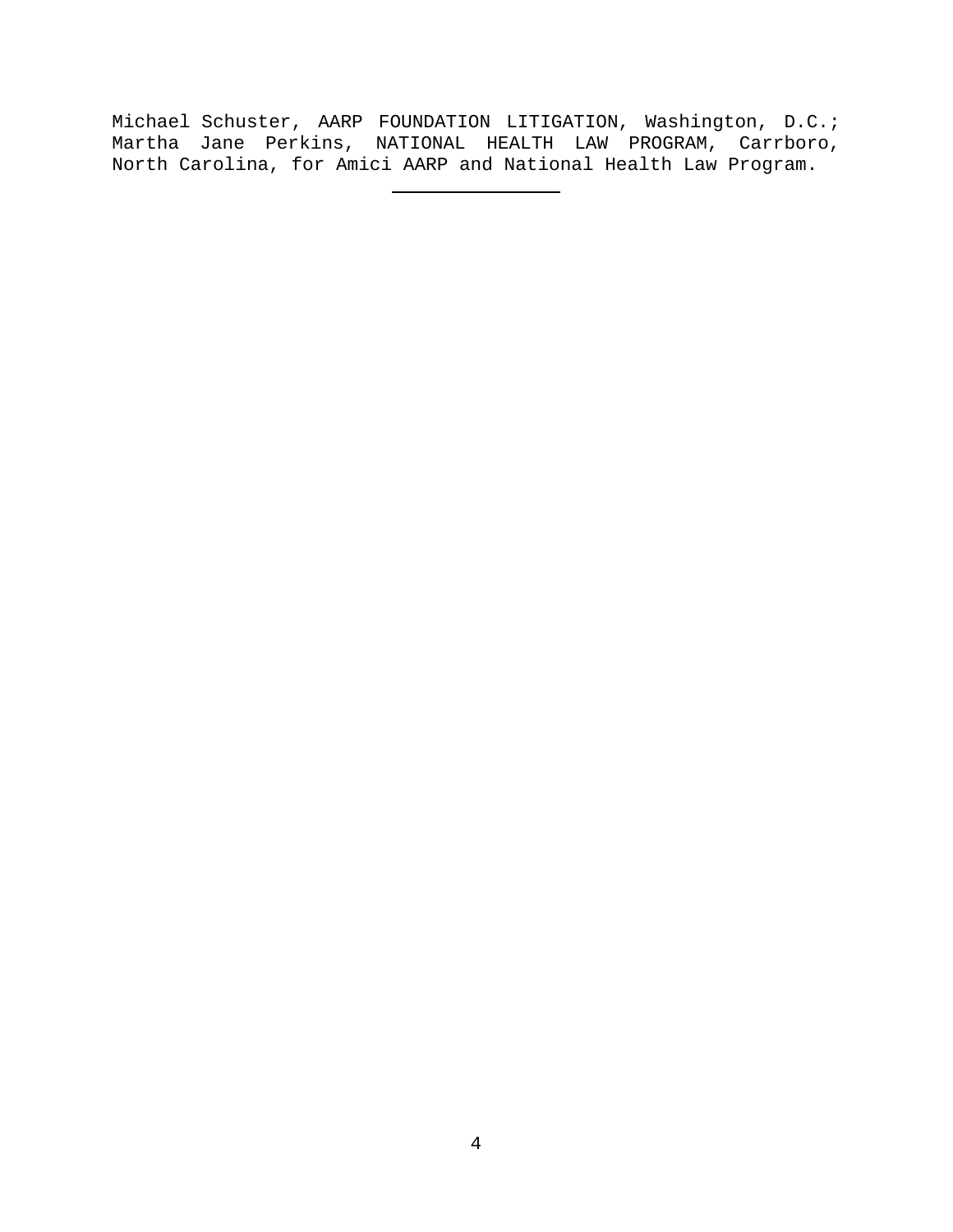GREGORY, Circuit Judge:

The plaintiffs-appellants bring this suit challenging the validity of an Internal Revenue Service ("IRS") final rule implementing the premium tax credit provision of the Patient Protection and Affordable Care Act (the "ACA" or "Act"). The final rule interprets the ACA as authorizing the IRS to grant tax credits to individuals who purchase health insurance on both state-run insurance "Exchanges" and federally-facilitated "Exchanges" created and operated by the Department of Health and Human Services ("HHS"). The plaintiffs contend that the IRS's interpretation is contrary to the language of the statute, which, they assert, authorizes tax credits only for individuals who purchase insurance on state-run Exchanges. For reasons explained below, we find that the applicable statutory language is ambiguous and subject to multiple interpretations. Applying deference to the IRS's determination, however, we uphold the rule as a permissible exercise of the agency's discretion. We thus affirm the judgment of the district court.

**I.**

In March of 2010, Congress passed the ACA to "increase the number of Americans covered by health insurance and decrease the cost of health care." Nat'l Fed'n of Indep. Bus. v. Sebelius, 132 S. Ct. 2566, 2580 (2012) (NFIB). To increase the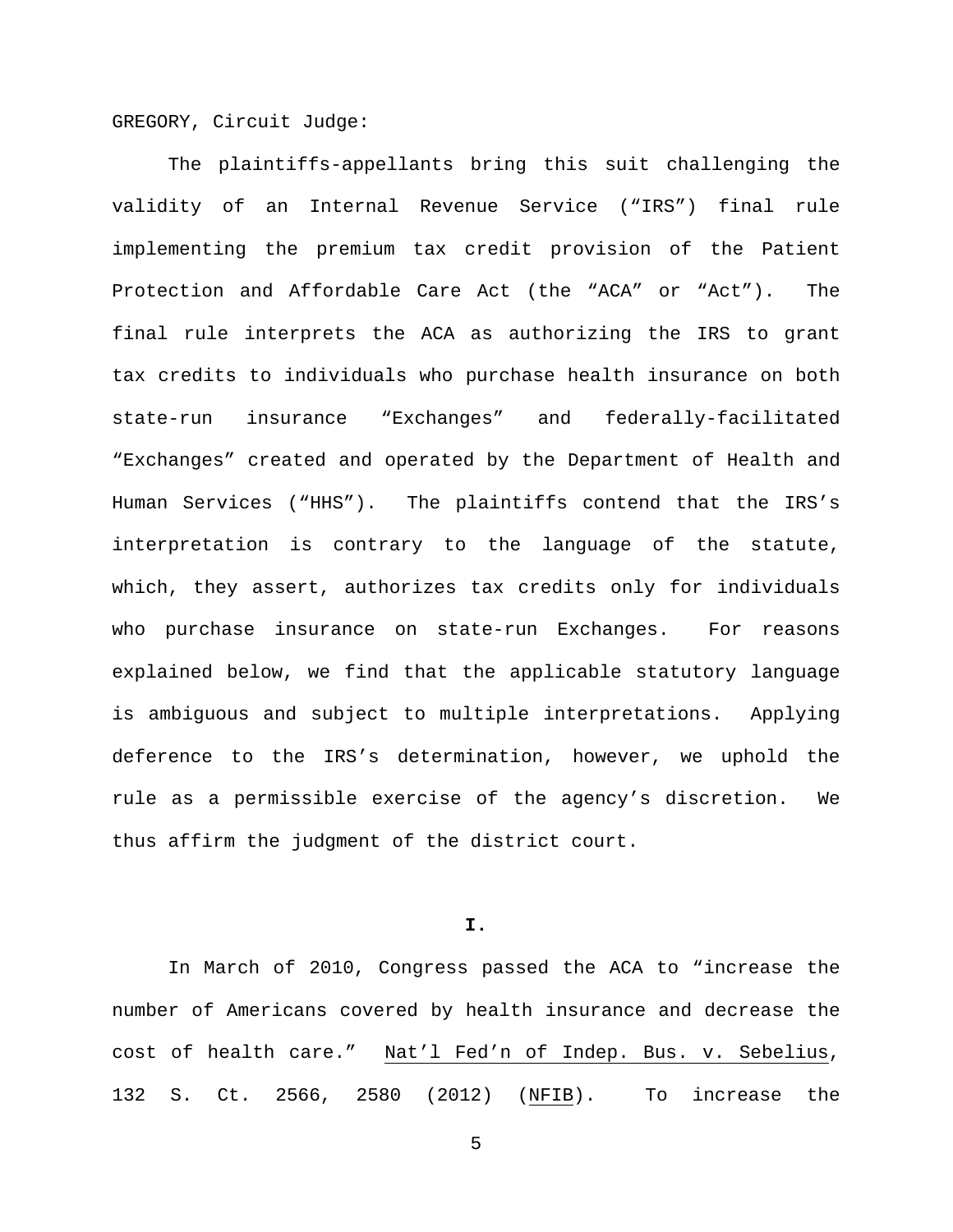availability of affordable insurance plans, the Act provides for the establishment of "Exchanges," through which individuals can purchase competitively-priced health care coverage. See ACA §§ 1311, 1321. Critically, the Act provides a federal tax credit to millions of low- and middle-income Americans to offset the cost of insurance policies purchased on the Exchanges. See 26 U.S.C. § 36B. The Exchanges facilitate this process by advancing an individual's eligible tax credit dollars directly to health insurance providers as a means of reducing the upfront cost of plans to consumers.

Section 1311 of the Act provides that "[e]ach State shall, not later than January 1, 2014, establish an American Health Benefit Exchange." ACA § 1311(b)(1). However, § 1321 of the Act clarifies that a state may "elect" to establish an Exchange. Section 1321(c) further provides that if a state does not "elect" to establish an Exchange by January 1, 2014, or fails to meet certain federal requirements for the Exchanges, "the Secretary [of HHS] shall . . . establish and operate such exchange within the State . . . . " ACA  $\S$  1321(c)(1). Only sixteen states plus the District of Columbia have elected to set up their own Exchanges; the remaining thirty-four states rely on federally-facilitated Exchanges.

Eligibility for the premium tax credits is calculated according to 26 U.S.C. § 36B. This section defines the annual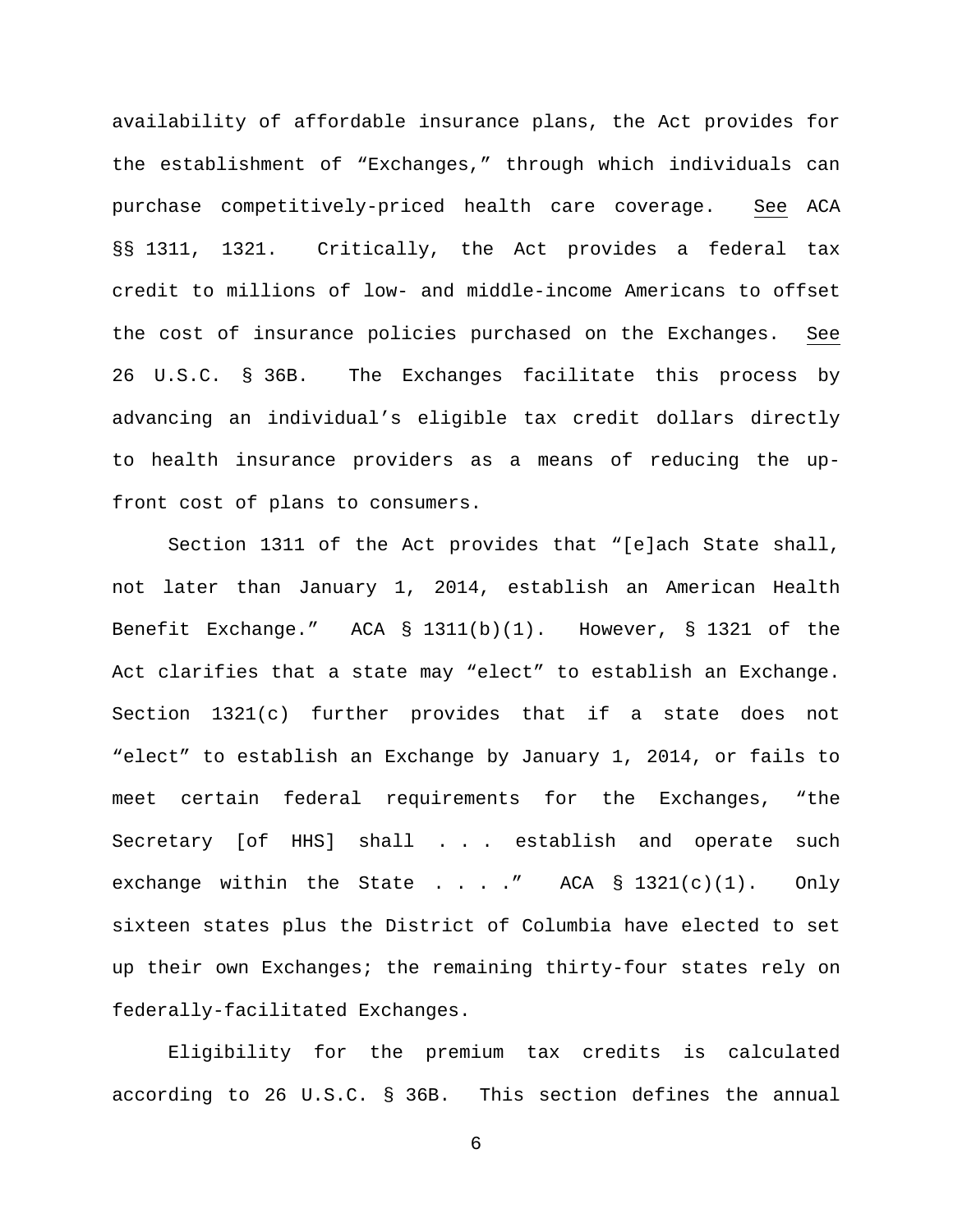"premium assistance credit amount" as the sum of the monthly premium assistance amounts for "all coverage months of the taxpayer occurring during the taxable year." Id. § 36B(b)(1). A "coverage month" is one in which the taxpayer is enrolled in a health plan "through an Exchange established by the State under section  $1311."$  Id.  $§ 36B(c)(2)(A)(i);$  see also id.  $\S$  36B(b)(2)(A)-(B) (calculating the premium assistance amount in relation to the price of premiums available and enrolled in "through an Exchange established by the State under [§] 1311").

In addition to the tax credits, the Act requires most Americans to obtain "minimum essential" coverage or pay a tax penalty imposed by the IRS. Id. § 5000A; NFIB, 132 S. Ct. at 2580. However, the Act includes an unaffordability exemption that excuses low-income individuals for whom the annual cost of health coverage exceeds eight percent of their projected household income. 26 U.S.C.  $\S$  5000A(e)(1)(A). The cost of coverage is calculated as the annual premium for the least expensive insurance plan available on an Exchange offered in a consumer's state, minus the tax credit described above. Id.  $\S$  5000A(e)(1)(B)(ii). The tax credits thereby reduce the number of individuals exempt from the minimum coverage requirement, and in turn increase the number of individuals who must either purchase health insurance coverage, albeit at a discounted rate, or pay a penalty.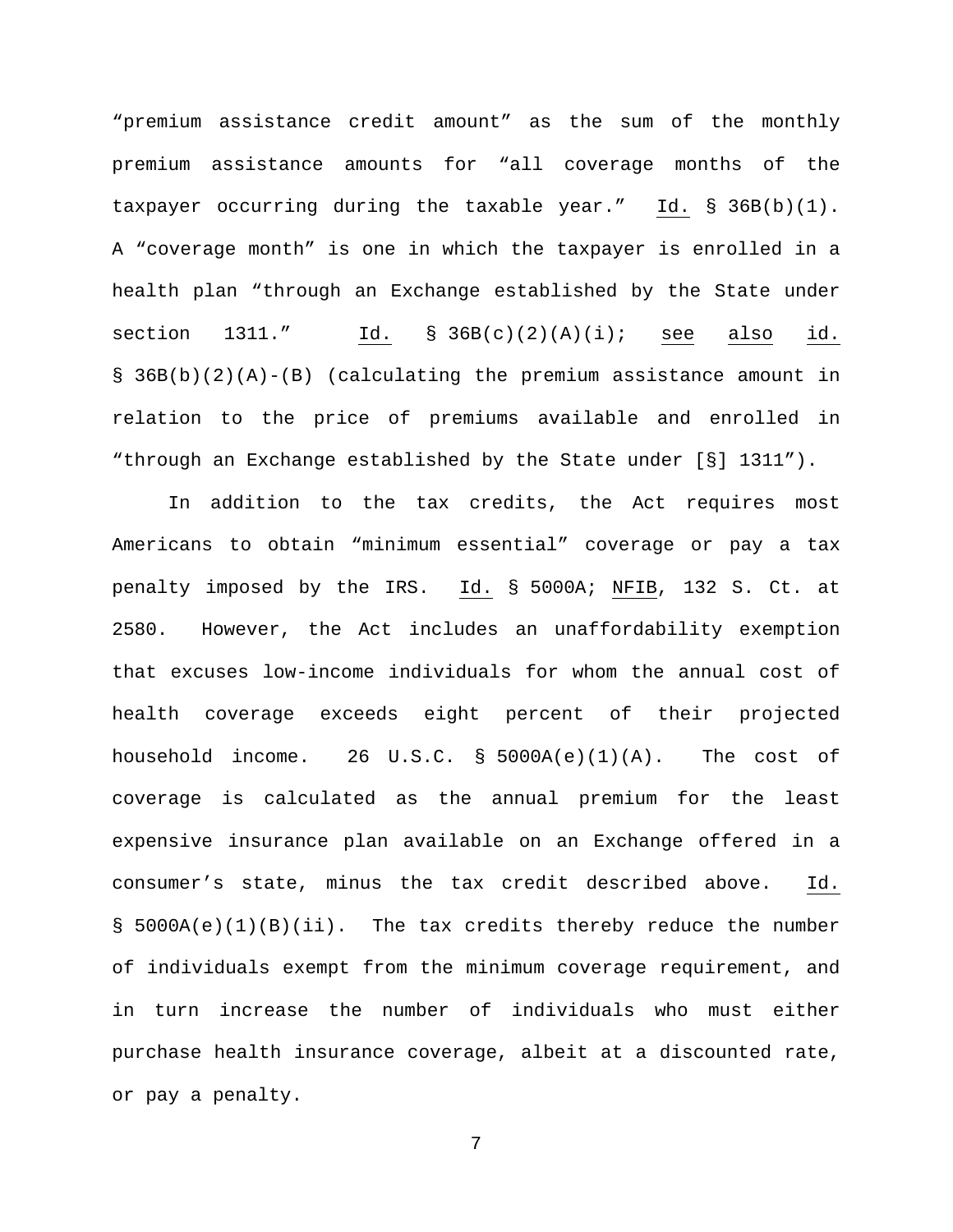The IRS has promulgated regulations making the premium tax credits available to qualifying individuals who purchase health insurance on both state-run and federally-facilitated Exchanges. See 26 C.F.R. § 1.36B-1(k); Health Insurance Premium Tax 7 Credit, 77 Fed. Reg. 30,377, 30,378 (May 23, 2012) (collectively the "IRS Rule"). The IRS Rule provides that the credits shall be available to anyone "enrolled in one or more qualified health plans through an Exchange," and then adopts by cross-reference an HHS definition of "Exchange" that includes any Exchange, "regardless of whether the Exchange is established and operated by a State . . . or by HHS." 26 C.F.R. § 1.36B-2; 45 C.F.R. § 155.20. Individuals who purchase insurance through federallyfacilitated Exchanges are thus eligible for the premium tax credits under the IRS Rule. In response to commentary that this interpretation might conflict with the text of the statute, the IRS issued the following explanation:

The statutory language of section 36B and other provisions of the Affordable Care Act support the interpretation that credits are available to taxpayers who obtain coverage through a State Exchange, regional Exchange, subsidiary Exchange, and the Federallyfacilitated Exchange. Moreover, the relevant legislative history does not demonstrate that Congress intended to limit the premium tax credit to State Exchanges. Accordingly, the final regulations maintain the rule in the proposed regulations because it is consistent with the language, purpose, and structure of section 36B and the Affordable Care Act as a whole.

77 Fed. Reg. at 30,378*.*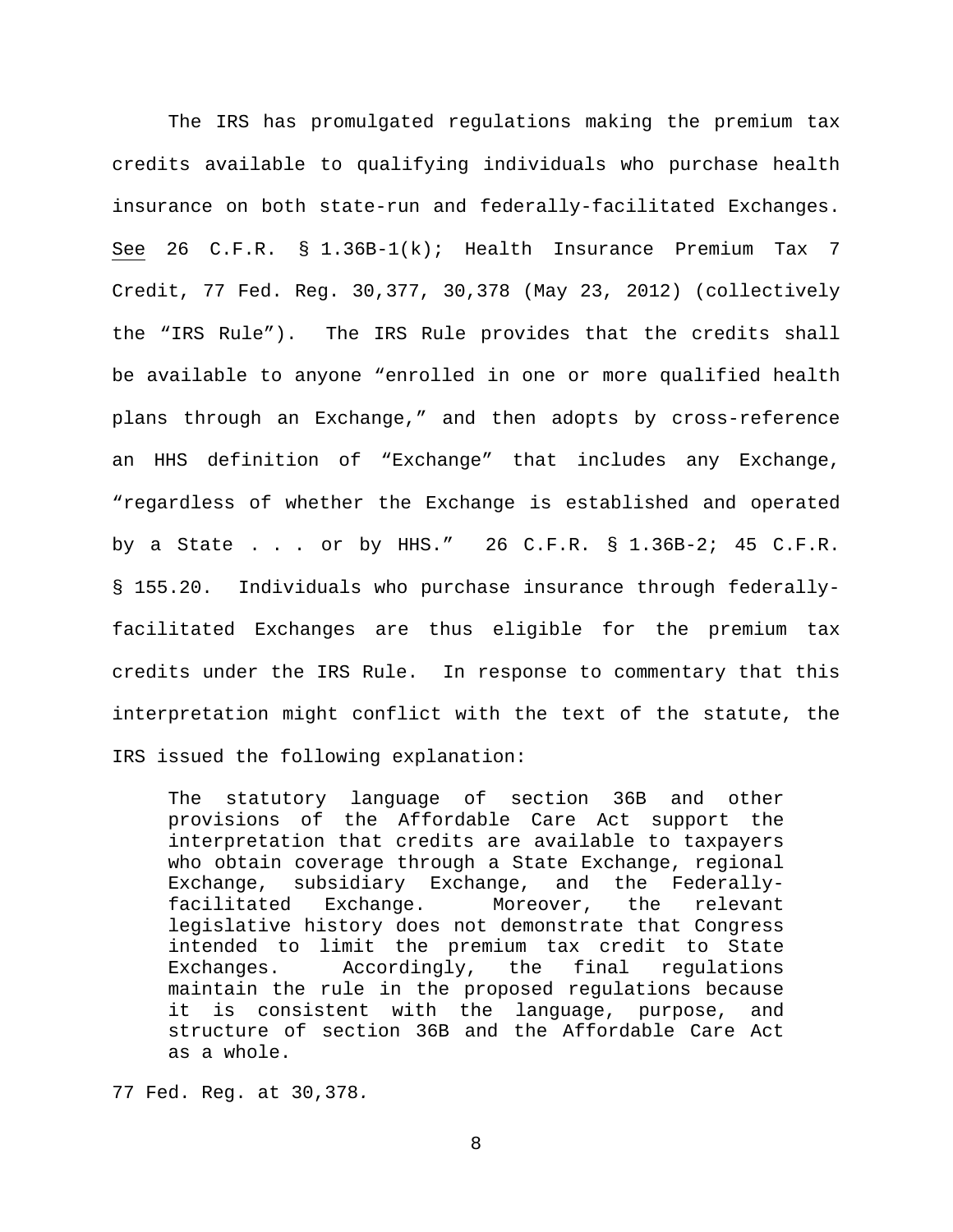The plaintiffs in this case are Virginia residents who do not want to purchase comprehensive health insurance. Virginia has declined to establish a state-run Exchange and is therefore served by the prominent federally-facilitated Exchange known as HealthCare.gov. Without the premium tax credits, the plaintiffs would be exempt from the individual mandate under the unaffordability exemption. With the credits, however, the reduced costs of the policies available to the plaintiffs subject them to the minimum coverage penalty. According to the plaintiffs, then, as a result of the IRS Rule, they will incur some financial cost because they will be forced either to purchase insurance or pay the individual mandate penalty.

The plaintiffs' complaint alleges that the IRS Rule exceeds the agency's statutory authority, is arbitrary and capricious, and is contrary to law in violation of the Administrative Procedure Act ("APA"), 5 U.S.C. § 706. The plaintiffs contend that the statutory language calculating the amount of premium tax credits according to the cost of the insurance policy that the taxpayer "enrolled in through an Exchange established by the State under [§ 1311]" precludes the IRS's interpretation that the credits are also available on national Exchanges. 26 U.S.C.  $\S$  36B(b)(2)(A), (c)(2)(A)(i) (emphasis added). The district court disagreed, finding that the statute as a whole clearly evinced Congress's intent to make the tax credits available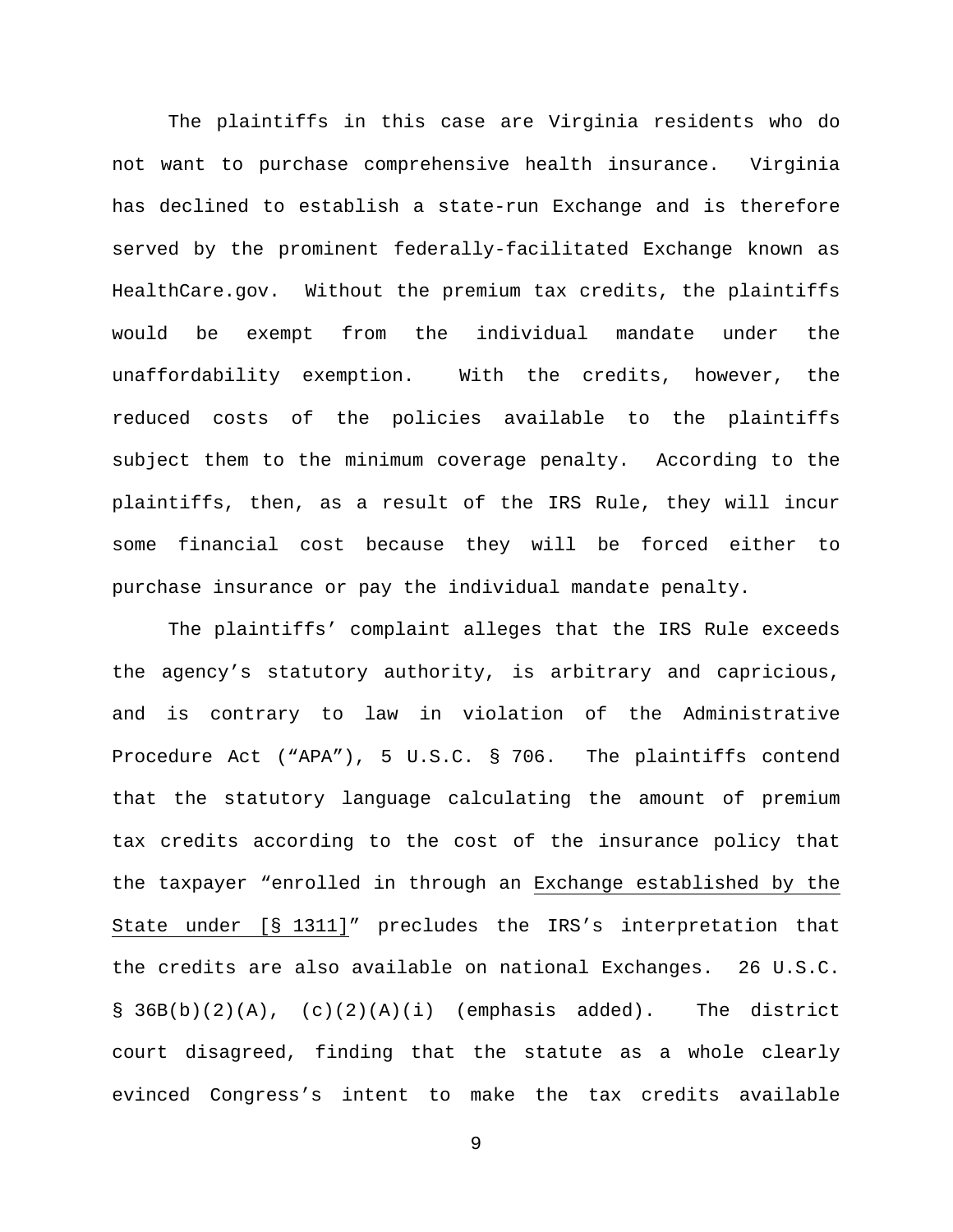nationwide. The district court granted the defendants' motion to dismiss, and the plaintiffs timely appealed.

### **II.**

We must first address whether the plaintiffs' claims are justiciable. The defendants make two arguments on this point: (1) that the plaintiffs lack standing; and (2) that the availability of a tax-refund action acts as an independent bar to the plaintiffs' claims under the APA.

# **A.**

We review de novo the legal question of whether plaintiffs have standing to sue. Wilson v. Dollar General Corp., 717 F.3d 337, 342 (4th Cir. 2013). Article III standing requires a litigant to demonstrate "an invasion of a legally protected interest" that is "concrete and particularized" and "'actual or imminent.'" Lujan v. Defenders of Wildlife, 504 U.S. 555, 560 (1992) (quoting Whitmore v. Arkansas, 495 U.S. 149, 155 (1990)). The plaintiffs premise their standing on the claim that, if they were not eligible for the premium tax credits, they would qualify for the unaffordability exemption in 26 U.S.C. § 5000A and would therefore not be subject to the tax penalty for failing to maintain minimum essential coverage. Thus, because of the credits, the plaintiffs argue that they face a direct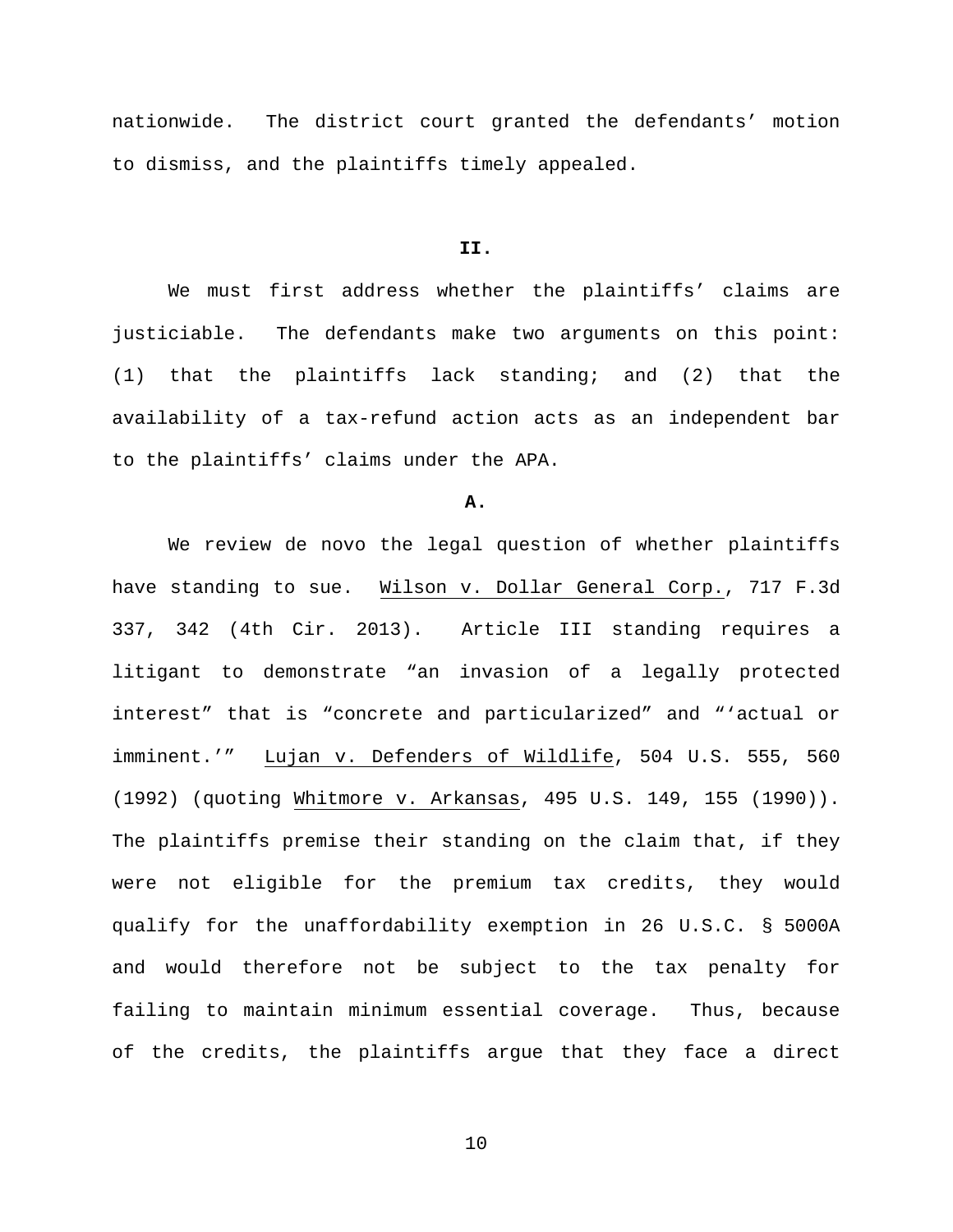financial burden because they are forced either to purchase insurance or pay the penalty.

We agree that this represents a concrete economic injury that is directly traceable to the IRS Rule. The IRS Rule forces the plaintiffs to purchase a product they otherwise would not, at an expense to them, or to pay the tax penalty for failing to comply with the individual mandate, also subjecting them to some financial cost. Although it is counterintuitive, the tax credits, working in tandem with the Act's individual mandate, impose a financial burden on the plaintiffs.

The defendants' argument against standing is premised on the claim that the plaintiffs want to purchase "catastrophic" insurance coverage, which in some cases is more expensive than subsidized comprehensive coverage required by the Act. The defendants thus claim that the plaintiffs have acknowledged they would actually expend more money on a separate policy even if they were eligible for the credits. Regardless of the viability of this argument, it rests on an incorrect premise. The defendants misread the plaintiffs' complaint, which, while mentioning the possibility that several of the plaintiffs wish to purchase catastrophic coverage, also clearly alleges that each plaintiff does not want to buy comprehensive, ACA-compliant coverage and is harmed by having to do so or pay a penalty. The harm in this case is having to choose between ACA-compliant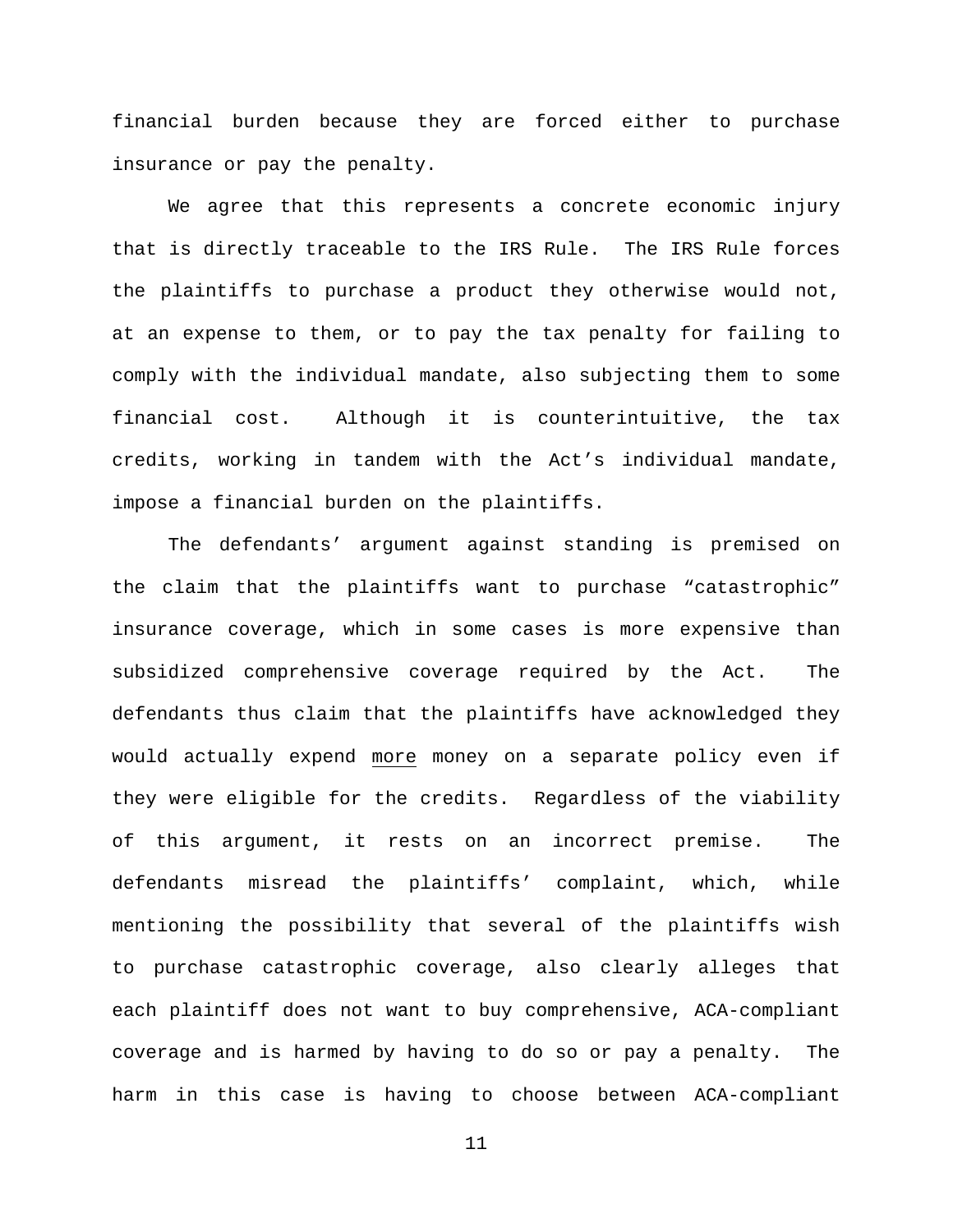coverage and the penalty, both of which represent a financial cost to the plaintiffs. That harm is actual or imminent, and is directly traceable to the IRS Rule. The plaintiffs thus have standing to present their claims.

### **B.**

The defendants also argue that the availability of a taxrefund action bars the plaintiffs' claims under the APA. The defendants assert that the proper course of action for the plaintiffs is to pay the tax penalty and then present their legal arguments against the IRS Rule as part of a tax-refund action brought under either 26 U.S.C. § 7422(a) ("No suit or proceeding shall be maintained in any court for the recovery of any internal revenue tax alleged to have been erroneously or illegally assessed or collected, . . . until a claim for refund or credit has been duly filed . . . . "), or the Little Tucker Act, 28 U.S.C. § 1346 (granting district courts jurisdiction to hear "[a]ny civil action against the United States for the recovery of any internal-revenue tax alleged to have been erroneously or illegally assessed or collected, or any penalty claimed to have been collected without authority or any sum alleged to have been excessive or in any manner wrongfully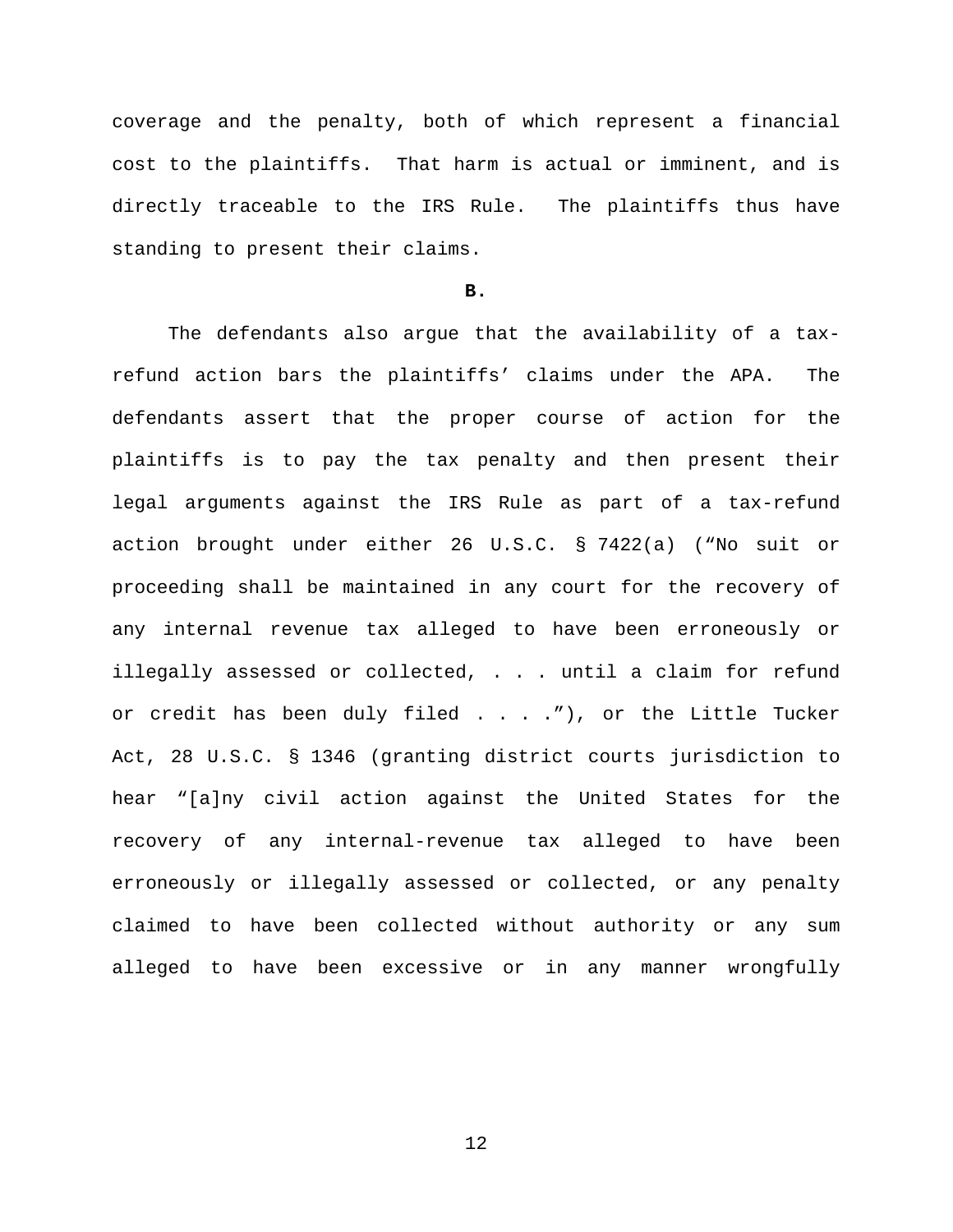collected under the internal-revenue laws"). $^1$  $^1$  The defendants do not, nor could they, assert this as a jurisdictional bar, but instead point to "general equitable principles disfavoring the issuance of federal injunctions against taxes, absent clear proof that available remedies at law [are] inadequate." Bob Jones Univ. v. Simon, 416 U.S. 725, 742 n.16 (1974). The defendants argue that a tax refund action presents an "adequate remedy" that the plaintiffs must first pursue before challenging the IRS Rule directly under the APA. See 5 U.S.C. § 704 ("Agency action made reviewable by statute and final agency action for which there is no other adequate remedy in a court are subject to judicial review.").

The defendants' arguments are not persuasive. First, they fail to point to a single case in which a court has refused to entertain a similar suit on the grounds that the parties were required to first pursue a tax-refund action under 26 U.S.C. § 7422(a) or 28 U.S.C. § 1346. Moreover, the plaintiffs are not seeking a tax refund; they ask for no monetary relief, alleging instead claims for declaratory and injunctive relief in an attempt to forestall the lose-lose choice (in their minds) of

<span id="page-12-0"></span><sup>&</sup>lt;sup>1</sup> Although 26 U.S.C. § 7422(a) does not appear to specifically authorize suits, § 6532 speaks of refund suits filed "under § 7422(a)." See also Cohen v. United States, 650 F.3d 717, 731, n.11 (D.C. Cir. 2011) (en banc).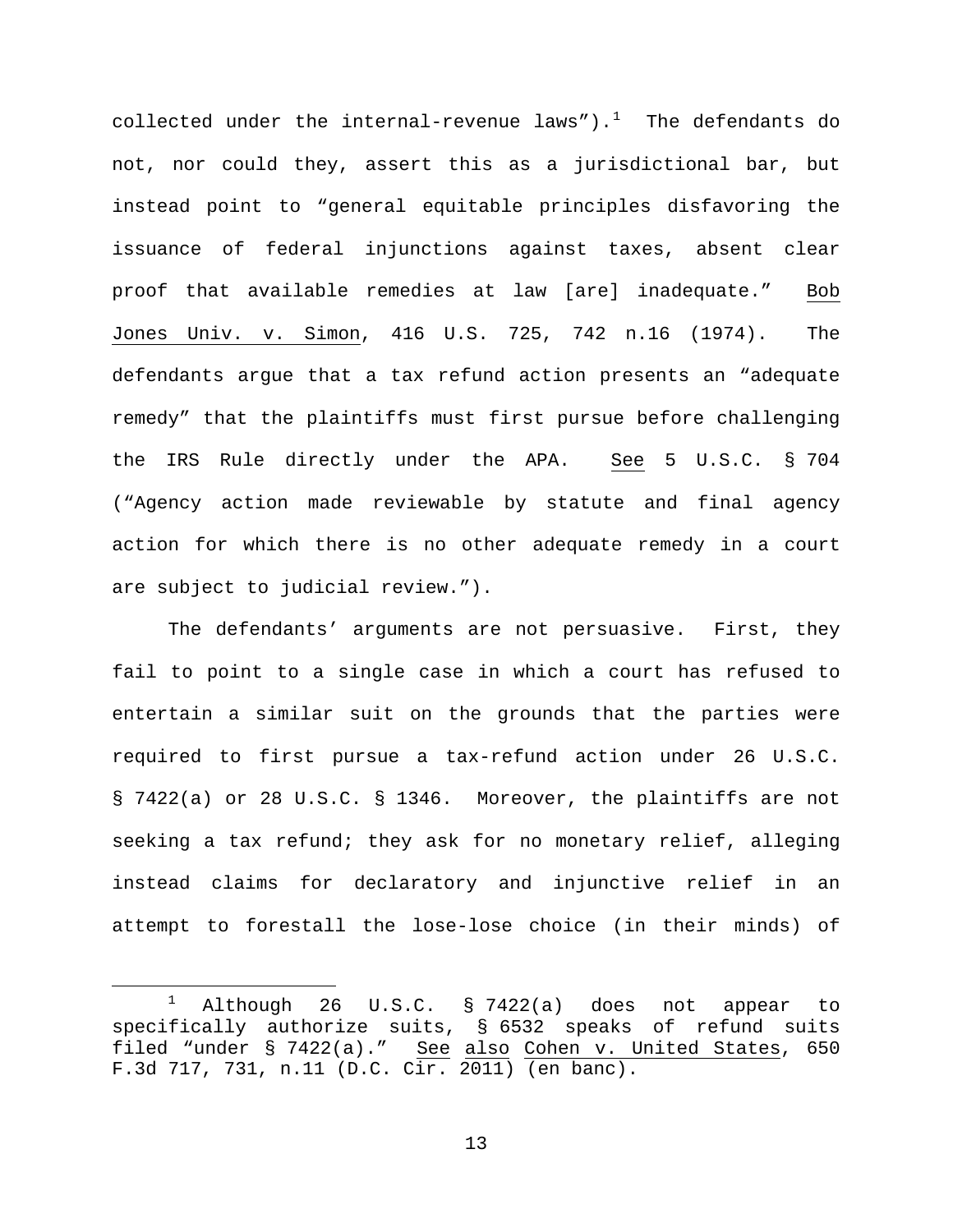purchasing a product they do not want or paying the penalty. Section 7422(a) does not allow for prospective relief. Instead, it bars suit "for the recovery of any internal revenue tax alleged to have been erroneously or illegally assessed or collected." 26 U.S.C. 7422(a) (emphasis added); see also Cohen, 650 F.3d at 732 ("[Section 7422(a)] does not, at least explicitly, allow for prospective relief."). Similarly, "[t]he Little Tucker Act does not authorize claims that seek primarily equitable relief." Berman v. United States, 264 F.3d 16, 21 (1st Cir. 2001) (citing Richardson v. Morris, 409 U.S. 464, 465 (1973); Bobula v. United States Dep't of Justice, 970 F.2d 854, 858-59 (Fed. Cir. 1992)).

It is clear, then, that the alternative forms of relief suggested by the defendants would not afford the plaintiffs the complete relief they seek. This is simply not a typical tax refund action in which an individual taxpayer complains of the manner in which a tax was assessed or collected and seeks reimbursement for wrongly paid sums. The plaintiffs here challenge the legality of a final agency action, which is consistent with the APA's underlying purpose of "remov[ing] obstacles to judicial review of agency action." Bowen v. Massachusetts, 487 U.S. 879, 904 (1988). Requiring the plaintiffs to choose between purchasing insurance and thereby waiving their claims or paying the tax and challenging the IRS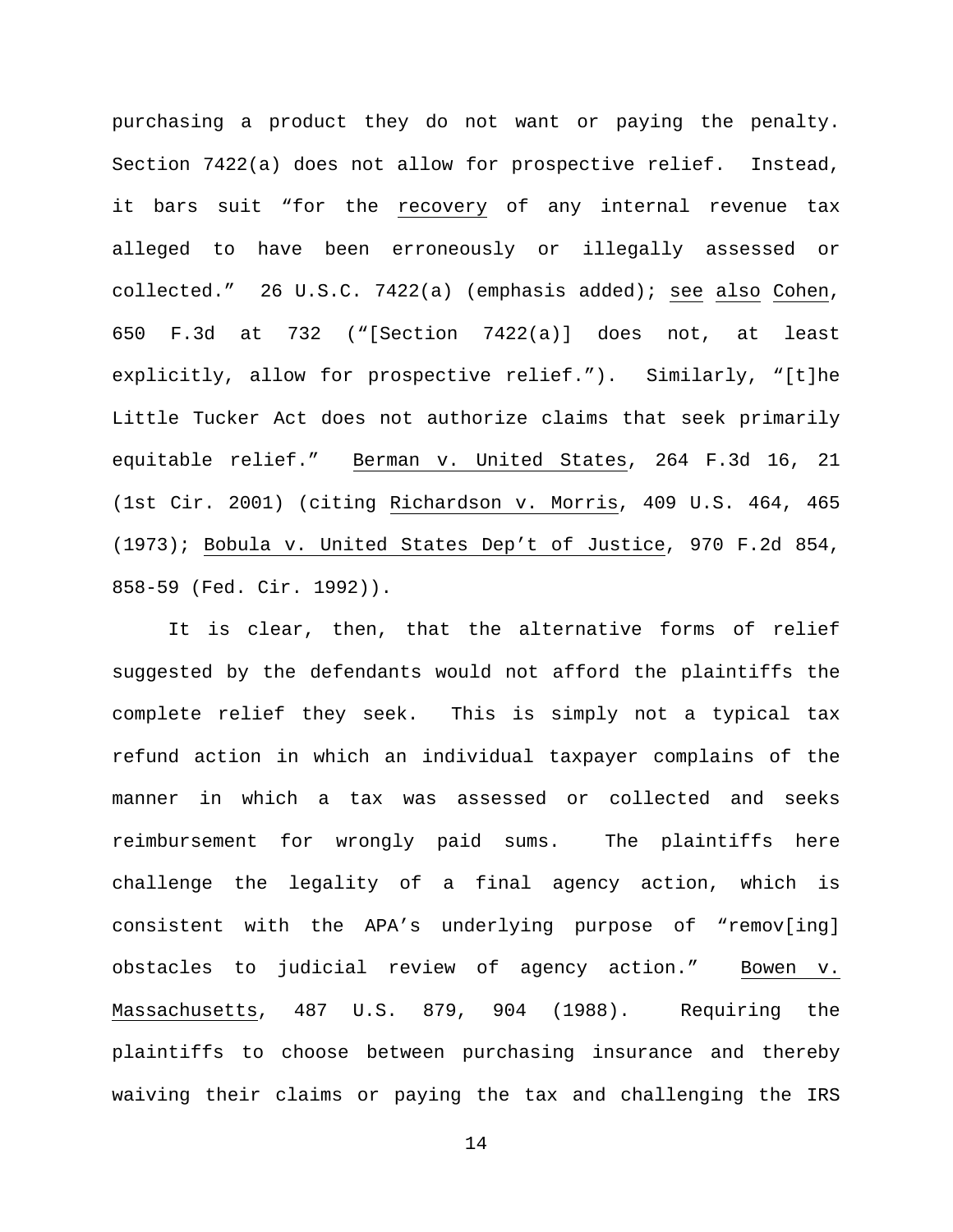Rule after the fact creates just such an obstacle. We therefore find that the plaintiffs' suit is not barred under the APA.

#### **III.**

Turning to the merits, "we review questions of statutory construction de novo." Orquera v. Ashcroft, 357 F.3d 413, 418 (4th Cir. 2003). Because this case concerns a challenge to an agency's construction of a statute, we apply the familiar twostep analytic framework set forth in Chevron U.S.A., Inc. v. Natural Res. Def. Council, Inc., 467 U.S. 837 (1984). At Chevron's first step, a court looks to the "plain meaning" of the statute to determine if the regulation responds to it. Chevron, 467 U.S. at 842-43. If it does, that is the end of the inquiry and the regulation stands. Id. However, if the statute is susceptible to multiple interpretations, the court then moves to Chevron's second step and defers to the agency's interpretation so long as it is based on a permissible construction of the statute. Id. at 843.

### **A.**

At step one, "[i]f the statute is clear and unambiguous 'that is the end of the matter, for the court, as well as the agency, must give effect to the unambiguously expressed intent of Congress.'" Bd. of Governors of the Fed. Reserve Sys. v. Dimension Fin. Corp., 474 U.S. 361, 368 (1986) (quoting Chevron,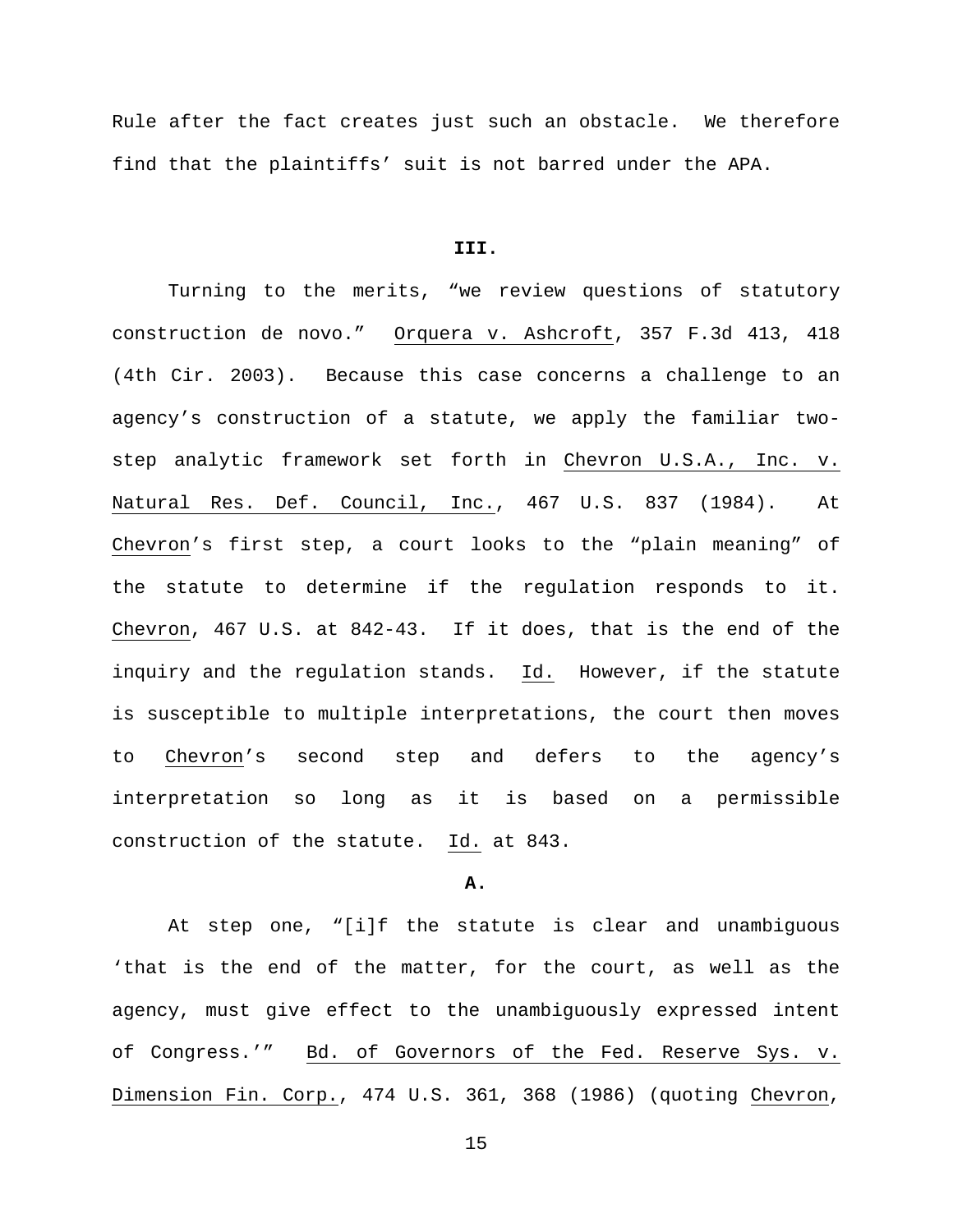467 U.S. at 842-43). A statute is ambiguous only if the disputed language is "reasonably susceptible of different interpretations." Nat'l R.R. Passenger Corp. v. Atchison Topeka & Santa Fe Ry. Co., 470 U.S. 451, 473 n.27 (1985). "The objective of Chevron step one is not to interpret and apply the statute to resolve a claim, but to determine whether Congress's intent in enacting it was so clear as to foreclose any other interpretation." Grapevine Imports, Ltd. v. United States, 636 F.3d 1367, 1377 (Fed. Cir. 2011). Courts should employ all the traditional tools of statutory construction in determining whether Congress has clearly expressed its intent regarding the issue in question. Chevron, 467 U.S. at 843 n.9; Nat'l Elec. Mfrs. Ass'n v. U.S. Dep't of Energy, 654 F.3d 496, 504 (4th Cir. 2011).

### **1.**

In construing a statute's meaning, the court "begin[s], as always, with the language of the statute." Duncan v. Walker, 533 U.S. 167, 172 (2001). As described above, 26 U.S.C. § 36B provides that the premium assistance amount is the sum of the monthly premium assistance amounts for all "coverage months" for which the taxpayer is covered during a year. A "coverage month" is one in which "the taxpayer . . . is covered by a qualified health plan . . . enrolled in through an Exchange established by the State under [§] 1311 of the [Act]." 26 U.S.C.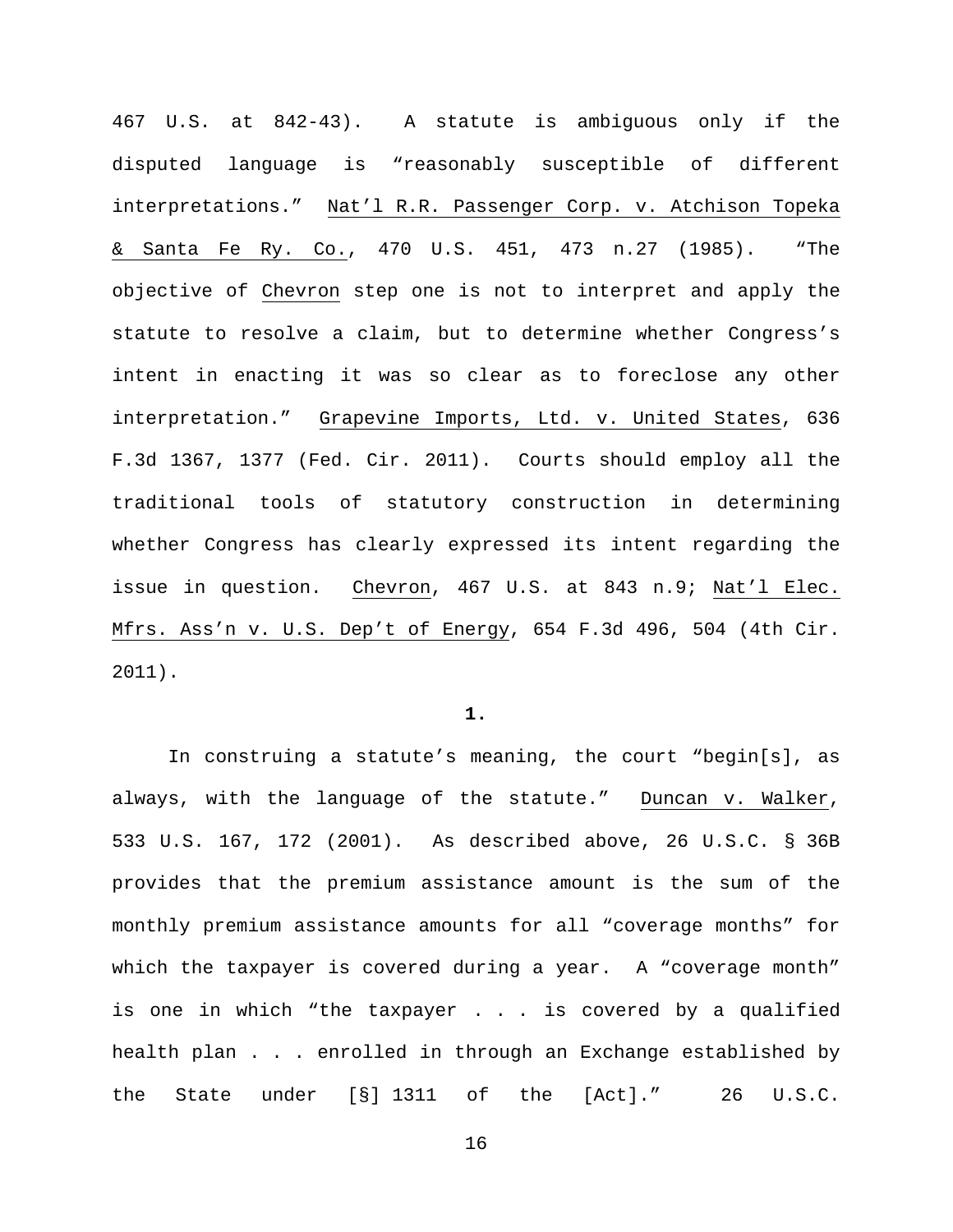§ 36B(b)(2)(A). Similarly, the statute calculates an individual's tax credit by totaling the "premium assistance amounts" for all "coverage months" in a given year. Id. § 36B(b)(1). The "premium assistance amount" is based in part on the cost of the monthly premium for the health plan that the taxpayer purchased "through an Exchange established by the State under [§] 1311." Id. § 36B(b)(2).

The plaintiffs assert that the plain language of both relevant subsections in § 36B is determinative. They contend that in defining the terms "coverage months" and "premium assistance amount" by reference to Exchanges that are "established by the State under [§] 1311," Congress limited the availability of tax credits to individuals purchasing insurance on state Exchanges. Under the plaintiffs' construction, the premium credit amount for individuals purchasing insurance through a federal Exchange would always be zero.

The plaintiffs' primary rationale for their interpretation is that the language says what it says, and that it clearly mentions state-run Exchanges under § 1311. If Congress meant to include federally-run Exchanges, it would not have specifically chosen the word "state" or referenced § 1311. The federal government is not a "State," and so the phrase "Exchange established by the State under [§] 1311," standing alone, supports the notion that credits are unavailable to consumers on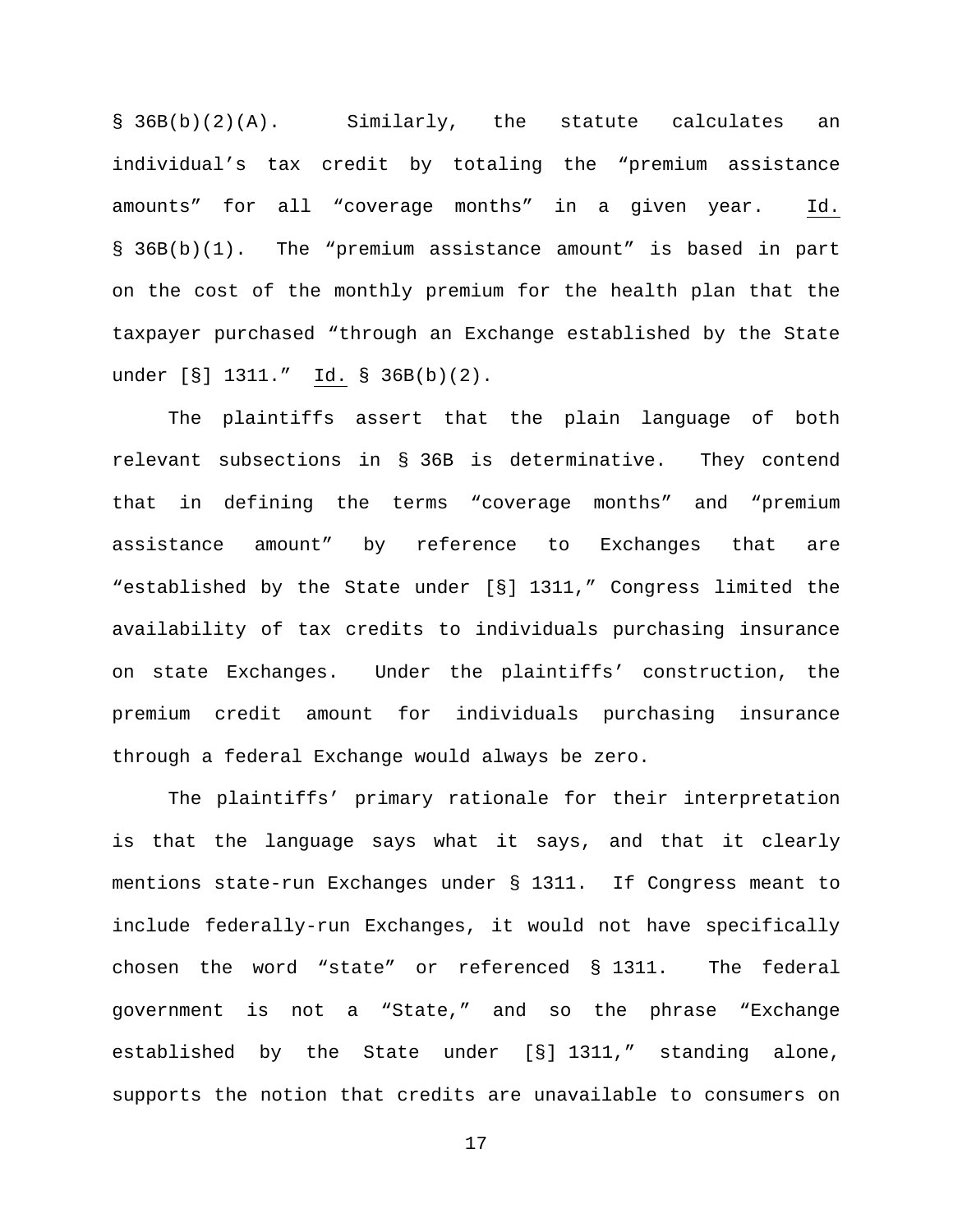federal Exchanges. Further, the plaintiffs assert that because state and federal Exchanges are referred to separately in § 1311 and § 1321, the omission in 26 U.S.C. § 36B of any reference to federal Exchanges established under § 1321 represents an intentional choice on behalf of Congress to exclude federal Exchanges and include only state Exchanges established under § 1311.

There can be no question that there is a certain sense to the plaintiffs' position. If Congress did in fact intend to make the tax credits available to consumers on both state and federal Exchanges, it would have been easy to write in broader language, as it did in other places in the statute. See 42 U.S.C. § 18032(d)(3)(D)(i)(II) (referencing Exchanges "established under this Act").

However, when conducting statutory analysis, "a reviewing court should not confine itself to examining a particular statutory provision in isolation. Rather, [t]he meaning – or ambiguity – of certain words or phrases may only become evident when placed in context." Nat'l Ass'n of Home Builders v. Defenders of Wildlife, 551 U.S. 644, 666 (2007) (internal citation and quotation marks omitted). With this in mind, the defendants' primary counterargument points to ACA §§ 1311 and 1321, which, when read in tandem with 26 U.S.C. § 36B, provide an equally plausible understanding of the statute, and one that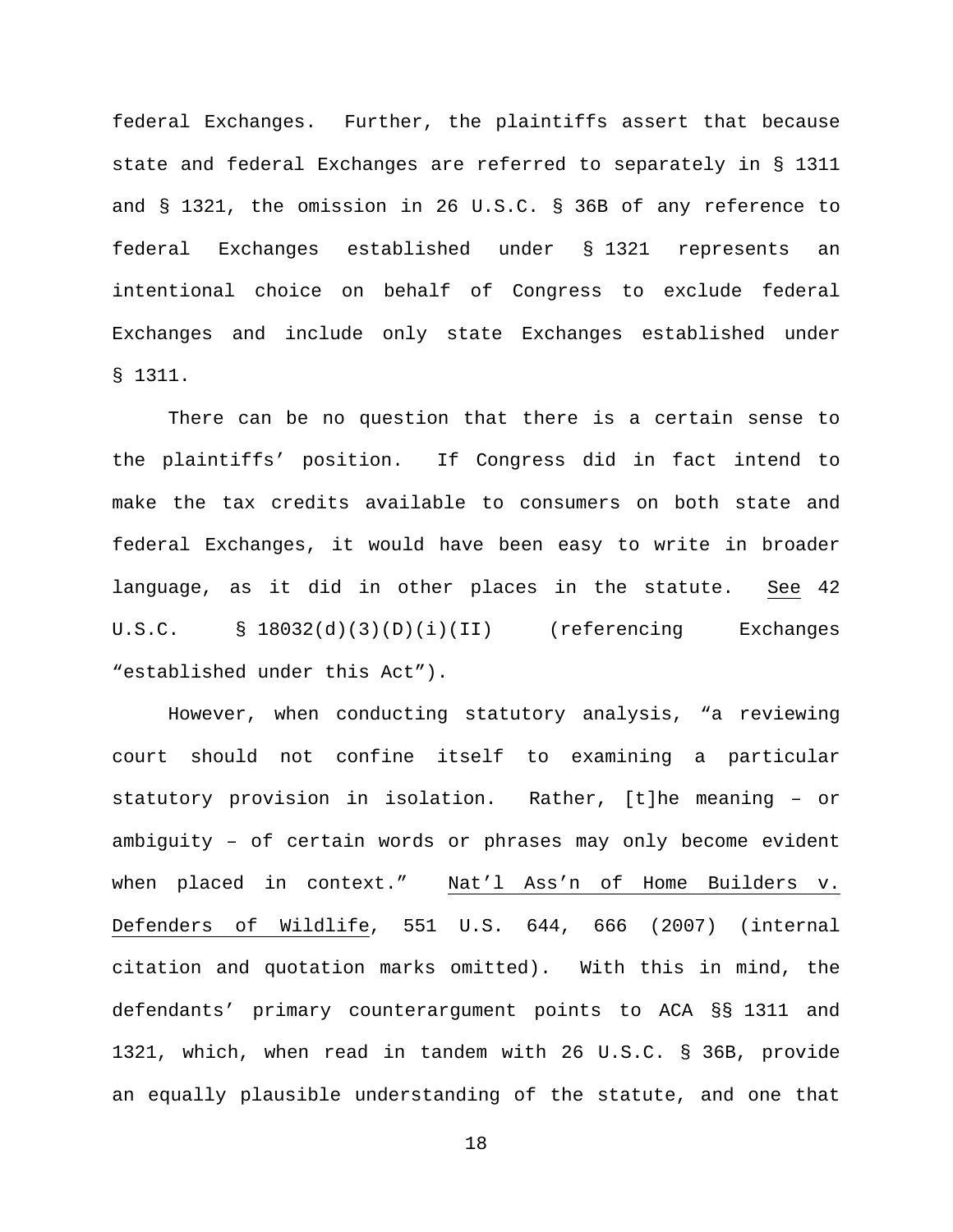comports with the IRS's interpretation that credits are available nationwide.

As noted, § 1311 provides that "[e]ach State shall, not later than January 1, 2014, establish an American Health Benefit Exchange (referred to in this title as an "Exchange")[.]" It goes on to say that "[a]n Exchange shall be a governmental agency or nonprofit entity that is established by a State," apparently narrowing the definition of "Exchange" to encompass only state-created Exchanges. ACA § 1311(d)(1). Similarly, the definitions section of the Act, § 1563(b), provides that "[t]he term 'Exchange' means an American Health Benefit Exchange established under [§] 1311," further supporting the notion that all Exchanges should be considered as if they were established by a State.

Of course, § 1311's directive that each State establish an Exchange cannot be understood literally in light of § 1321, which provides that a state may "elect" to do so. Section  $1321(c)$  provides that if a state fails to establish an Exchange by January 1, 2014, the Secretary "shall . . . establish and operate such Exchange within the State and the Secretary shall take such actions as are necessary to implement such other requirements." (emphasis added). The defendants' position is that the term "such Exchange" refers to a state Exchange that is set up and operated by HHS. In other words, the statute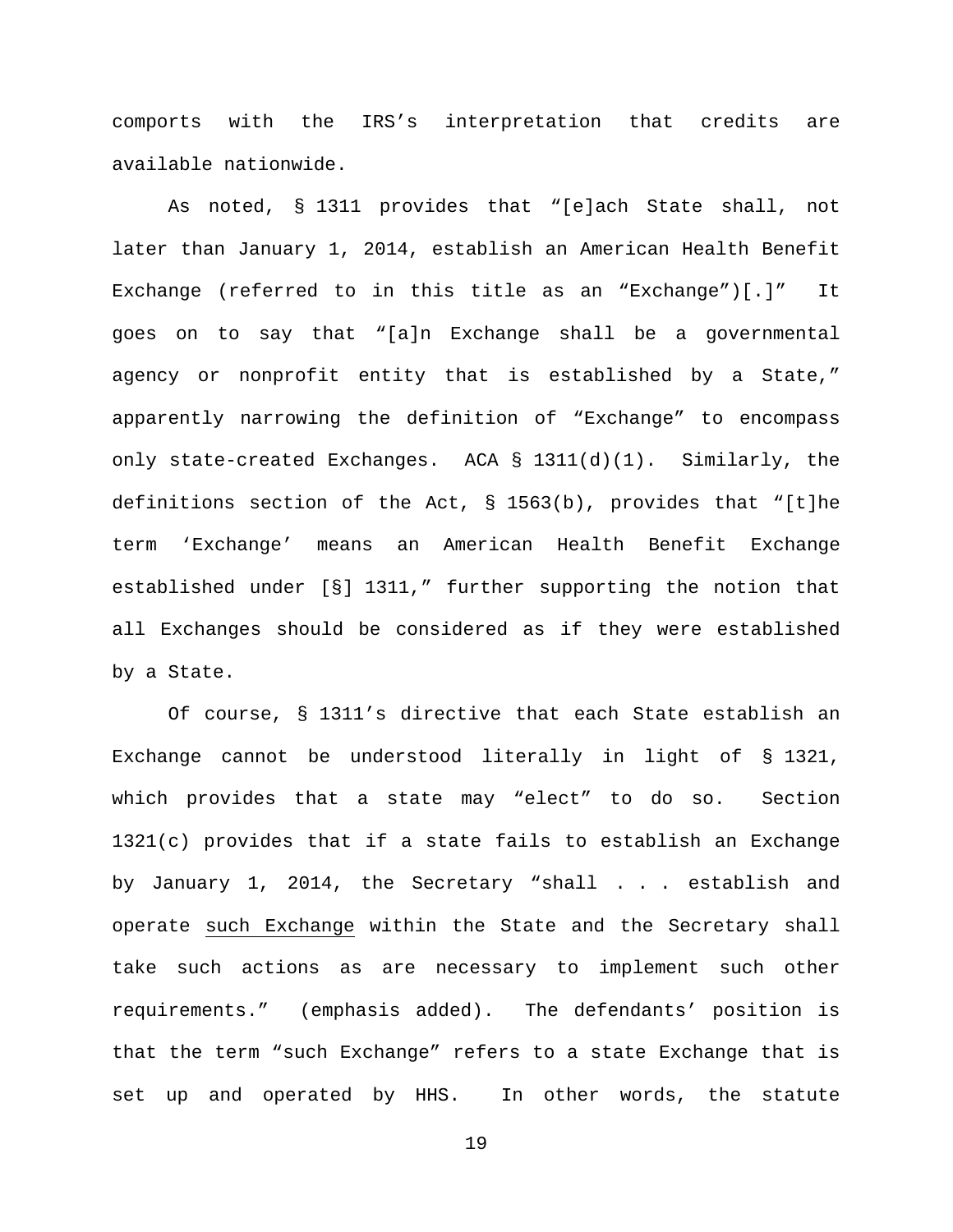mandates the existence of state Exchanges, but directs HHS to establish such Exchanges when the states fail to do so themselves. In the absence of state action, the federal government is required to step in and create, by definition, "an American Health Benefit Exchange established under [§] 1311" on behalf of the state.

Having thus explained the parties' competing primary arguments, the court is of the opinion that the defendants have the stronger position, although only slightly. Given that Congress defined "Exchange" as an Exchange established by the state, it makes sense to read  $\S$  1321(c)'s directive that HHS establish "such Exchange" to mean that the federal government acts on behalf of the state when it establishes its own Exchange. However, the court cannot ignore the common-sense appeal of the plaintiffs' argument; a literal reading of the statute undoubtedly accords more closely with their position. As such, based solely on the language and context of the most relevant statutory provisions, the court cannot say that Congress's intent is so clear and unambiguous that it "foreclose[s] any other interpretation." Grapevine Imports, 636 F.3d at 1377.

# **2.**

We next examine two other, less directly relevant provisions of the Act to see if they shed any more light on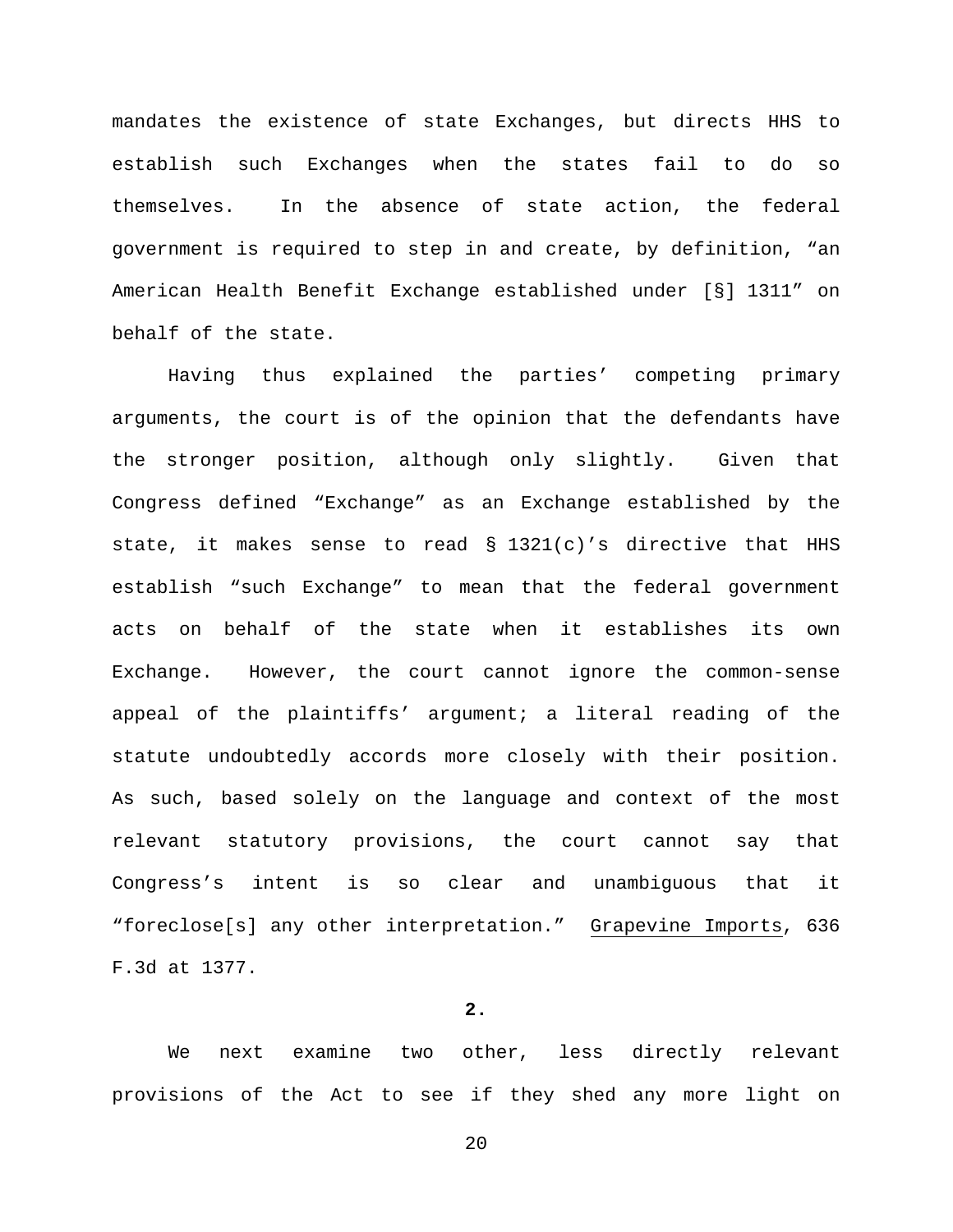Congress's intent. Food and Drug Admin. v. Brown & Williamson Tobacco Corp., 529 U.S. 120, 132-33 (2000) ("A court must . . . interpret the statute as a symmetrical and coherent regulatory scheme, and fit, if possible, all parts into a harmonious whole.") (citation and internal quotation marks omitted). First, the defendants argue that reporting provisions in § 36B(f) conflict with the plaintiffs' interpretation and confirm that the premium tax credits must be available on federally-run Exchanges. Section 36B(f) – titled "Reconciliation of credit and advance credit" – requires the IRS to reduce the amount of a taxpayer's end-of-year premium tax credit by the amount of any advance payment of such credit. See 26 U.S.C. § 36B(f)(1) ("The amount of the credit allowed under this section for any taxable year shall be reduced (but not below zero) by the amount of any advance payment of such credit[.]"). To enable the IRS to track these advance payments, the statute requires "[e]ach Exchange (or any person carrying out 1 or more responsibilities of an Exchange under section 1311(f)(3) or 1321(c) of the [Act])" to provide certain information to the Department of the Treasury. Id. § 36B(f)(3) (emphasis added). There is no dispute that the reporting requirements apply regardless of whether an Exchange was established by a state or HHS. The Exchanges are required to report the following information: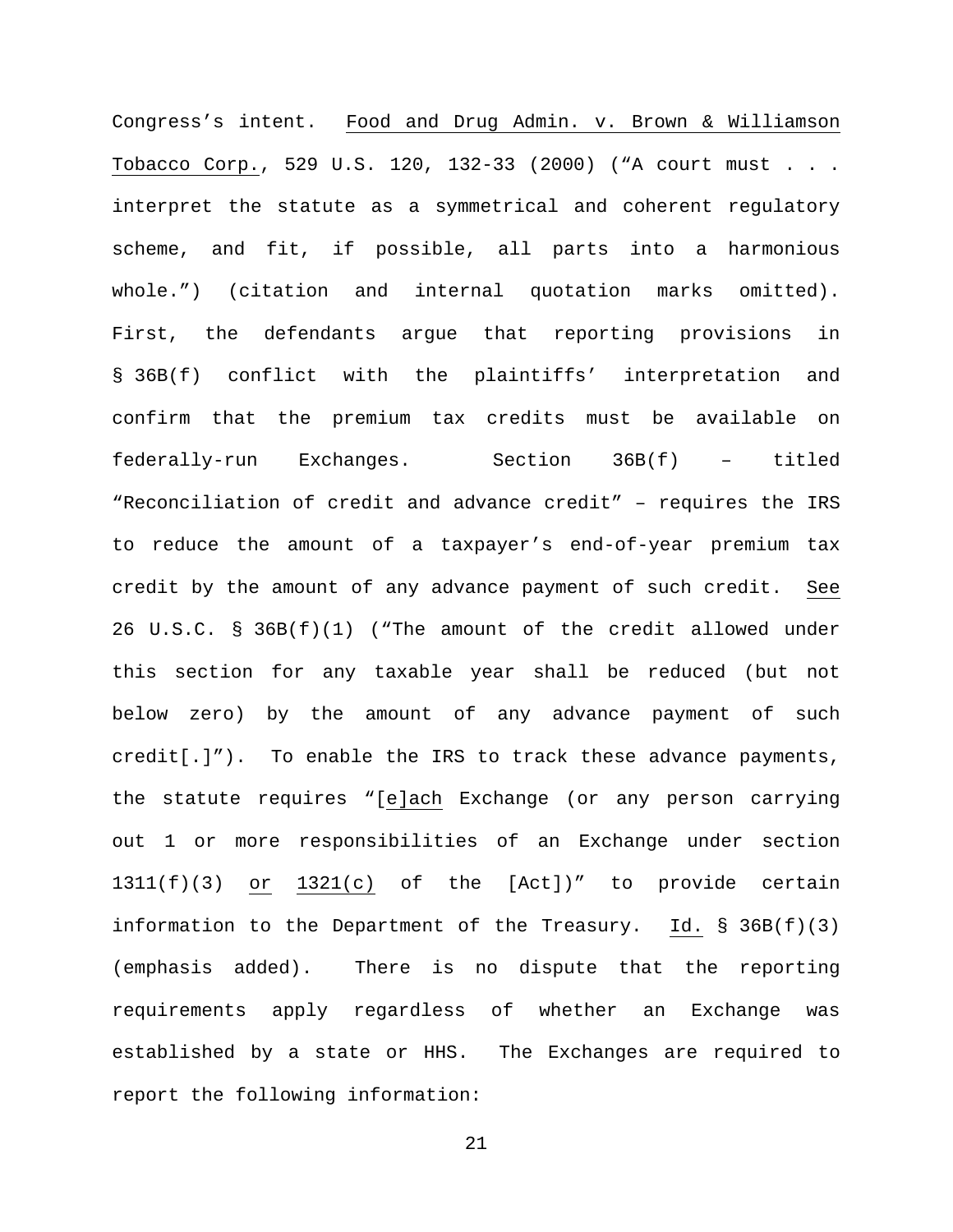- (A) The level of coverage described in section 1302(d) of the Patient Protection and Affordable Care Act and the period such coverage was in effect.
- (B) The total premium for the coverage without regard to the credit under this section or cost-sharing reductions under section 1402 of such Act.
- (C) The aggregate amount of any advance payment of such credit or reductions under section 1412 of such Act.
- (D) The name, address, and TIN of the primary insured and the name and TIN of each other individual obtaining coverage under the policy.
- (E) Any information provided to the Exchange, including any change of circumstances, necessary to determine eligibility for, and the amount of, such credit.
- (F) Information necessary to determine whether a taxpayer has received excess advance payments.

# Id.

The defendants argue, sensibly, that if premium tax credits were not available on federally-run Exchanges, there would be no reason to require such Exchanges to report the information found in subsections  $(C)$ ,  $(E)$ , and  $(F)$ . It is therefore possible to infer from the reporting requirements that Congress intended the tax credits to be available on both state- and federallyfacilitated Exchanges. The plaintiffs acknowledge that some of the reporting requirements are extraneous for federally-run Exchanges, but note that the other categories of reportable information, i.e., subsections (A), (B), and (D), remain relevant even in the absence of credits. The plaintiffs suggest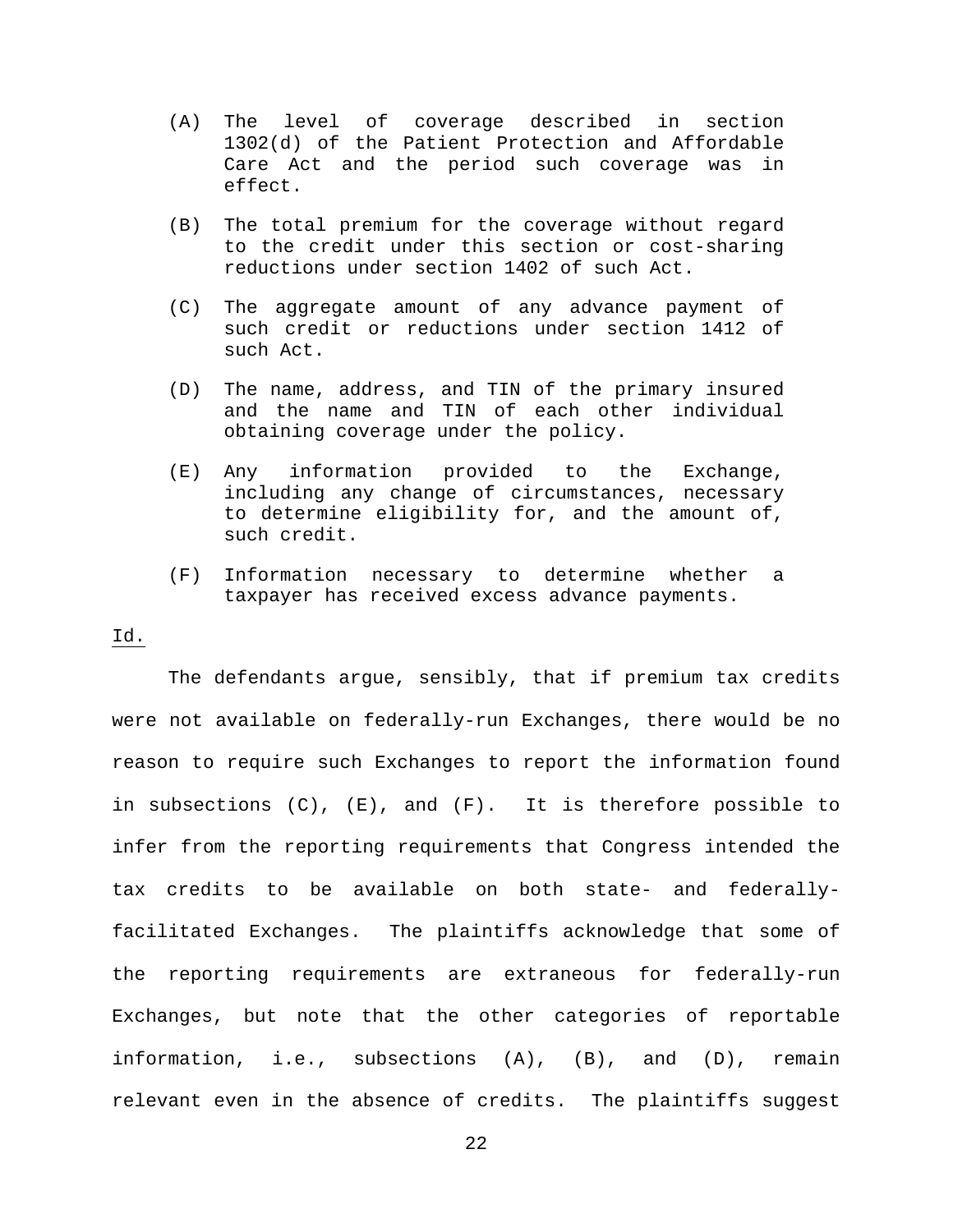that Congress was simply saving itself the trouble of writing two separate subsections, one for each type of Exchange, by including a single comprehensive list.

The second source of potentially irreconcilable language offered by the defendants concerns the "qualified individuals" provision under ACA § 1312. That section sets forth provisions regarding which individuals may purchase insurance from the Exchanges. It provides that only "qualified individuals" may purchase health plans in the individual markets offered through the Exchanges, and explains that a "qualified individual" is a person who "resides in the State that established the Exchange." ACA § 1312. The defendants argue that unless their reading of § 1321 is adopted and understood to mean that the federal government stands in the shoes of the state for purposes of establishing an Exchange, there would be no "qualified individuals" existing in the thirty-four states with federallyfacilitated Exchanges because none of those states is a "State that established the Exchange." This would leave the federal Exchanges with no eligible customers, a result Congress could not possibly have intended.

The plaintiffs acknowledge that this would be untenable, and suggest that the residency requirement is only applicable to state-created Exchanges. They note that § 1312 states that a "qualified individual" – "with respect to an Exchange" – is one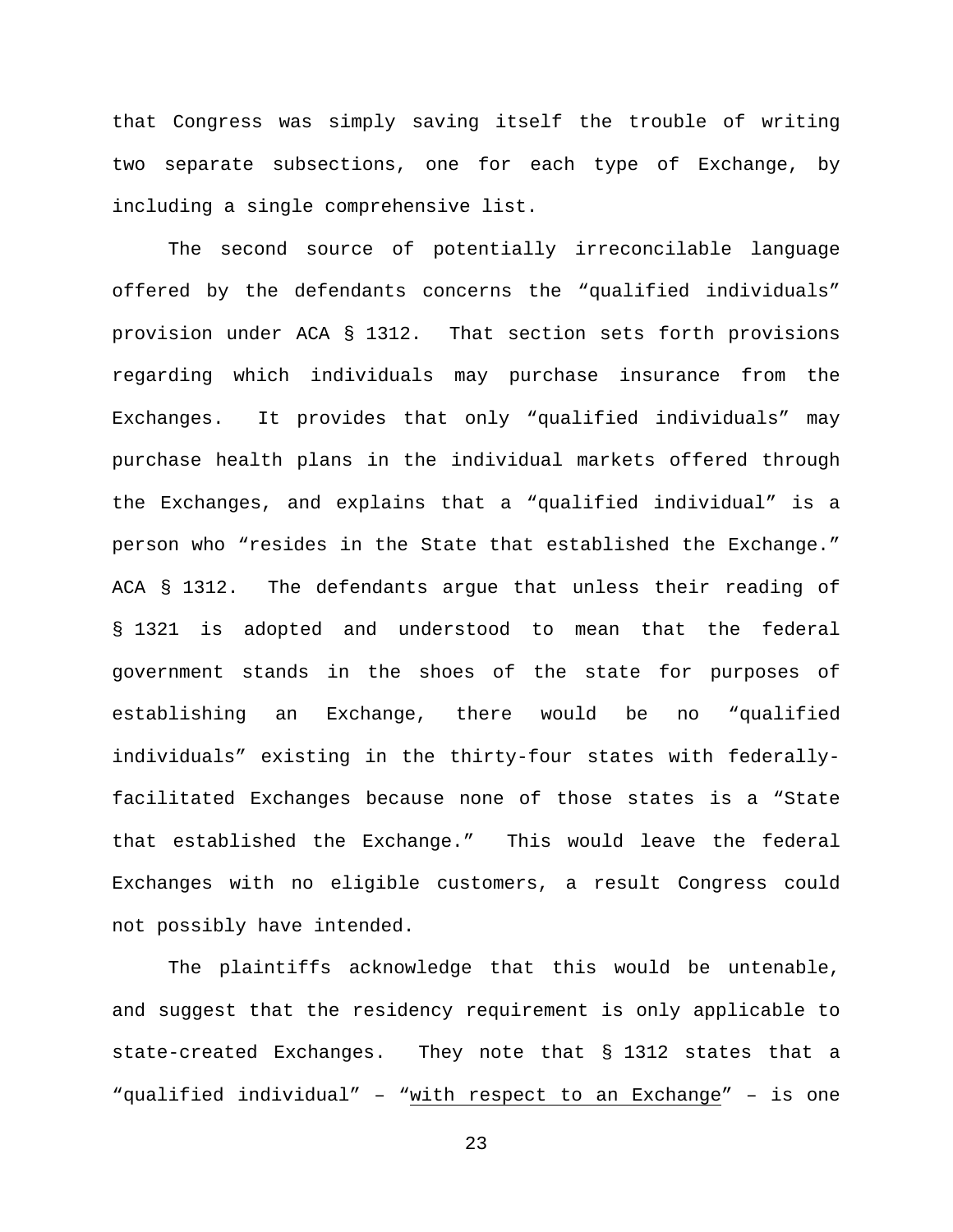who "resides in the State that established the Exchange." ACA § 1312(f)(1)(A) (emphasis added). Accordingly, because "Exchange" is defined as an Exchange established under § 1311, i.e., the provision directing states to establish Exchanges, the residency requirement only limits enrollment on state Exchanges.

Having considered the parties' competing arguments on both of the above-referenced sections, we remain unpersuaded by either side. Again, while we think the defendants make the better of the two cases, we are not convinced that either of the purported statutory conflicts render Congress's intent clear. Both parties offer reasonable arguments and counterarguments that make discerning Congress's intent difficult. Additionally, we note that the Supreme Court has recently reiterated the admonition that courts avoid revising ambiguously drafted legislation out of an effort to avoid "apparent anomal[ies]" within a statute. Michigan v. Bay Mills Indian Cmty., No. 12- 515, 572 U.S. \_\_\_, \_\_\_, slip op. at 10 (May 27, 2014). It is not especially surprising that in a bill of this size – "10 titles stretch[ing] over 900 pages and contain[ing] hundreds of provisions," NFIB, 132 S. Ct. at 2580, – there would be one or more conflicting provisions. See Bay Mills, at 10-11 ("Truth be told, such anomalies often arise from statutes, if for no other reason than that Congress typically legislates by parts . . . ."). Wary of granting excessive analytical weight to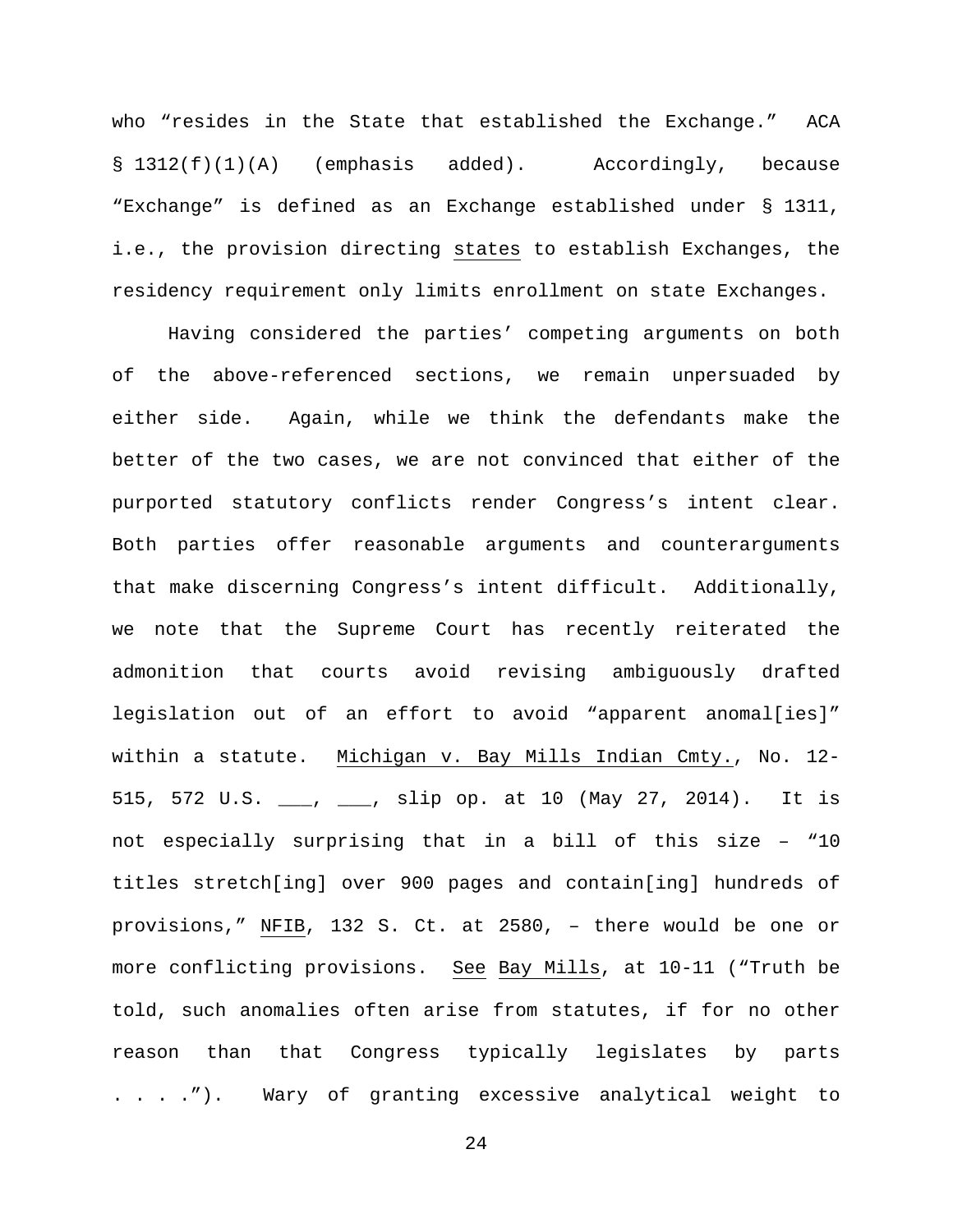relatively minor conflicts within a statute of this size, we decline to accept the defendants' arguments as dispositive of Congress's intent.

# **3.**

The Act's legislative history is also not particularly illuminating on the issue of tax credits. See Philip Morris USA, Inc. v. Vilsack, 736 F.3d 284, 289 (4th Cir. 2013) (considering legislative history at Chevron step one). But see Nat'l Elec. Mfrs. Ass'n, 654 F.3d at 505 (noting that, "in consulting legislative history at step one of Chevron, we have utilized such history only for limited purposes, and only after exhausting more reliable tools of construction"). As both parties concede, the legislative history of the Act is somewhat lacking, particularly for a bill of this  ${\sf size.}^2$  ${\sf size.}^2$  Several floor statements from Senators support the notion that it was well understood that tax credits would be available for low- and middle-income Americans nationwide. For example, Senator Baucus stated that the "tax credits will help to ensure all Americans

<span id="page-24-0"></span> $2$  As another court considering a similar challenge to the IRS Rule recently noted, "[b]ecause the House and Senate versions of the Act were synthesized through a reconciliation process, rather than the standard conference committee process, no conference report was issued for the Act, and there is a limited legislative record relating to the final version of the bill." Halbig v. Sebelius, No. 13-623, 2014 WL 129023, at \*17 n.13 (D.D.C. Jan. 15, 2014).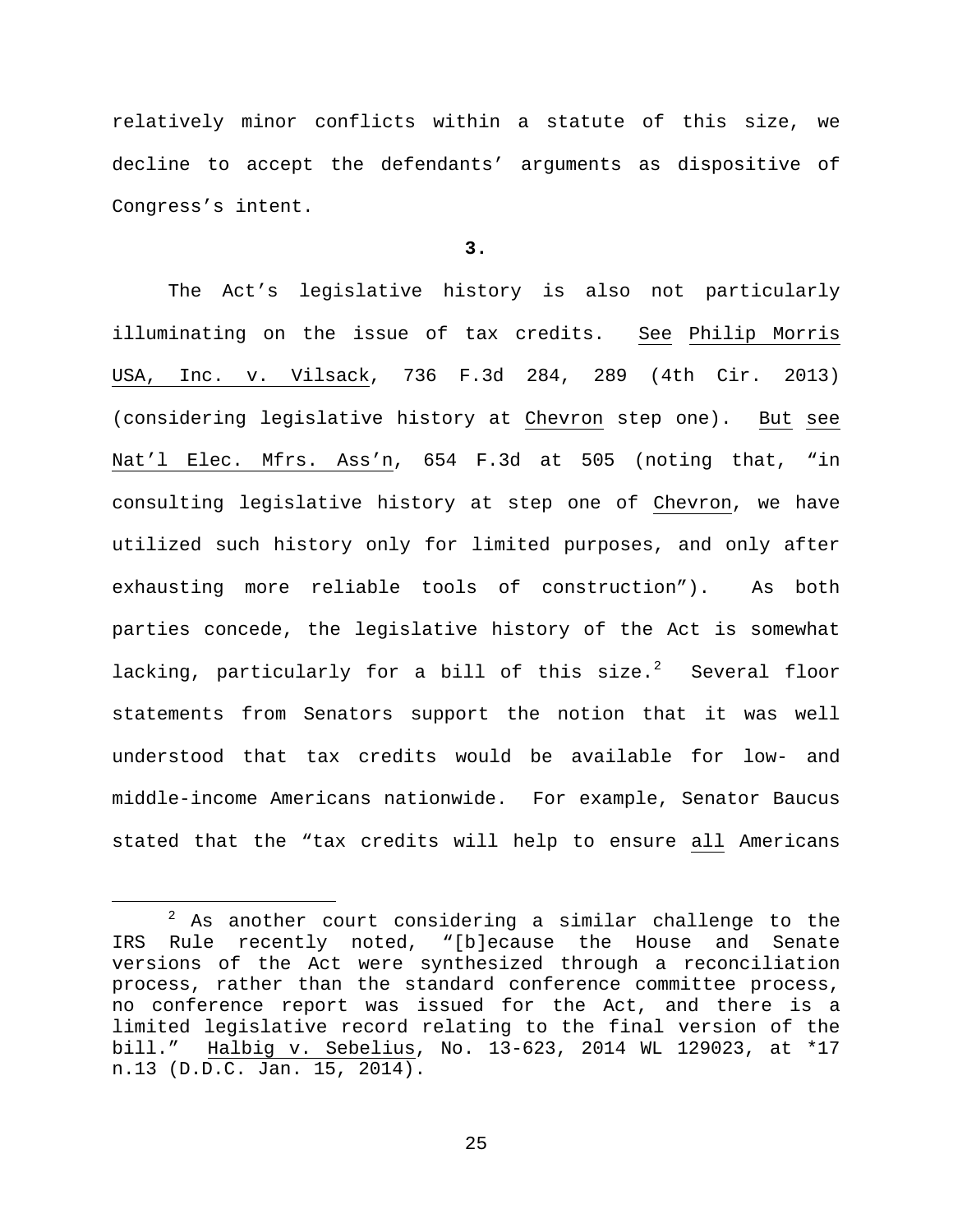can afford quality health insurance." 155 Cong. Rec. S11,964 (Nov. 21, 2009). He later estimated that "60 percent of those who are getting insurance in the individual market on the exchange will get tax credits . . . . " 155 Cong. Rec. S12,764 (Dec. 9, 2009). Similarly, Senator Durbin stated that half of the "30 million Americans today who have no health insurance . . . will qualify for . . . tax credits to help them pay their premiums so they can have and afford health insurance." 155 Cong. Rec. S13,559 (Dec. 20, 2009). These figures only make sense if all financially eligible Americans are understood to have access to the credits.

However, it is possible that such statements were made under the assumption that every state would in fact establish its own Exchange. As the district court stated, "Congress did not expect the states to turn down federal funds and fail to create and run their own Exchanges." King v. Sebelius, No. 3:13-cv-630, 2014 WL 637365, at \*14 (E.D. Va. Feb. 18, 2014). The Senators' statements therefore do not necessarily address the question of whether the credits would remain available in the absence of state-created Exchanges. The plaintiffs argue extensively that Congress could not have anticipated that so few states would establish their own Exchanges. Indeed, they argue that Congress attempted to "coerce" the states into establishing Exchanges by conditioning the availability of the credits on the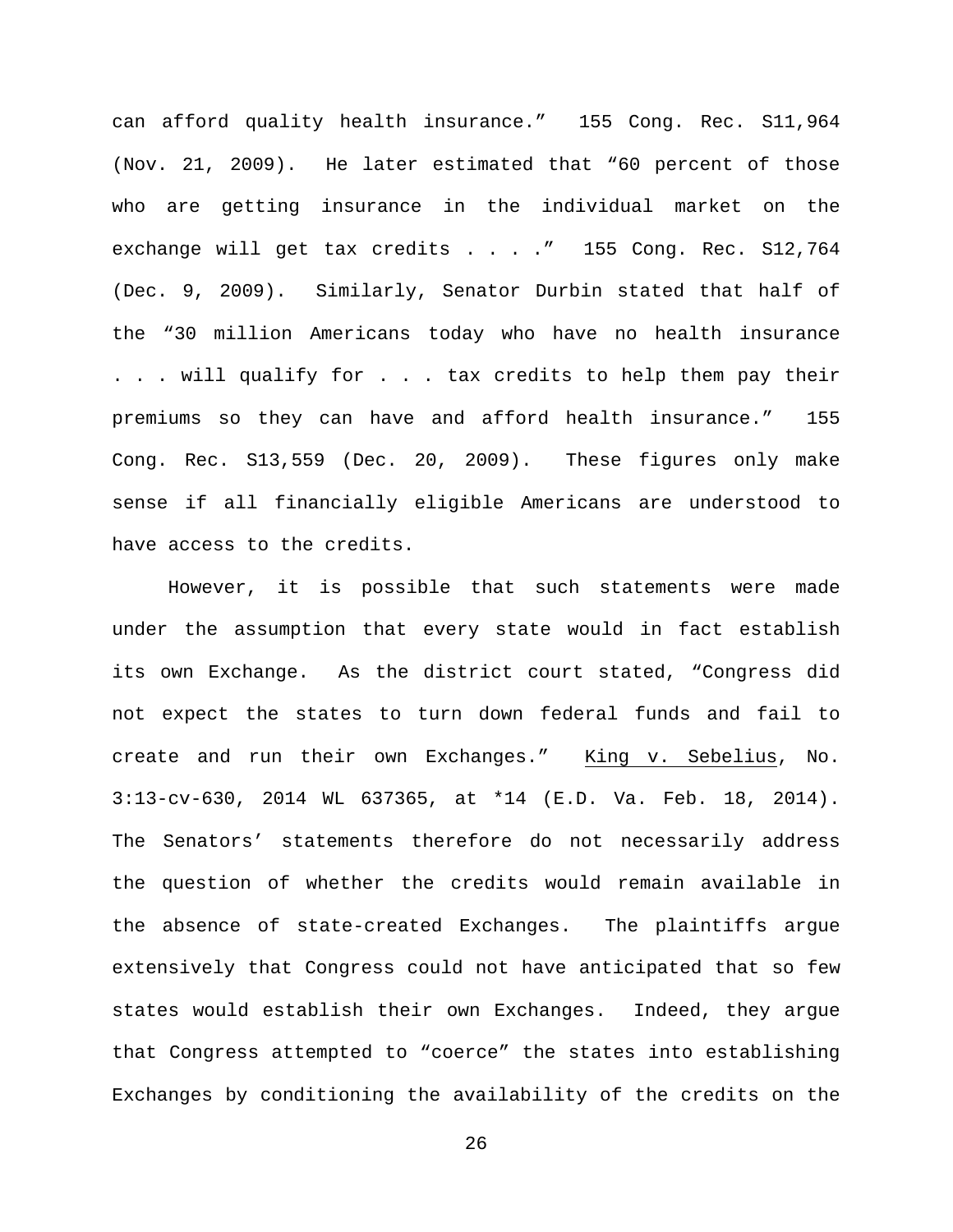presence of state Exchanges. The plaintiffs contend that Congress struck an internal bargain in which it decided to favor state-run Exchanges by incentivizing their creation with billions of dollars of tax credits. According to the plaintiffs, however, Congress's plan backfired when a majority of states refused to establish their own Exchanges, in spite of the incentives. The plaintiffs thus acknowledge that the lack of widely available tax credits is counter to Congress's original intentions, but consider this the product of a Congressional miscalculation that the courts have no business correcting.

Although the plaintiffs offer no compelling support in the legislative record for their argument,<sup>[3](#page-26-0)</sup> it is at least plausible that Congress would have wanted to ensure state involvement in the creation and operation of the Exchanges. Such an approach would certainly comport with a literal reading of 26 U.S.C. § 36B's text. In any event, it is certainly possible that the Senators quoted above were speaking under the assumption that

<span id="page-26-0"></span><sup>&</sup>lt;sup>3</sup> The plaintiffs take an isolated, stray comment from Senator Baucus during a Senate Finance Committee hearing well out of context, see J.A. 285-87, and similarly place too much emphasis on a draft bill from the Senate Health, Education, Labor, and Pensions Committee that would have conditioned subsidies for a state's residents on the state's adoption of certain "insurance reform provisions," see S. 1679, § 3104(a), (d)(2), 111th Cong. (2009).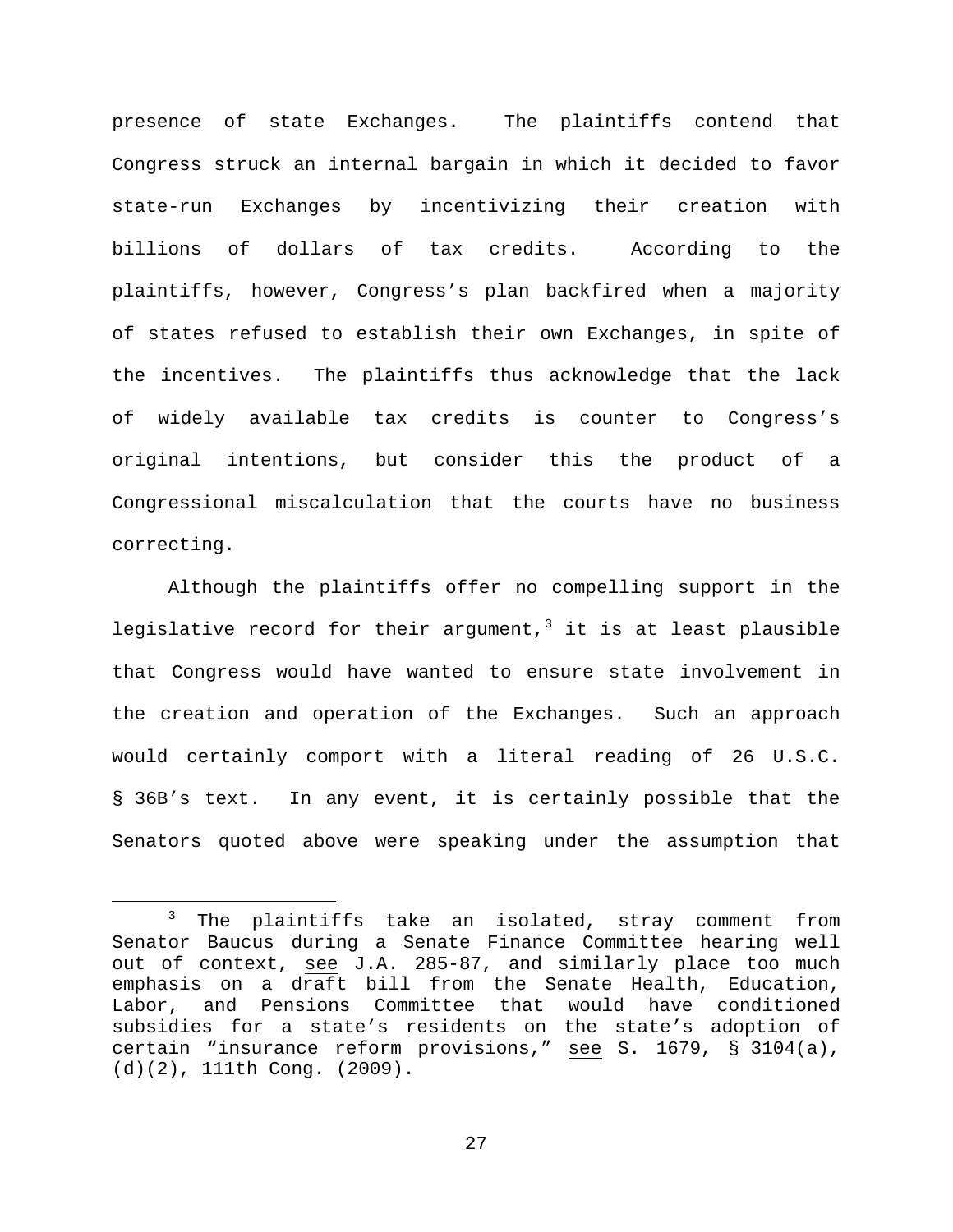each state would establish its own Exchange, and that they could not have envisioned the issue currently being litigated. Although Congress included a fallback provision in the event the states failed to act, it is not clear from the legislative record how large a role Congress expected the federal Exchanges to play in administering the Act. We are thus of the opinion that nothing in the legislative history of the Act provides compelling support for either side's position.

Having examined the plain language and context of the most relevant statutory sections, the context and structure of related provisions, and the legislative history of the Act, we are unable to say definitively that Congress limited the premium tax credits to individuals living in states with state-run Exchanges. We note again that, on the whole, the defendants have the better of the statutory construction arguments, but that they fail to carry the day. Simply put, the statute is ambiguous and subject to at least two different interpretations. As a result, we are unable to resolve the case in either party's favor at the first step of the Chevron analysis.

**B.**

Finding that Congress has not "directly spoken to the precise question at issue," we move to Chevron's second step. 467 U.S. at 842. At step two, we ask whether the "agency's [action] is based on a permissible construction of the statute."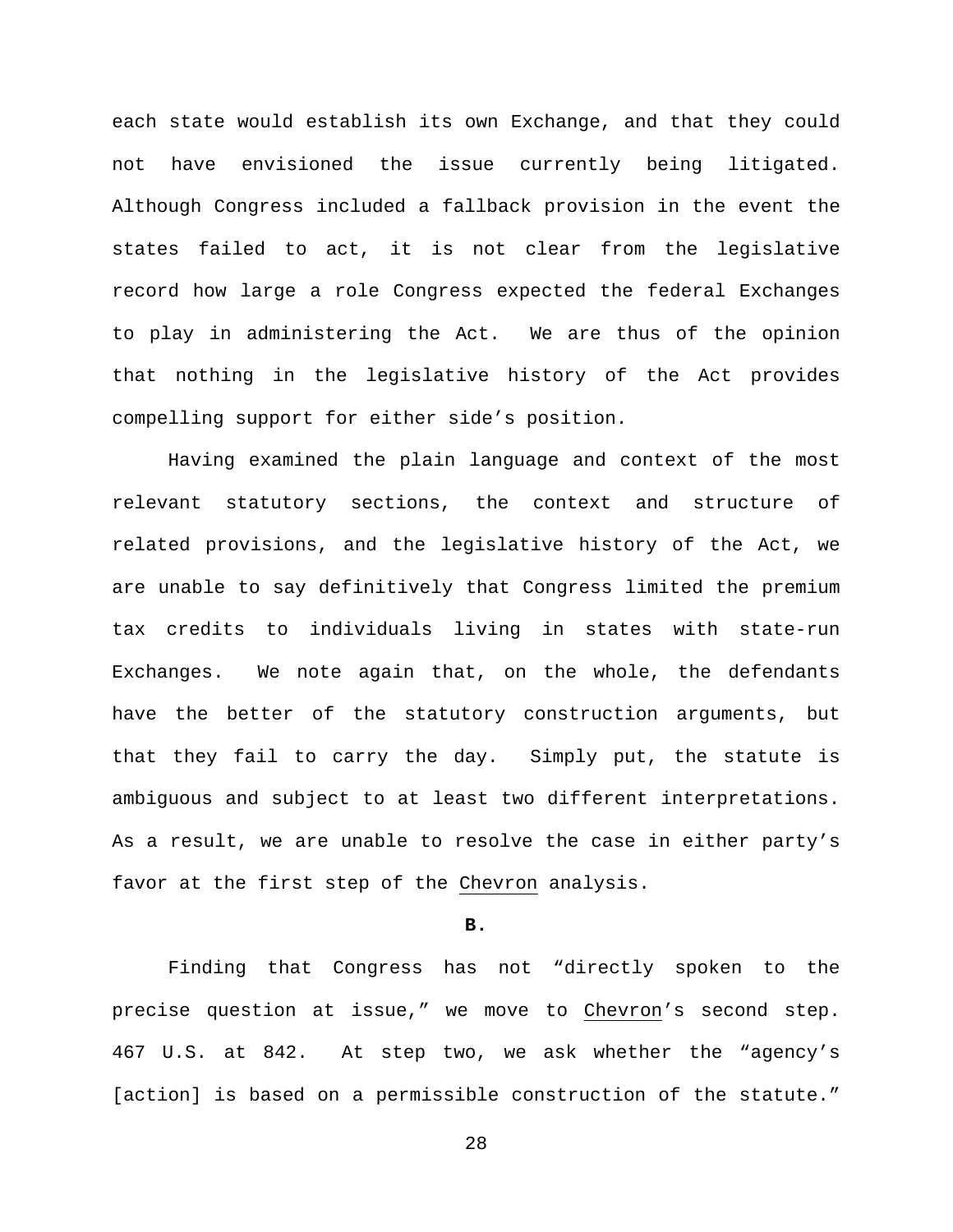Id. at 843. We "will not usurp an agency's interpretive authority by supplanting its construction with our own, so long as the interpretation is not 'arbitrary, capricious, or manifestly contrary to the statute.' A construction meets this standard if it 'represents a reasonable accommodation of conflicting policies that were committed to the agency's care by the statute.'" Philip Morris, 736 F.3d at 290 (quoting Chevron, 467 U.S. at 844, 845). We have been clear that "[r]eview under this standard is highly deferential, with a presumption in favor of finding the agency action valid." Ohio Vall. Envt'l Coalition v. Aracoma Coal Co., 556 F.3d 177, 192 (4th Cir. 2009).

As explained, we cannot discern whether Congress intended one way or another to make the tax credits available on HHSfacilitated Exchanges. The relevant statutory sections appear to conflict with one another, yielding different possible interpretations. In light of this uncertainty, this is a suitable case in which to apply the principles of deference called for by Chevron. See Scialabba v. Cuellar de Osorio, No. 12-930, 573 U.S. \_\_\_, \_\_\_, slip op. at 14 (June 9, 2014) ("[I]nternal tension [in a statute] makes possible alternative reasonable constructions, bringing into correspondence in one way or another the section's different parts. And when that is so, Chevron dictates that a court defer to the agency's choice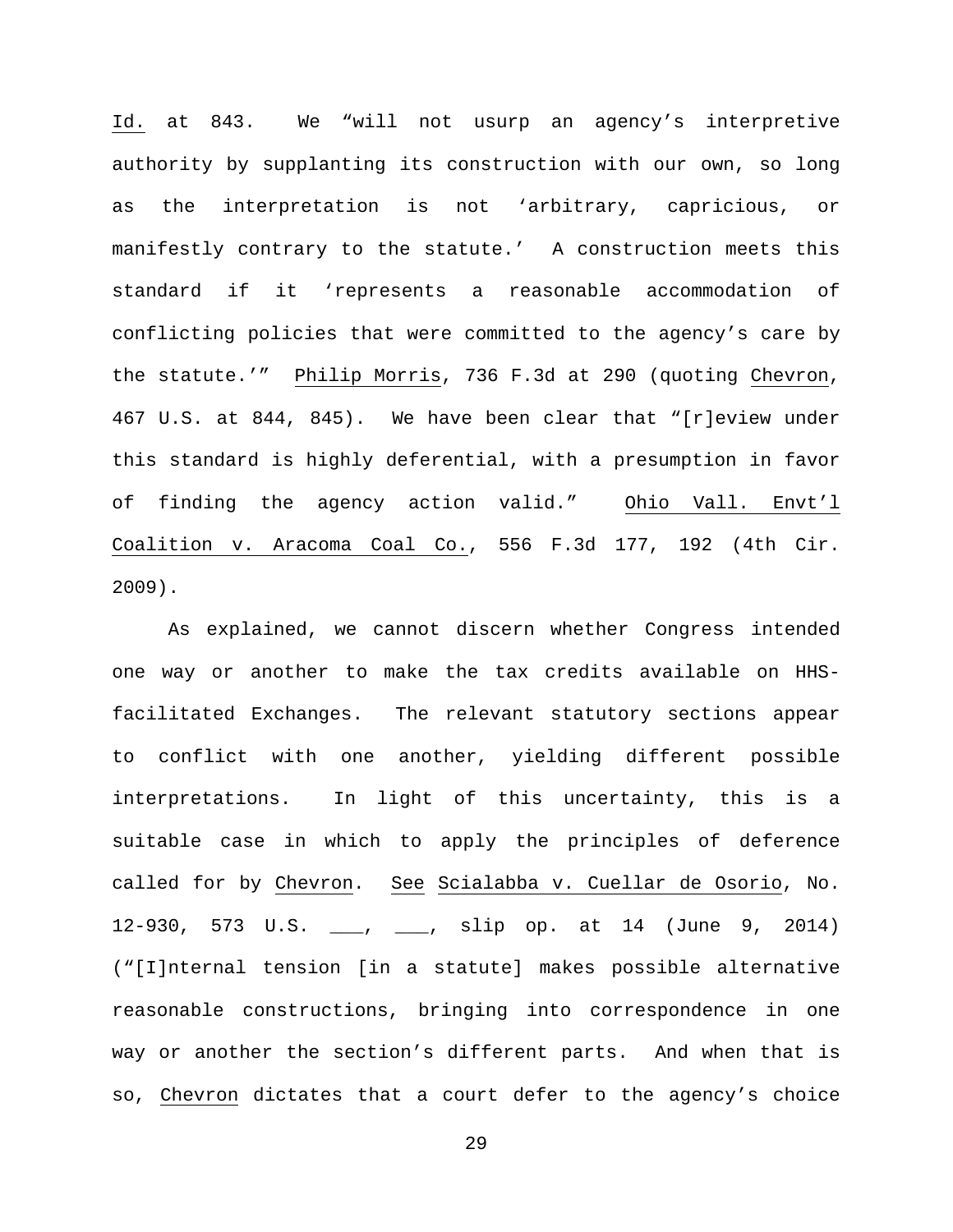. . . .") (plurality opinion); Nat'l Elec. Mfrs. Ass'n, 654 F.3d at 505 ("[W]e have reached Chevron's second step after describing statutory language as 'susceptible to more precise definition and open to varying constructions.'") (quoting Md. Dep't of Health and Mental Hygiene v. Centers for Medicare and Medicaid Servs., 5[4](#page-29-0)2 F.3d 424, 434 (4th Cir. 2008)).<sup>4</sup>

What we must decide is whether the statute permits the IRS to decide whether the tax credits would be available on federal Exchanges. In answering this question in the affirmative we are primarily persuaded by the IRS Rule's advancement of the broad

<span id="page-29-0"></span><sup>&</sup>lt;sup>4</sup> We recognize that not every ambiguity in a statute gives rise to Chevron deference. Often, but not always, courts will yield to an agency's interpretation only when the ambiguity creates some discretionary authority for the agency to fulfill. See Chamber of Commerce of U.S. v. N.L.R.B., 721 F.3d 152, 161 (4th Cir. 2013) ("'Mere ambiguity in a statute is not evidence of congressional delegation of authority.' Rather, '[t]he ambiguity must be such as to make it appear that Congress either explicitly or implicitly delegated authority to cure that ambiguity.'") (quoting Am. Bar Ass'n v. F.T.C., 430 F.3d 457, 469 (D.C. Cir. 2005)) (alteration in original). However, given the importance of the tax credits to the overall statutory scheme, it is reasonable to assume that Congress created the<br>ambiguity in this case with at least some degree of ambiguity in this case with at least some degree of<br>intentionality. See City of Arlington v. F.C.C., 133 S. Ct. See City of Arlington v. F.C.C., 133 S. Ct. 1863, 1868 (2013) ("Congress knows to speak in plain terms when it wishes to circumscribe, and in capacious terms when it wishes to enlarge, agency discretion."). There are several possible reasons for leaving an ambiguity of this sort: Congress perhaps might not have wanted to resolve a politically sensitive issue; additionally, it might have intended to see how large a role the states were willing to adopt on their own before having the agency respond with rules that could best effectuate the purpose of the Act in light of the actual circumstances present several years after the bill's passage.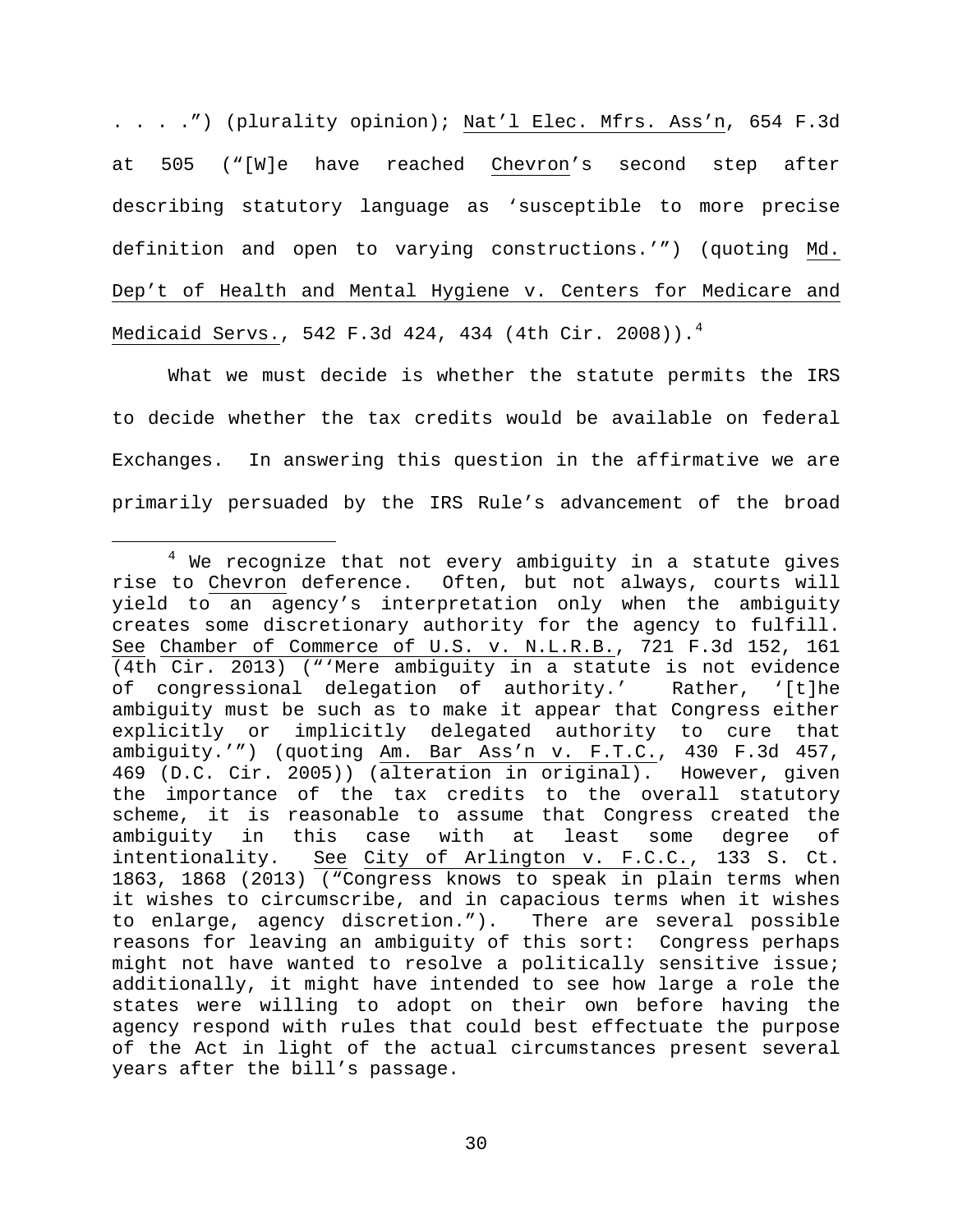policy goals of the Act. See Vill. of Barrington v. Surface Transp. Bd., 636 F.3d 650, 666 (D.C. Cir. 2011) ("[W]hen an agency interprets ambiguities in its organic statute, it is entirely appropriate for that agency to consider . . . policy arguments that are rationally related to the [statute's] goals." (internal quotation marks and citation omitted)); Ariz. Pub. Serv. Co. v. EPA, 211 F.3d 1280, 1287 (D.C. Cir. 2000) ("[A]s long as the agency stays within [Congress's] delegation, it is free to make policy choices in interpreting the statute, and such interpretations are entitled to deference.") (quotation marks omitted). There is no question that the Act was intended as a major overhaul of the nation's entire health insurance market. The Supreme Court has recognized the broad policy goals of the Act: "to increase the number of Americans covered by health insurance and decrease the cost of health care." NFIB, 132 S. Ct. at 2580. Similarly, Title I of the ACA is titled "Quality, Affordable Health Care for All Americans" (emphasis added).

Several provisions of the Act are necessary to achieving these goals. To begin with, the individual mandate requires nearly all Americans to have health insurance or pay a fine. Increasing the pool of insured individuals has the intended side-effect of increasing revenue for insurance providers. The increased revenue, in turn, supports several more specific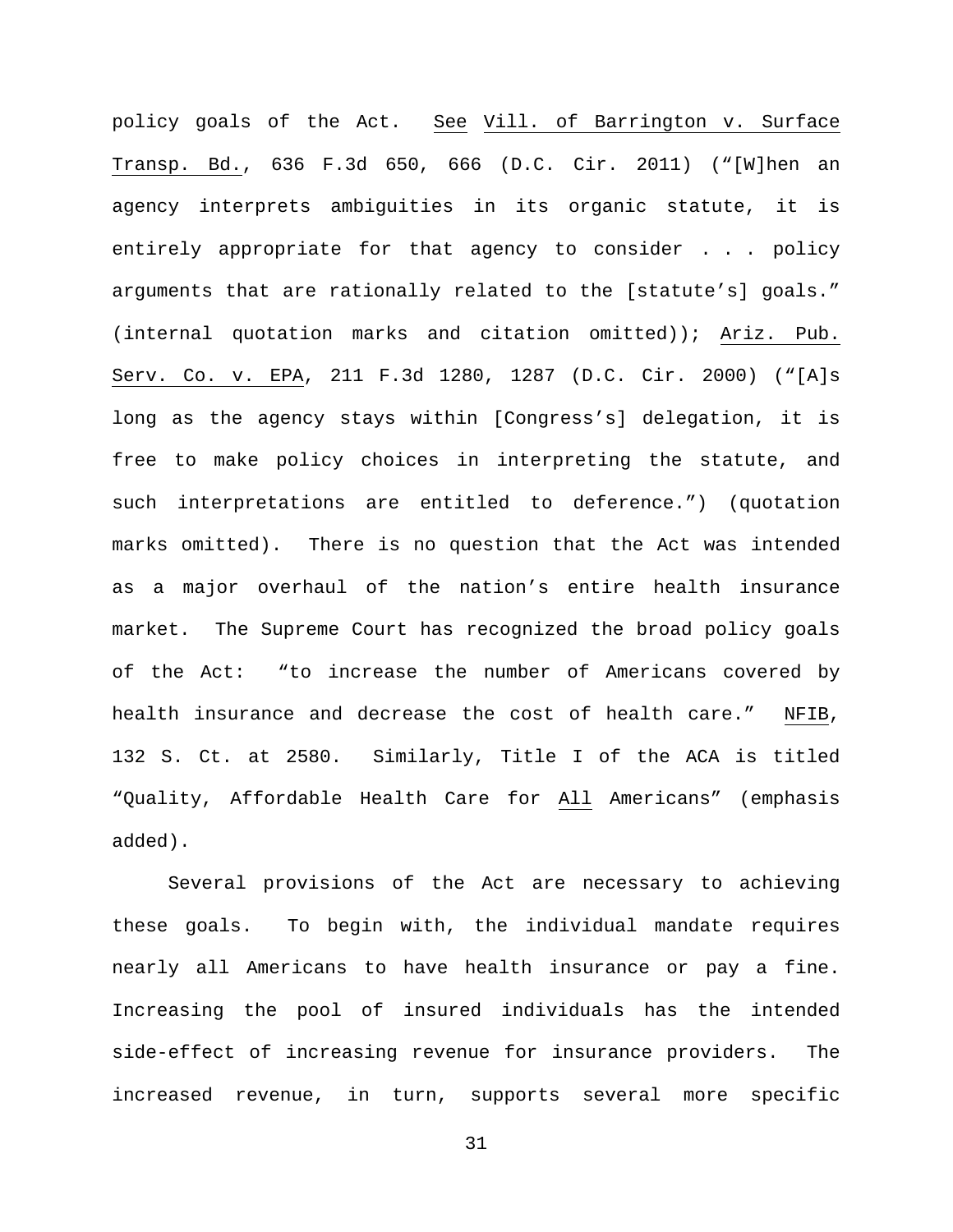policy goals contained in the Act. The most prominent of these are the guaranteed-issue and community-rating provisions. In short, these provisions bar insurers from denying coverage or charging higher premiums because of an individual's health status. See ACA § 1201. However, these requirements, standing alone, would result in an "adverse selection" scenario whereby individuals disproportionately likely to utilize health care would drive up the costs of policies available on the Exchanges.

Congress understood that one way to avoid such price increases was to require near-universal participation in the insurance marketplace via the individual mandate. In combination with the individual mandate, Congress authorized broad incentives - totaling hundreds of billions of dollars – to further increase market participation among low- and middleincome individuals. A Congressional Budget Office report issued while the Act was under consideration informed Congress that there would be an "an influx of enrollees with below-average spending for health care, who would purchase coverage because of the new subsidies to be provided and the individual mandate to be imposed." J.A. 95. The report further advised Congress that "[t]he substantial premium subsidies available in the exchanges would encourage the enrollment of a broad range of people"; and that the structure of the premium tax credits, under which federal subsidies increase if premiums rise, "would dampen the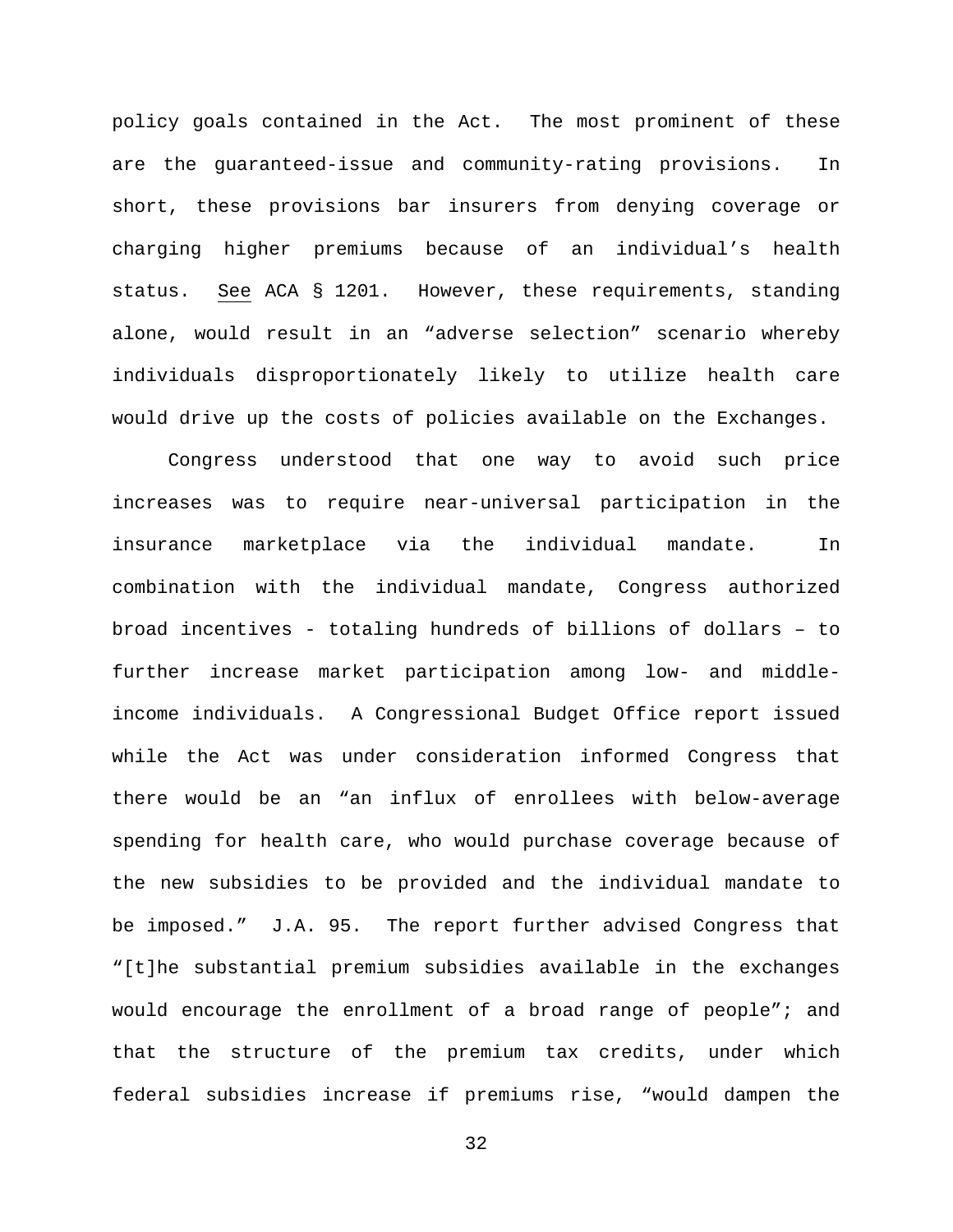chances that a cycle of rising premiums and declining enrollment would ensue." J.A. 108-109. As the defendants further explain, denying tax credits to individuals shopping on federal Exchanges would throw a debilitating wrench into the Act's internal economic machinery:

Insurers in States with federally-run Exchanges would still be required to comply with guaranteed-issue and<br>community-rating rules, but, without premium tax community-rating rules, but, without subsidies to encourage broad participation, insurers would be deprived of the broad policy-holder base required to make those reforms viable. Adverse selection would cause premiums to rise, further discouraging market participation, and the ultimate result would be an adverse-selection "death spiral" in the individual insurance markets in States with federally-run Exchanges.

Br. of Appellees, at 35; see also Amicus Br. of America's Health Insurance Plans, at 3-6; Amicus Br. for Economic Scholars, at 3- 6.[5](#page-32-0)

It is therefore clear that widely available tax credits are essential to fulfilling the Act's primary goals and that Congress was aware of their importance when drafting the bill. The IRS Rule advances this understanding by ensuring that this

<span id="page-32-0"></span><sup>&</sup>lt;sup>5</sup> Likewise, four Supreme Court Justices have remarked on the importance of the tax credit system: "Without the federal subsidies, individuals would lose the main incentive to purchase insurance inside the exchanges, and some insurers may be unwilling to offer insurance inside of exchanges. With fewer buyers and even fewer sellers, the exchanges would not operate as Congress intended and may not operate at all." NFIB, 132 S. Ct. at 2674 (Scalia, Kennedy, Thomas, and Alito, JJ., dissenting).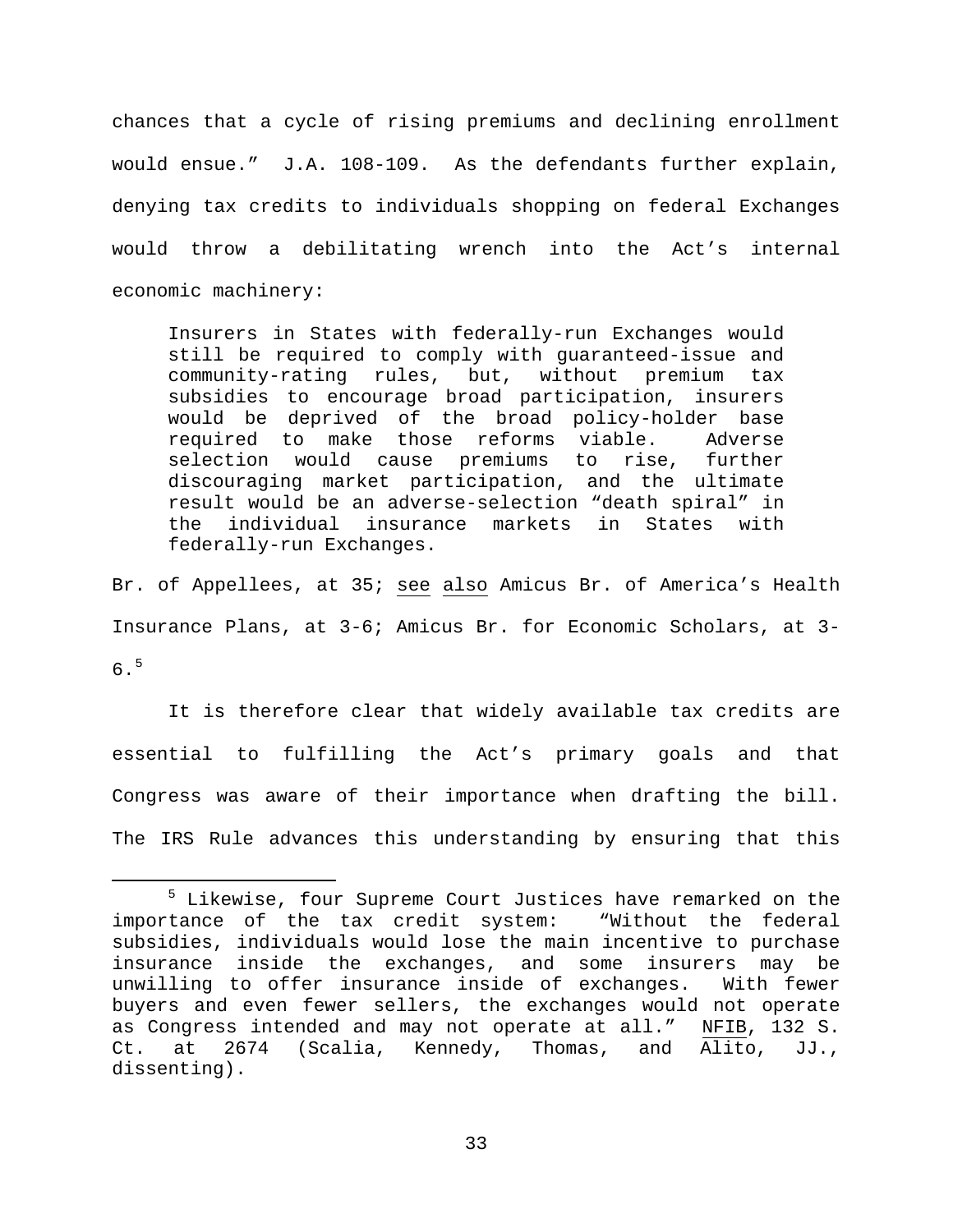essential component exists on a sufficiently large scale. The IRS Rule became all the more important once a significant number of states indicated their intent to forgo establishing Exchanges. With only sixteen state-run Exchanges currently in place, the economic framework supporting the Act would crumble if the credits were unavailable on federal Exchanges. Furthermore, without an exception to the individual mandate, millions more Americans unable to purchase insurance without the credits would be forced to pay a penalty that Congress never envisioned imposing on them. The IRS Rule avoids both these unforeseen and undesirable consequences and thereby advances the true purpose and means of the Act.

It is thus entirely sensible that the IRS would enact the regulations it did, making Chevron deference appropriate. Confronted with the Act's ambiguity, the IRS crafted a rule ensuring the credits' broad availability and furthering the goals of the law. In the face of this permissible construction, we must defer to the IRS Rule. See Scialabba, at 33 ("Whatever Congress might have meant in enacting [the statute], it failed to speak clearly. Confronted with a self-contradictory, ambiguous provision in a complex statutory scheme, the Board chose a textually reasonable construction consonant with its view of the purposes and policies underlying immigration law. Were we to overturn the Board in that circumstance, we would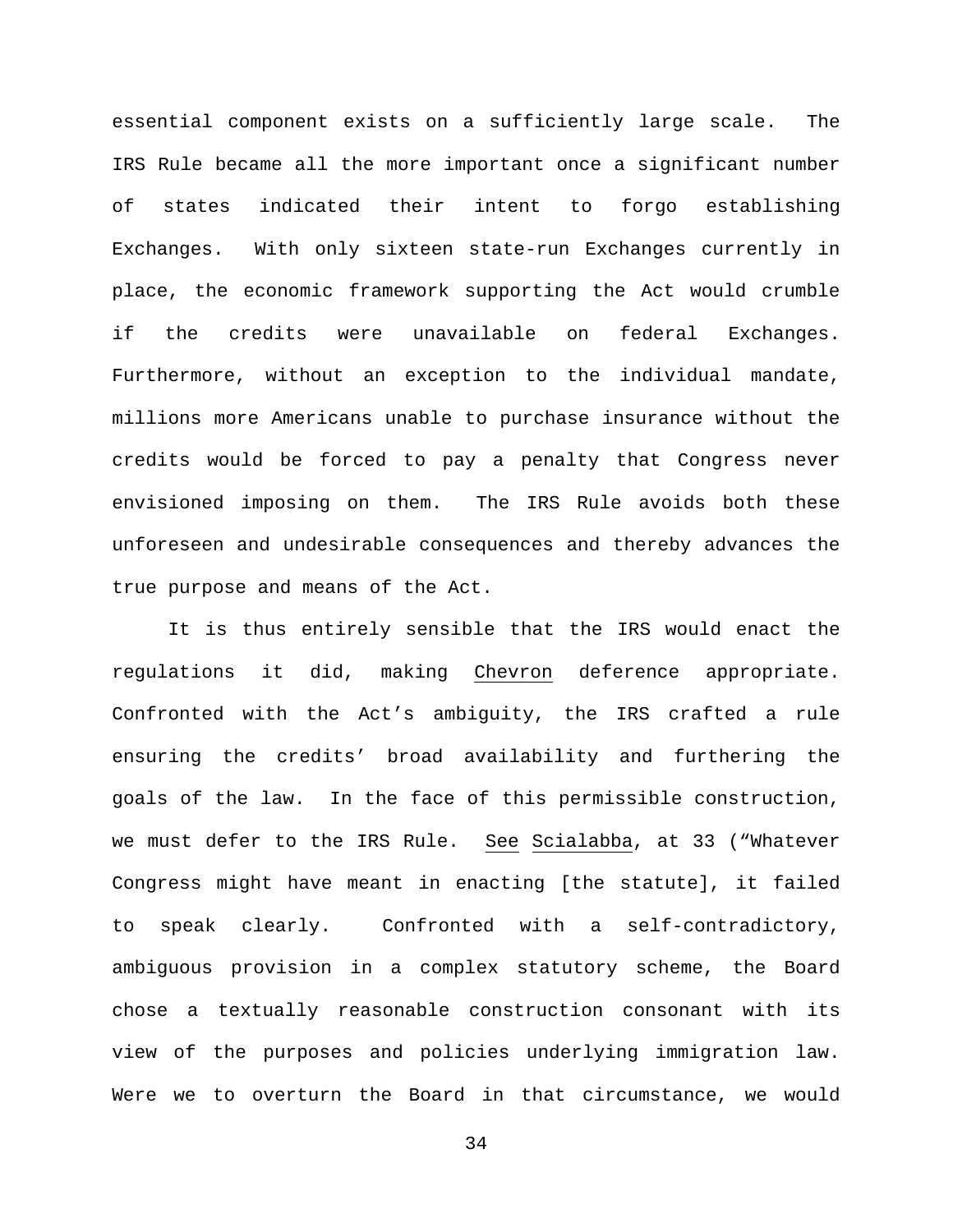assume as our own the responsible and expert agency's role."); Nat'l Elec. Mfrs. Ass'n, 654 F.3d at 505 ("[W]e defer at [Chevron's] step two to the agency's interpretation so long as the construction is a reasonable policy choice for the agency to make.") (second alteration in original).

Tellingly, the plaintiffs do not dispute that the premium tax credits are an essential component of the Act's viability. Instead, as explained above, they concede that Congress probably wanted to make subsidies available throughout the country, but argue that Congress was equally concerned with ensuring that the states play a leading role in administering the Act, and thus conditioned the availability of the credits on the creation of state Exchanges. The plaintiffs argue that the IRS Rule exceeds the agency's authority because it irreconcilably conflicts with Congress's goal of ensuring state leadership. For the reasons explained above, however, we are not persuaded by the plaintiffs' "coercion" argument and do not consider it a valid basis for circumscribing the agency's authority to implement the Act in an efficacious manner.

The plaintiffs also attempt to avert Chevron deference by arguing that ACA §§ 1311 and 1321 are administered by HHS and not the IRS, and that as a result the IRS had no authority to enact its final rule. However, the relevant statutory language is found in 26 U.S.C. § 36B, which is part of the Internal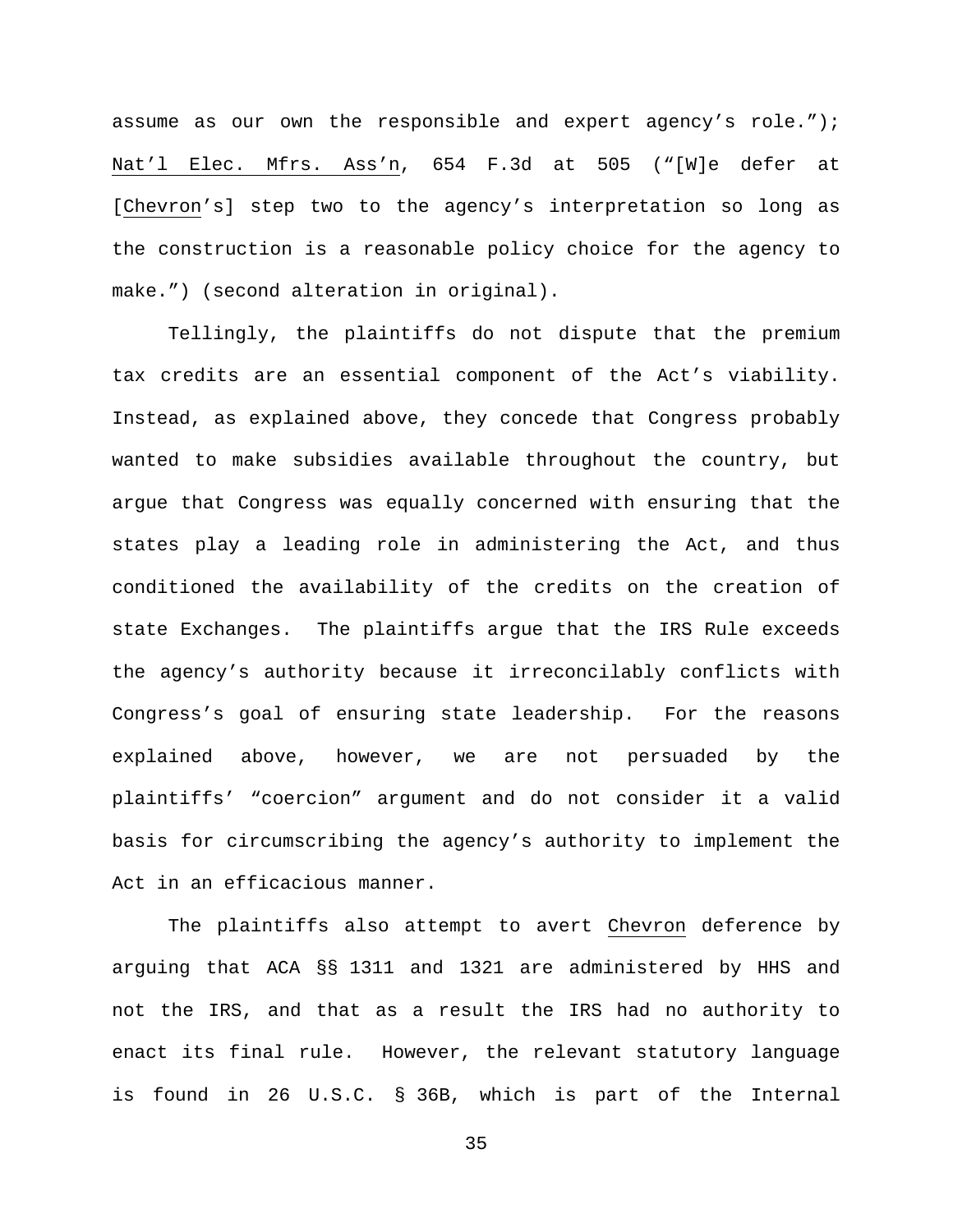Revenue Code and subject to interpretation by the IRS. See 77 Fed. Reg. at 30,378 (describing the IRS Rule as a valid interpretation of 26 U.S.C. § 36B). Although the IRS Rule adopts by cross-reference an HHS definition of "Exchange," 26 C.F.R. § 1.36B-1(k), the Act clearly gives to the IRS authority to resolve ambiguities in 26 U.S.C. § 38B ("The Secretary shall prescribe such regulations as may be necessary to carry out the provisions of this section"). This clear delegation of authority to the IRS relieves us of any possible doubt regarding the propriety of relying on one agency's interpretation of a single piece of a jointly-administered statute.

Finally, the plaintiffs contend that a rule of statutory construction that requires tax exemptions and credits to be construed narrowly displaces Chevron deference in this case. However, while the Supreme Court has stated that tax credits "must be expressed in clear and unambiguous terms," Yazoo & Miss. Valley R.R. Co. v. Thomas, 132 U.S. 174, 183 (1889), the Supreme Court has never suggested that this principle displaces Chevron deference, and in fact has made it quite clear that it does not. See Mayo Found. for Medical Educ. and Research v. United States, 131 S. Ct. 704, 713 (2011) ("[T]he principles underlying our decision in Chevron apply with full force in the tax context."); see also id. at 712 (collecting cases in which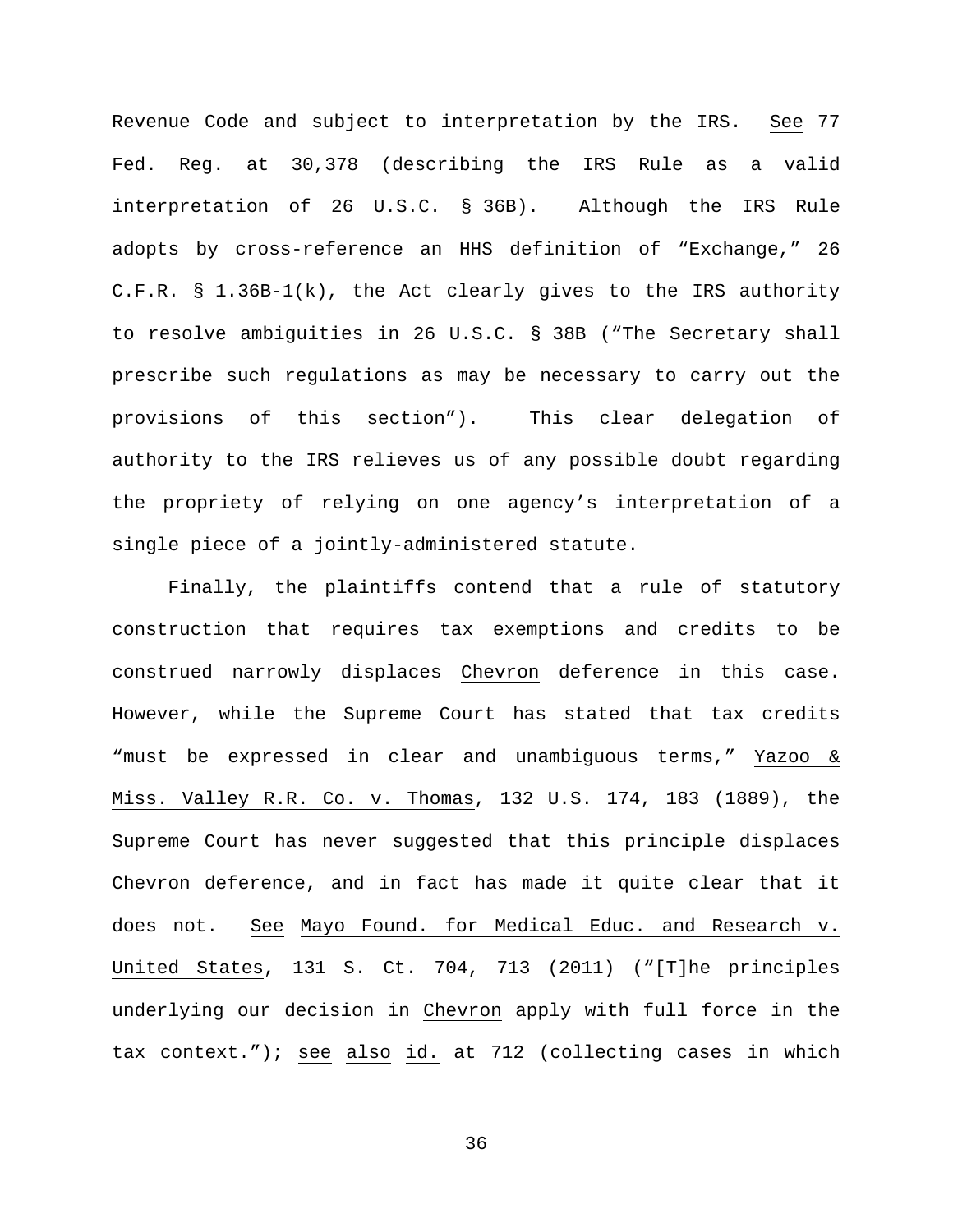the Supreme Court has applied Chevron deference interpreting IRS regulations).

Rejecting all of the plaintiffs' arguments as to why Chevron deference is inappropriate in this case, for the reasons explained above we are satisfied that the IRS Rule is a permissible construction of the statutory language. We must therefore apply Chevron deference and uphold the IRS Rule.<sup>[6](#page-36-0)</sup>

Accordingly, the judgment of the district court is affirmed.

#### AFFIRMED

<span id="page-36-0"></span> $6$  The Commonwealth of Virginia, acting as amicus on behalf of the defendants, argues that the plaintiffs' construction of the statute violates the Constitution's Spending Clause by failing to provide Virginia with "clear notice" that receipt of billions of dollars in tax credits for its low- and middleincome citizens was contingent on establishing an Exchange. The Commonwealth's argument derives from Pennhurst State School & Hospital v. Halderman, in which the Supreme Court stated that "if Congress intends to impose a condition on the grant of federal moneys, it must do so unambiguously. By insisting that Congress speak with a clear voice, we enable the States to exercise their choice knowingly, cognizant of the consequences<br>of their participation." 451 U.S. 1, 17 (1981) (internal 451 U.S. 1, 17 (1981) (internal citations omitted). Although ably advanced, we have no reason to reach the Commonwealth's constitutional argument because we find the IRS Rule to be an appropriate exercise of the agency's authority under Chevron. See Norfolk S. Ry. Co. v. City of Alexandria, 608 F.3d 150, 157 (4th Cir. 2010) ("The principle of constitutional avoidance . . . requires the federal courts to constitutional rulings unless absolutely necessary.") (citing Ashwander v. Tenn. Valley Auth., 297 U.S. 288, 347 (1936) (Brandeis, J., concurring)).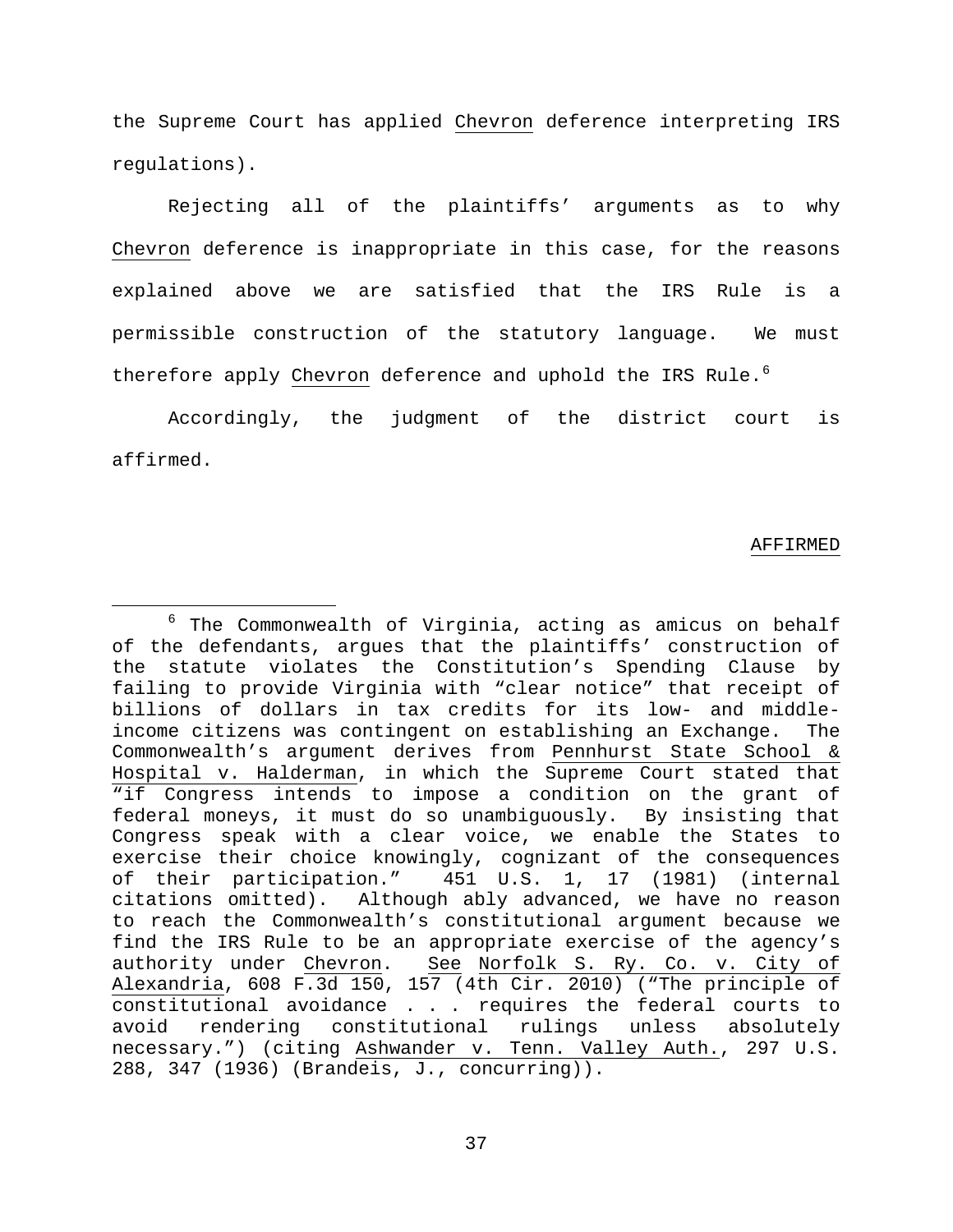DAVIS, Senior Circuit Judge, concurring:

I am pleased to join in full the majority's holding that the Patient Protection and Affordable Care Act (the Act) "permits" the Internal Revenue Service to decide whether premium tax credits should be available to consumers who purchase health insurance coverage on federally-run Exchanges. Maj. Op. at 30. But I am also persuaded that, even if one takes the view that the Act is not ambiguous in the manner and for the reasons described, the necessary outcome of this case is precisely the same. That is, I would hold that Congress has mandated in the Act that the IRS provide tax credits to all consumers regardless of whether the Exchange on which they purchased their health insurance coverage is a creature of the state or the federal bureaucracy. Accordingly, at Chevron Step One, the IRS Rule making the tax credits available to all consumers of Exchangepurchased health insurance coverage, 26 C.F.R. § 1.36B-1(k), 77 Fed. Reg. 30,377, 30,378 (May 23, 2012), is the correct interpretation of the Act and is required as a matter of law. Chevron U.S.A., Inc. v. Natural Resources Defense Council, Inc., 467 U.S. 837, 842-43 (1984).

Although the Act expressly contemplates state-run Exchanges, ACA § 1311(b)(1), Congress created a contingency provision that permits the federal government, via the Secretary of Health and Human Services, to "establish and operate such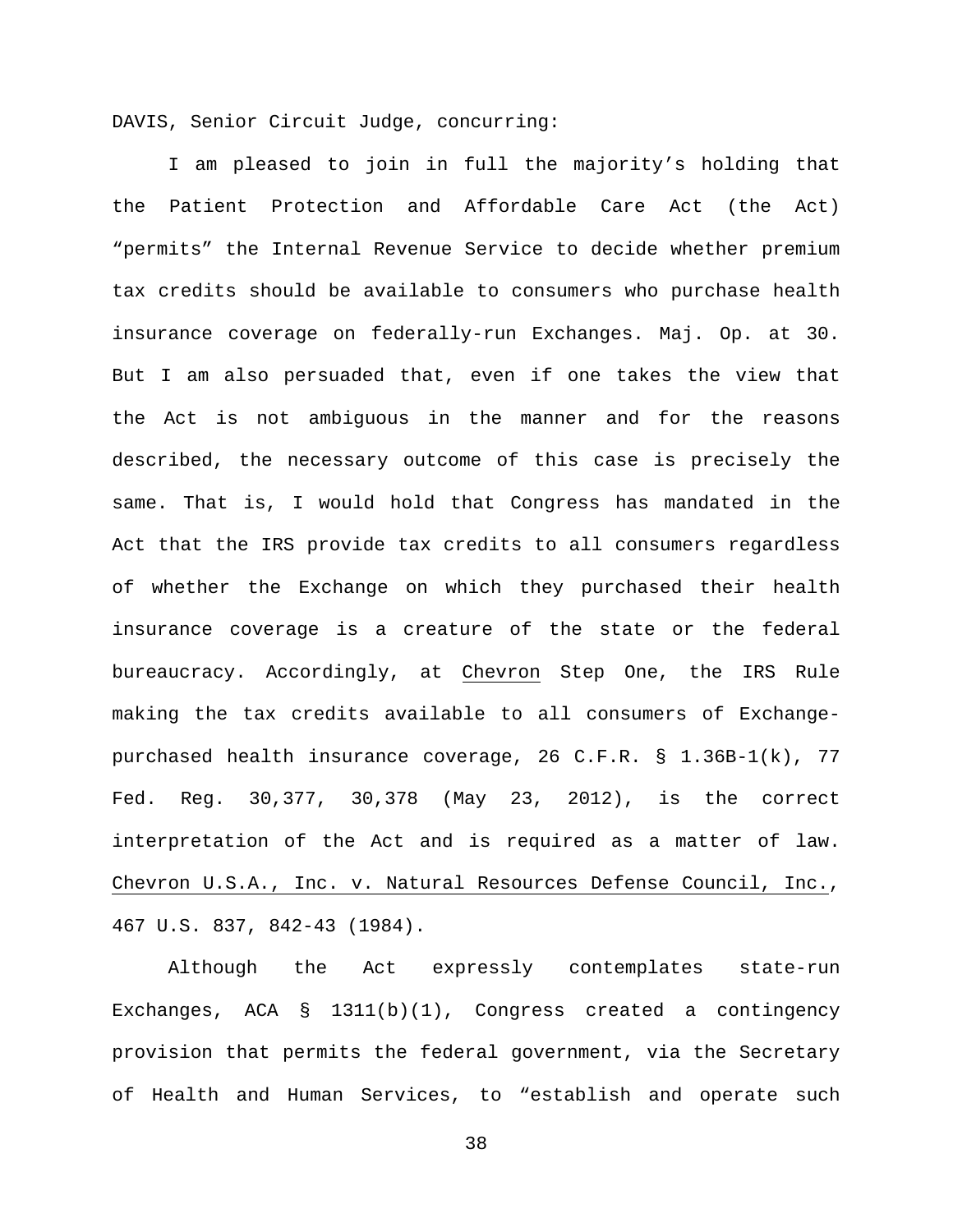Exchange within the State and . . . take such actions as are necessary to implement such other requirements." Id. § 1321(c)(1). This contingency provision is triggered when a state elects not to set up an Exchange, when a state is delayed in setting up an Exchange, or when a state Exchange fails to meet certain statutory and regulatory requirements. Id. § 1321(c)(1).

Enter the premium tax credits, essentially a tax subsidy for the purchase of health insurance. The amended tax code, 26 U.S.C. § 36B(b), sets forth the formula for calculating the amount of a consumer's premium tax credit. In general, the credit is equal to the lesser of two amounts: the monthly premium for a qualified health plan "enrolled in through an Exchange established by the State," or the excess of the adjusted monthly premium for a certain type of health plan over a percentage of the taxpayer's household income. Id. § 36B(b)(2).

Appellants contend that the language "enrolled in through an Exchange established by the State" precludes the IRS from providing premium tax credits to consumers who purchase health insurance coverage on federal Exchanges. To them, "established by the State" in the premium tax credits calculation subprovision is the sine qua non of this case. An Exchange established by the State is not an Exchange established by the federal government, they argue; thus, the equation for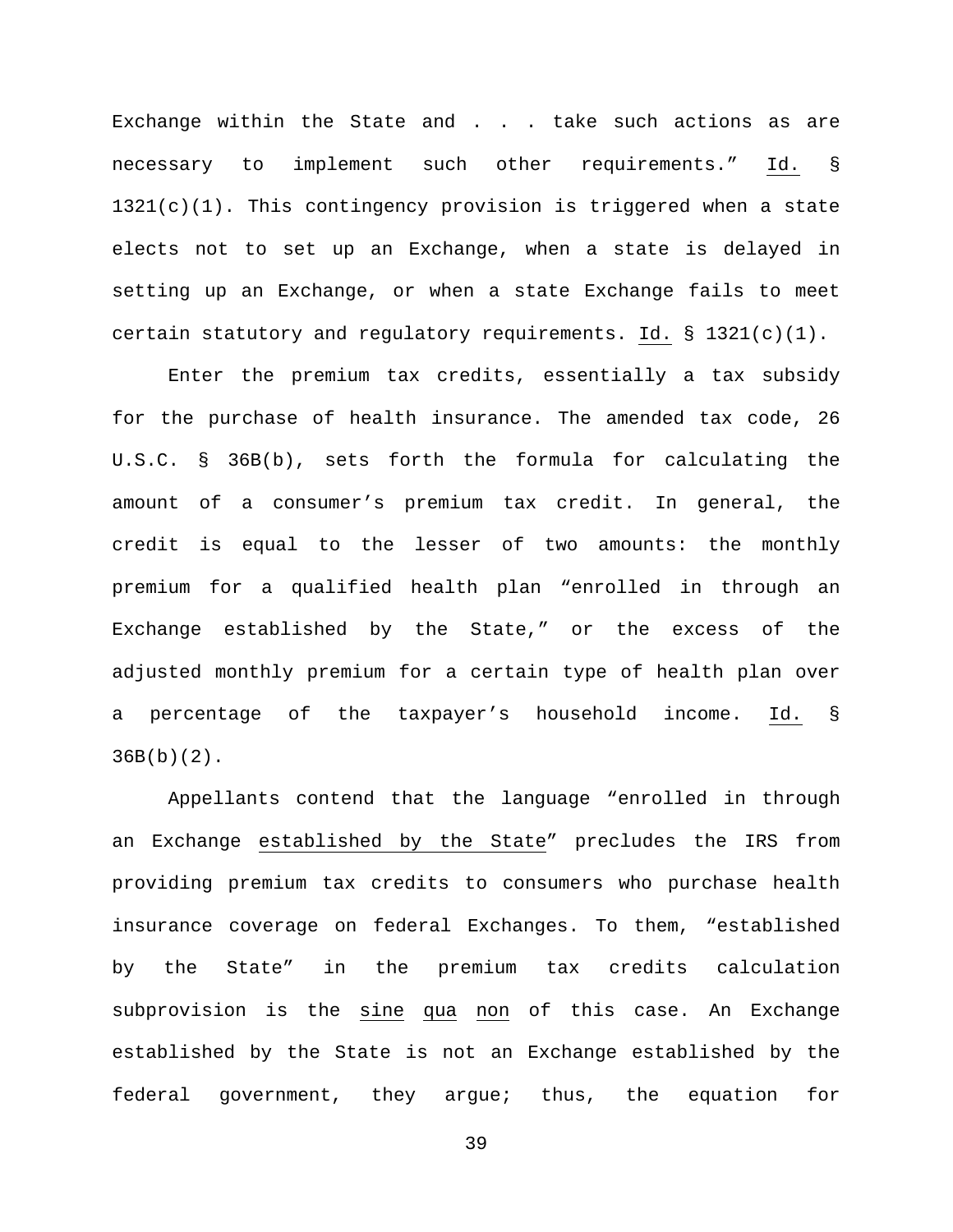calculating the amount of the premium tax credit is wholly inapplicable to all consumers who purchase health insurance coverage on federally-run Exchanges (the amount would be zero, according to Appellants).

I am not persuaded and for a simple reason: "[E]stablished by the State" indeed means established by the state - except when it does not, i.e., except when a state has failed to establish an Exchange and when the Secretary, charged with acting pursuant to a contingency for which Congress planned, id. § 1321(c), establishes and operates the Exchange in place of the state. When a state elects not to establish an Exchange, the contingency provision authorizes federal officials to establish and operate "such Exchange" and to take any action adjunct to doing so.

That disposes of the Appellants' contention. This is not a case that calls up the decades-long clashes between textualists, purposivists, and other schools of statutory interpretation. See Abbe Gluck, The States As Laboratories of Statutory Interpretation: Methodological Consensus and the New Modified Textualism, 119 Yale L.J. 1750, 1762-63 (2010). The case can be resolved through a contextual reading of a few different subsections of the statute. If there were any remaining doubt over this construction, the bill's structure dispels it: The contingency provision at § 1321(c)(1) is set forth in "Part III"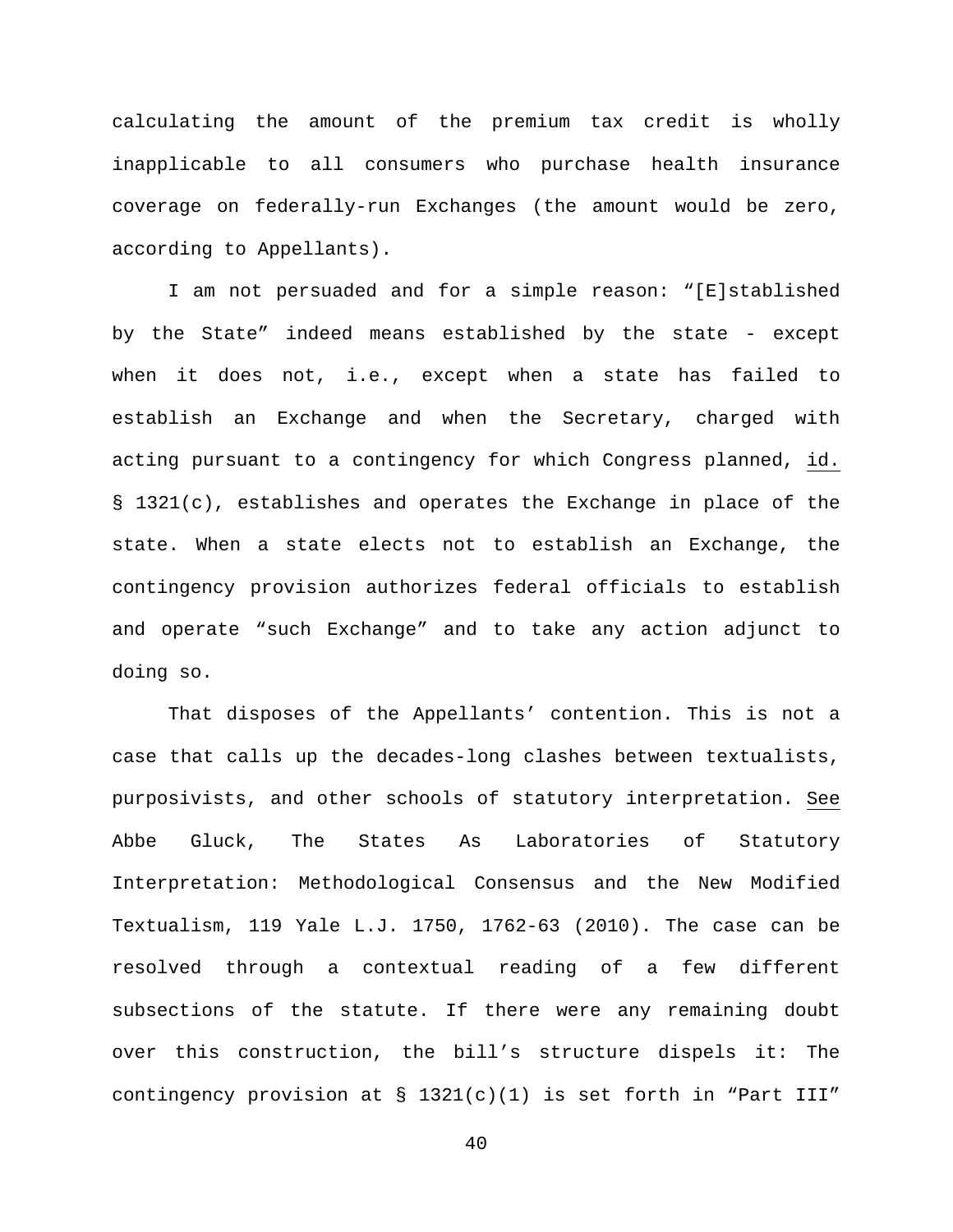of the bill, titled "State Flexibility Relating to Exchanges," a section that appears after the section that creates the Exchanges and mandates that they be operated by state governments, ACA § 1311(b). What's more, the contingency provision does not create two-tiers of Exchanges; there is no indication that Congress intended the federally-operated Exchanges to be lesser Exchanges and for consumers who utilize them to be less entitled to important benefits. Thus, I conclude that a holistic reading of the Act's text and proper attention to its structure lead to only one sensible conclusion: The premium tax credits must be available to consumers who purchase health insurance coverage through their designated Exchange regardless of whether the Exchange is state- or federallyoperated.

The majority opinion understandably engages with the Appellants and respectfully posits they could be perceived to advance a plausible construction of the Act, i.e., that Congress may have sought to restrict the scope of the contingency provision when it used the phrase "established by the State" in the premium tax credits calculation subprovision. But as the majority opinion deftly illustrates, a straightforward reading of the Act strips away any and all possible explanations for why Congress would have intended to exclude consumers who purchase health insurance coverage on federally-run Exchanges from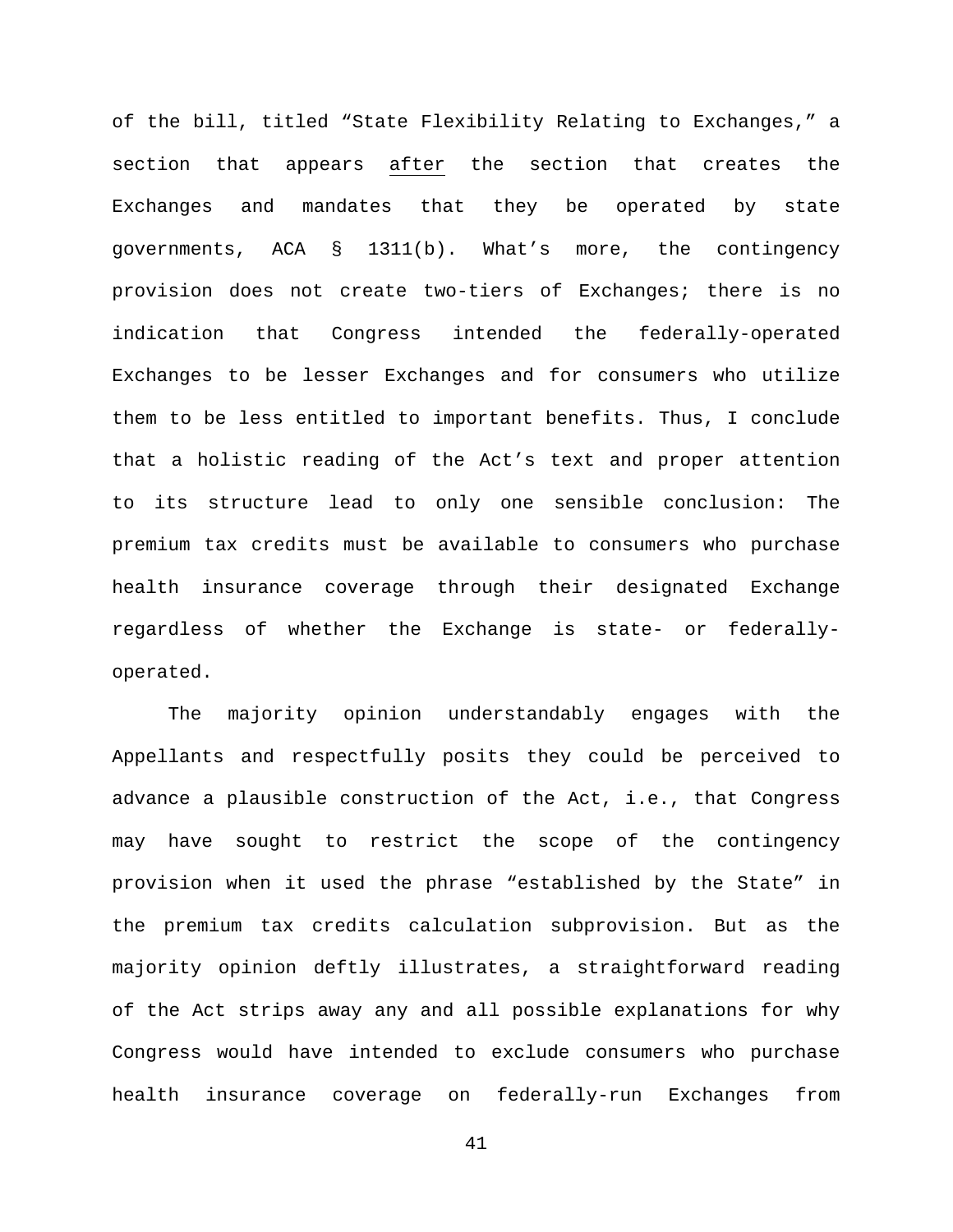qualifying for premium tax credits. (The best Appellants can come up with seems to be some non-existent Congressional desire for "state leadership" (whatever that means) in effecting a comprehensive overhaul of the nation's health insurance marketplaces and related health care markets.) Such a reading, the majority opinion persuasively explains, is not supported by the legislative history or by the overall structure of the Act. Maj. Op. at 27, 24. Moreover, the majority carefully and cogently explains how "widely available tax credits are essential to fulfilling the Act's primary goals and [how] Congress was aware of their importance when drafting the bill." Maj. Op. at 33. Thus, the majority correctly holds that Congress did not intend a reading that has no legislative history to support it and runs contrary to the Act's text, structure, and goals. Appellants' "literal reading" of the premium tax credits calculation subprovision renders the entire Congressional scheme nonsensical. Cf. Maj. Op. at 27.

In fact, Appellants' reading is not literal; it's cramped. No case stands for the proposition that literal readings should take place in a vacuum, acontextually, and untethered from other parts of the operative text; indeed, the case law indicates the opposite. National Association of Home Builders v. Defenders of Wildlife, 551 U.S. 644, 666 (2007). So does common sense: If I ask for pizza from Pizza Hut for lunch but clarify that I would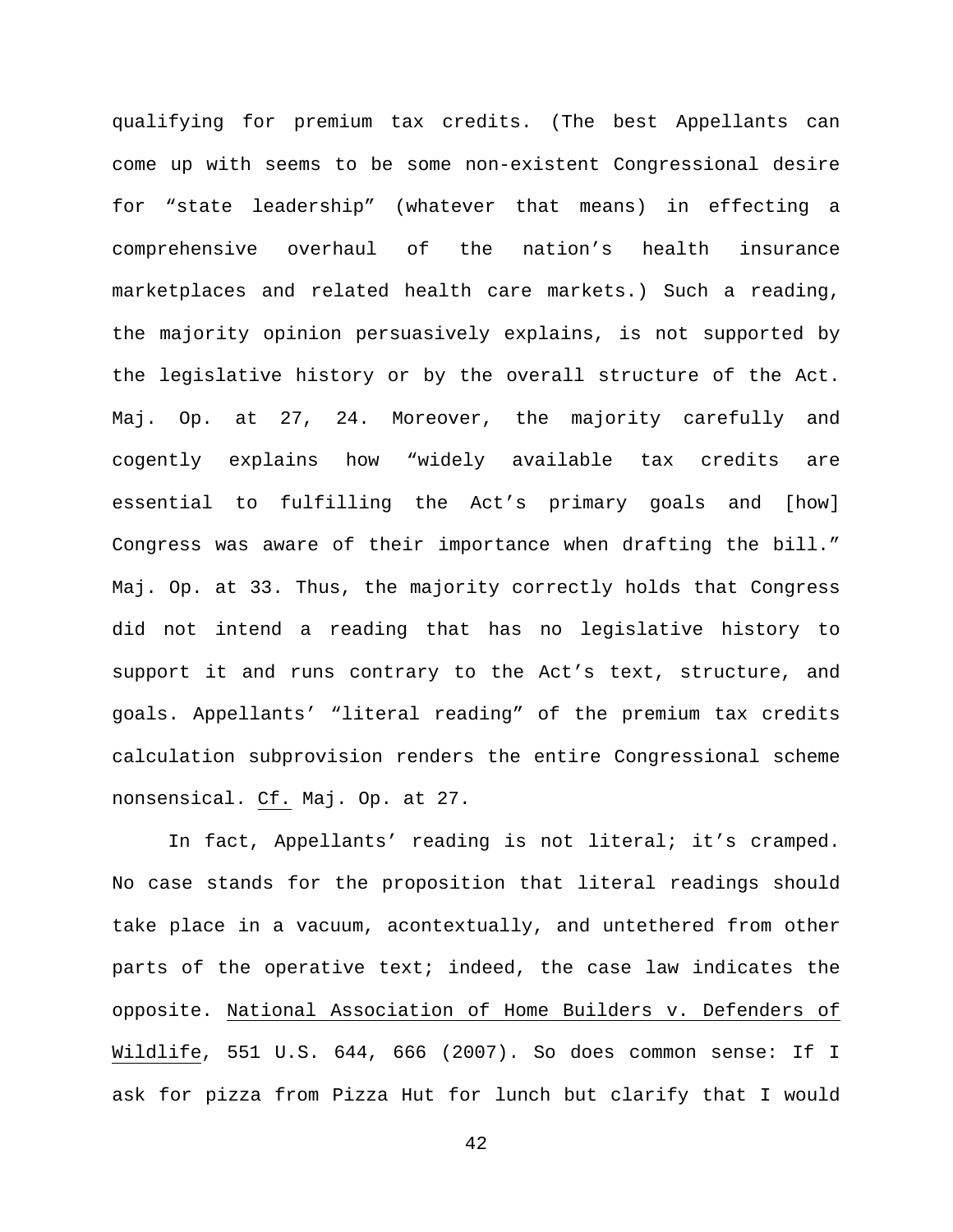be fine with a pizza from Domino's, and I then specify that I want ham and pepperoni on my pizza from Pizza Hut, my friend who returns from Domino's with a ham and pepperoni pizza has still complied with a literal construction of my lunch order. That is this case: Congress specified that Exchanges should be established and run by the states, but the contingency provision permits federal officials to act in place of the state when it fails to establish an Exchange. The premium tax credit calculation subprovision later specifies certain conditions regarding state-run Exchanges, but that does not mean that a literal reading of that provision somehow precludes its applicability to substitute federally-run Exchanges or erases the contingency provision out of the statute.

That Congress sometimes specified state and federal Exchanges in the bill is as unremarkable as it is unrevealing. This was, after all, a 900-page bill that purported to restructure the means of providing health care in this country. Neither the canons of construction nor any empirical analysis suggests that congressional drafting is a perfectly harmonious, symmetrical, and elegant endeavor. See generally Abbe Gluck & Lisa Schultz Bressman, Statutory Interpretation from the Inside: An Empirical Study of Congressional Drafting, Delegation, and the Canons: Part I, 65 Stan. L. Rev. 901 (2013). Sausage-makers are indeed offended when their craft is linked to legislating.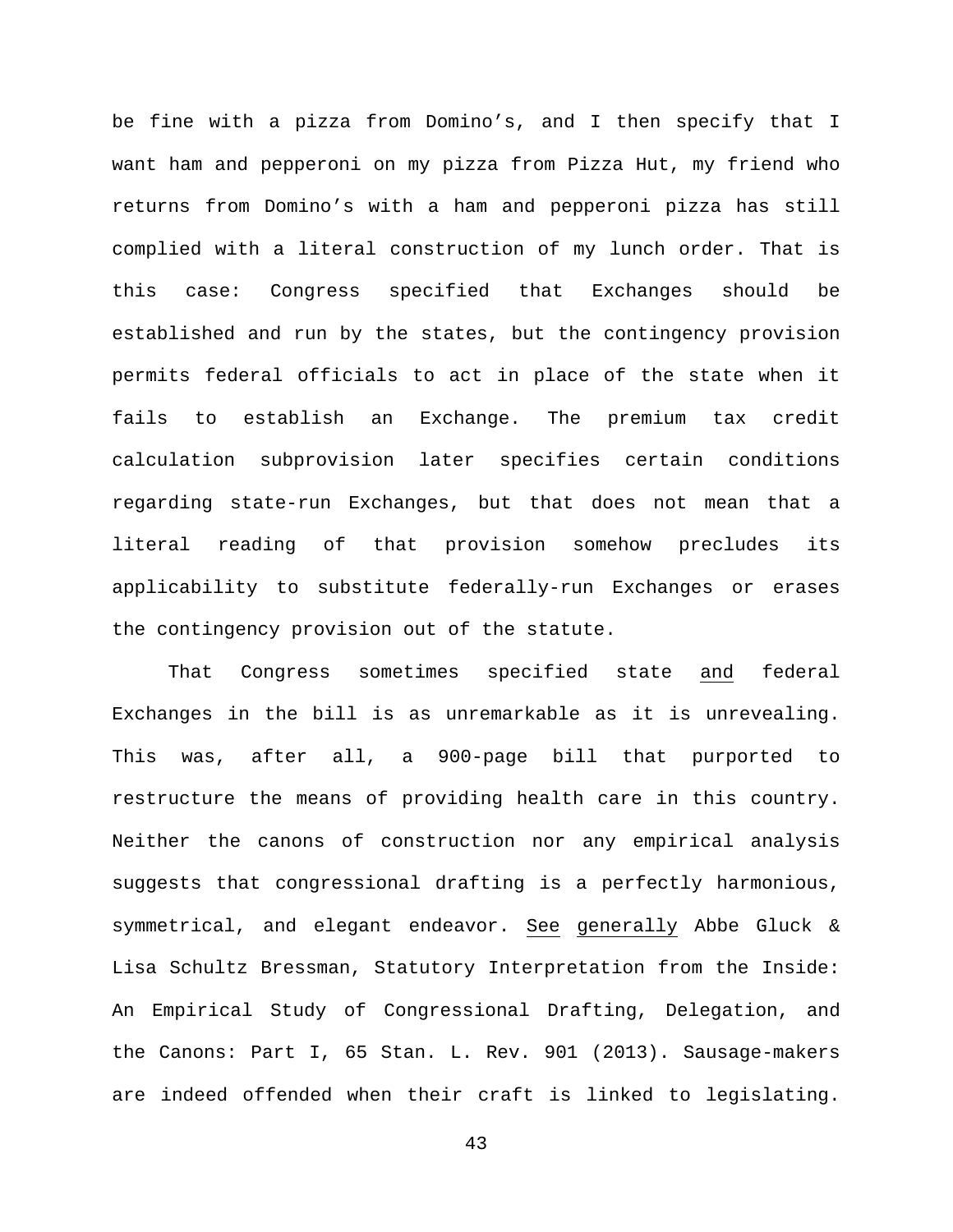Robert Pear, If Only Laws Were Like Sausages, N.Y. Times, Dec. 5, 2010, at WK3. At worst, the drafters' perceived inconsistencies (if that is what they are at all) are far less probative of Congress' intent than the unqualified and broad contingency provision.

Appellants insist that the use of "established by the State" in the premium tax credits calculation subprovision is evidence of Congress' intent to limit the availability of tax credits to consumers of state Exchange-purchased health insurance coverage. Their reading bespeaks a deeply flawed effort to squeeze the proverbial elephant into the proverbial mousehole. Whitman v. American Trucking Associations, 531 U.S. 457, 468 (2001). If Congress wanted to create a two-tiered Exchange system, it would have done so expressly in the section of the Act that authorizes the creation of contingent, federally-run Exchanges. If Congress wanted to limit the availability of premium tax credits to consumers who purchase health coverage on state-run Exchanges, it would have said so rather than tinkering with the formula in a subprovision governing how to calculate the amount of the credit.

The real danger in the Appellants' proposed interpretation of the Act is that it misses the forest for the trees by eliding Congress' central purpose in enacting the Act: to radically restructure the American health care market with "the most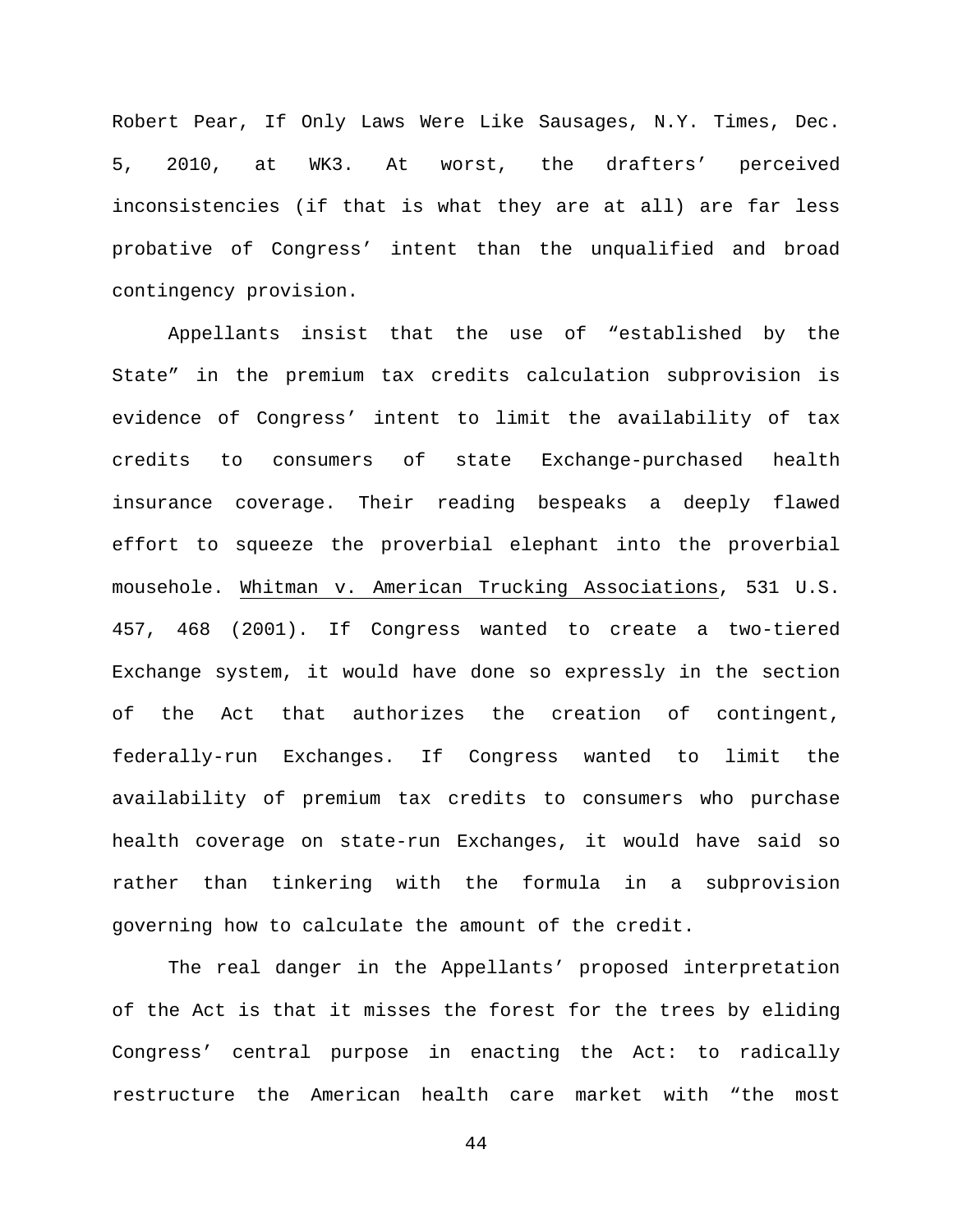expansive social legislation enacted in decades." Sheryl Gay Stolberg & Robert Pear, Obama Signs Health Care Overhaul Into Law, With a Flourish, N.Y. Times, March 24, 2010, at A19. The widespread availability of premium tax credits was intended as a critical part of the bill, a point the President highlighted at the bill signing. Transcript of Remarks by the President and Vice President at Signing of the Health Insurance Reform Bill, March 23, 2010 ("And when this exchange is up and running, millions of people will get tax breaks to help them afford coverage, which represents the largest middle-class tax cut for health care in history. That's what this reform is about."). Appellants' approach would effectively destroy the statute by promulgating a new rule that makes premium tax credits unavailable to consumers who purchased health coverage on federal Exchanges. But of course, as their counsel largely conceded at oral argument, that is their not so transparent purpose.

Appellants, citizens of the Commonwealth of Virginia, do not wish to buy health insurance. Most assuredly, they have the right, but not the unfettered right, Nat'l Fed'n of Indep. Bus. v. Sebelius, 132 S. Ct. 2566 (2012), to decline to do so. They have a clear choice, one afforded by the admittedly less-thanperfect representative process ordained by our constitutional structure: they can either pay the relatively minimal amounts